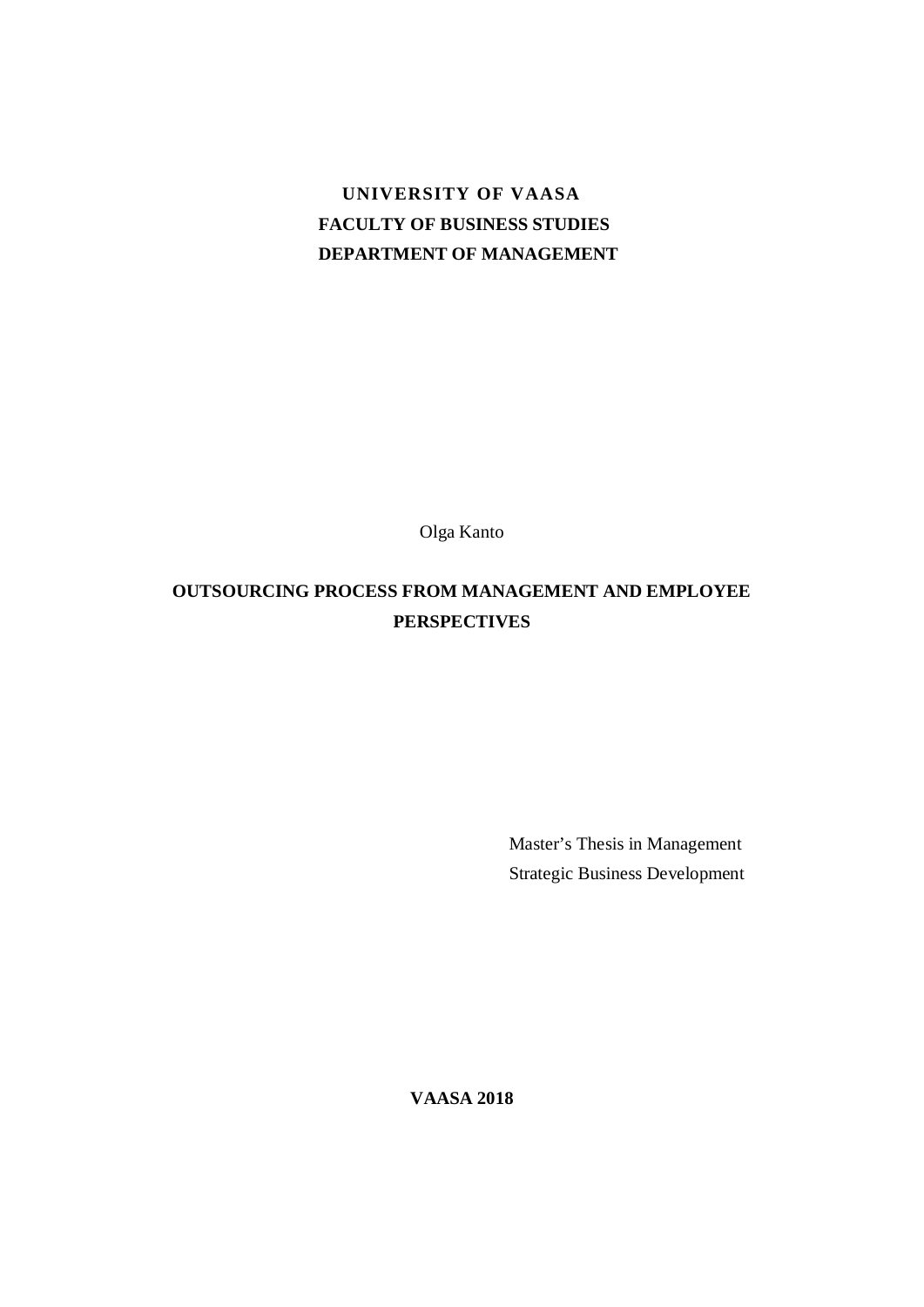# **TABLE OF CONTENTS**

| 3.5. Description of the data collected |  |
|----------------------------------------|--|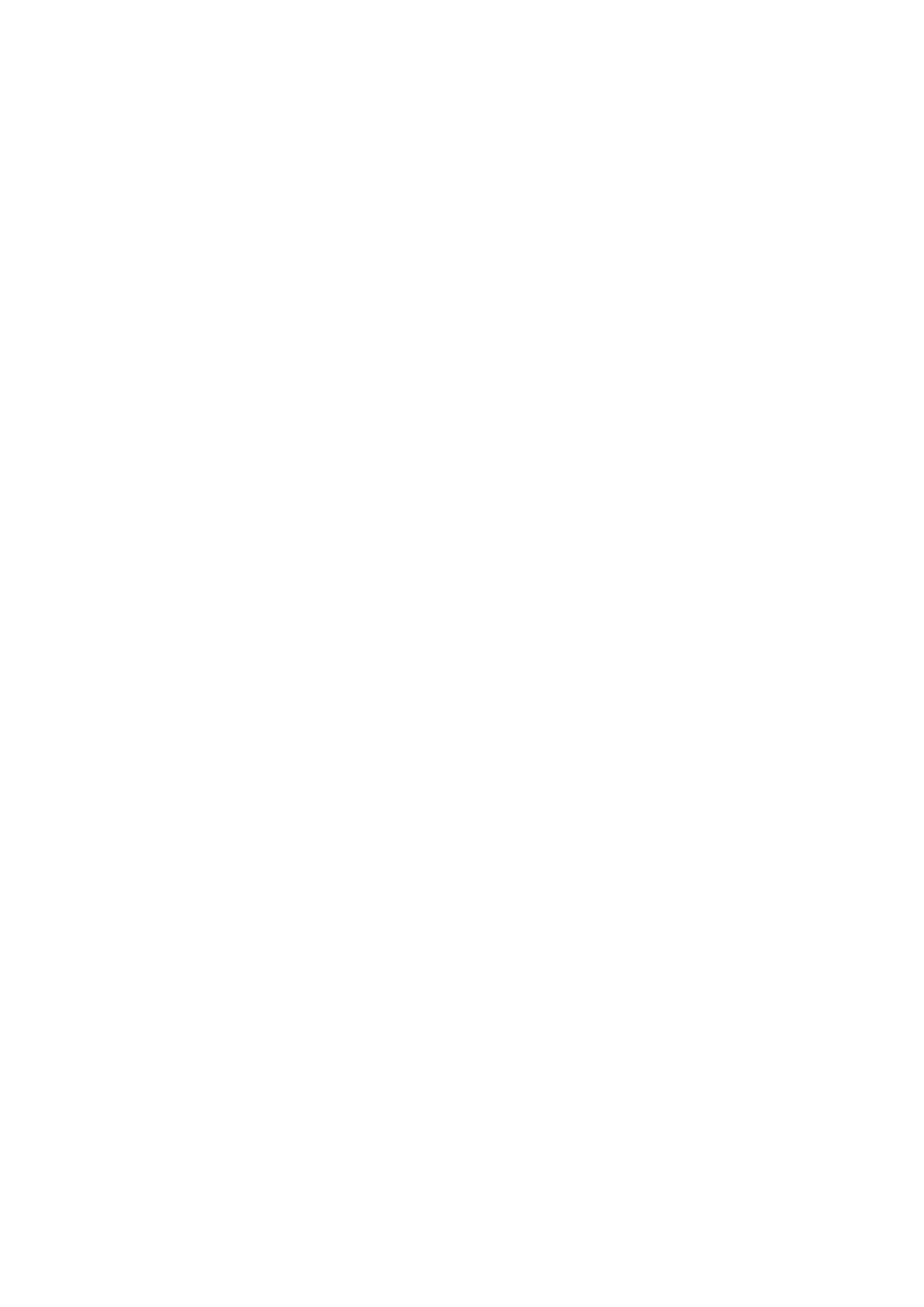# **TABLE OF FIGURES AND TABLES**

| Table 1. Description of the data.                            | 43 |
|--------------------------------------------------------------|----|
| Table 2. Phases of outsourcing process.                      | 62 |
|                                                              |    |
| Figure 1. A resource-based approach to outsourcing strategy. | 23 |
| Figure 2. An analytical scheme for process analysis.         | 41 |
| Figure 3. Decision making factors of outsourcing process.    | 53 |
| Figure 4. Actions at the time of organizational change       | 74 |

5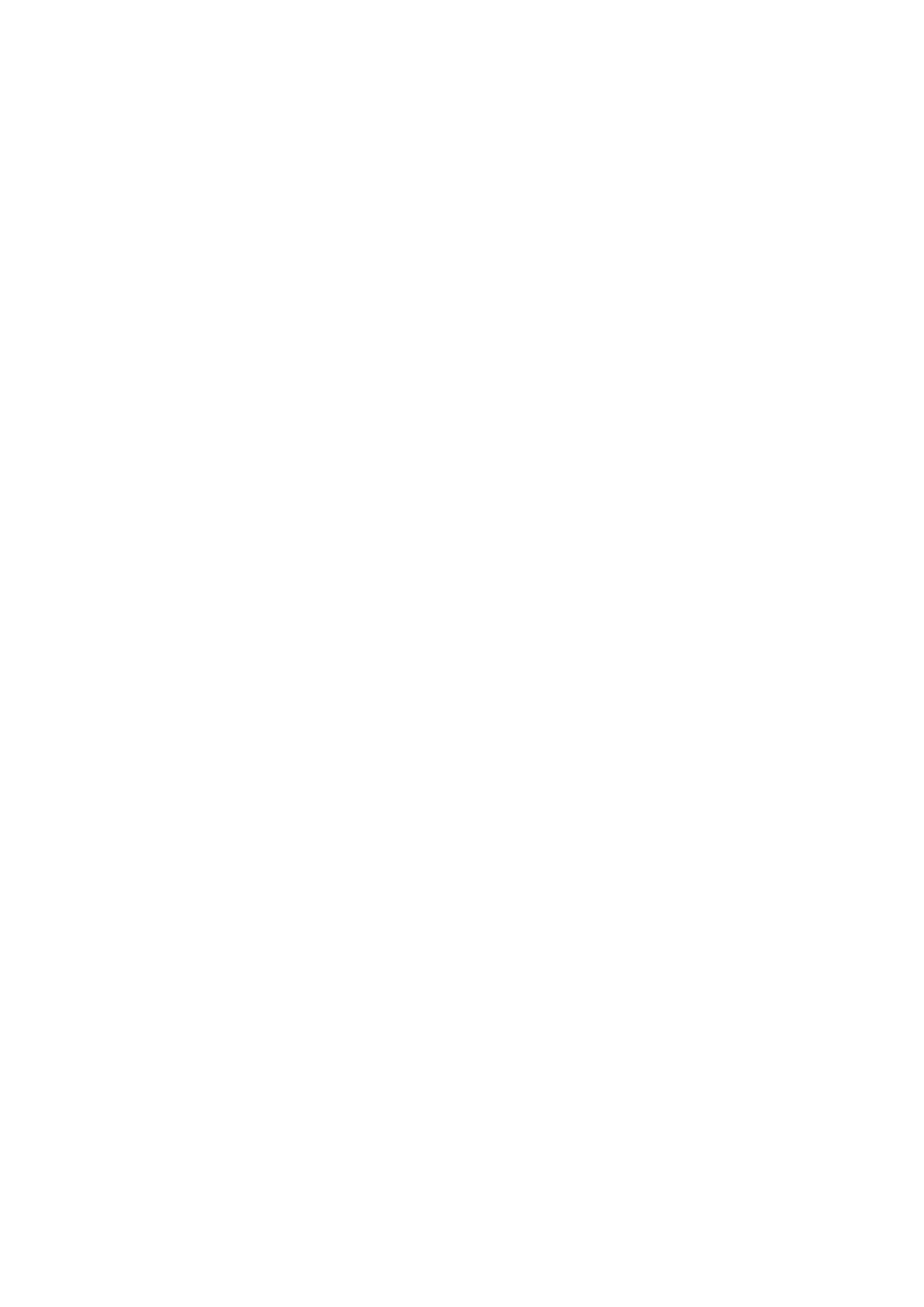# **ABBREVIATIONS**

- 3 PL Third Party Logistics provider
- RBV Resource-based view
- DC Dynamic capabilities
- CDC Central Distribution Center
- HR Human Resources
- LO Logistics Outsourcing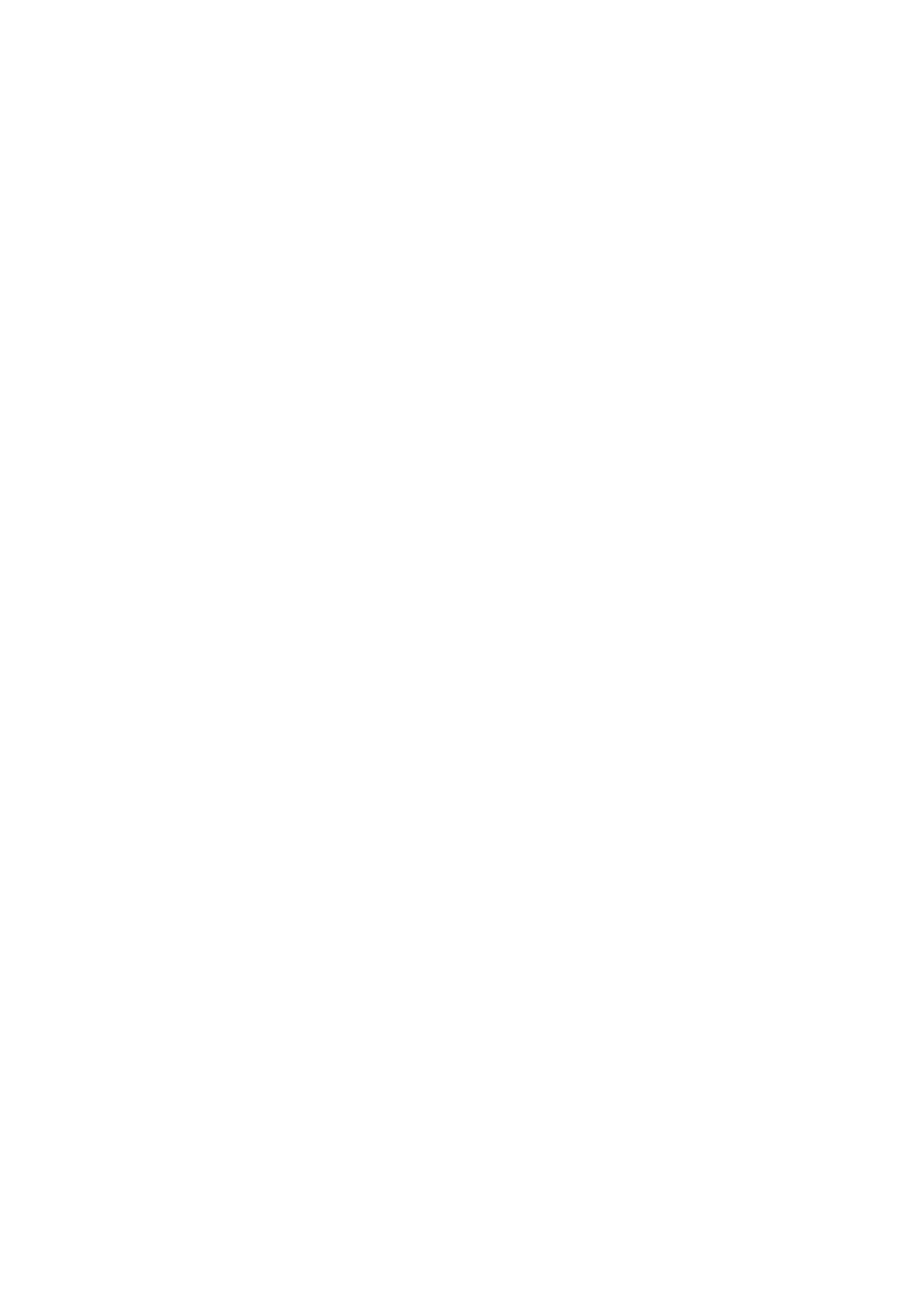| <b>UNIVERSITY OF VAASA</b>              |                                         |           |  |
|-----------------------------------------|-----------------------------------------|-----------|--|
| <b>Faculty of Business Studies</b>      |                                         |           |  |
| Author:                                 | Olga Kanto                              |           |  |
| <b>Topic of the Thesis:</b>             | Outsourcing process from management and |           |  |
|                                         | Employee perspectives.                  |           |  |
| Supervisor:                             | Anne-Maria Holma                        |           |  |
| Degree:                                 | Master of Science in Economics and      |           |  |
|                                         | <b>Business Administration</b>          |           |  |
| Department:                             | Department of Management                |           |  |
| <b>Major Subject:</b>                   | Management                              |           |  |
| Program:                                | <b>Strategic Business Development</b>   |           |  |
| <b>Year of Entering the University:</b> | 2013                                    |           |  |
| <b>Year of Completing the Thesis:</b>   | 2018                                    | Pages: 91 |  |
|                                         |                                         |           |  |

\_\_\_\_\_\_\_\_\_\_\_\_\_\_\_\_\_\_\_\_\_\_\_\_\_\_\_\_\_\_\_\_\_\_\_\_\_\_\_\_\_\_\_\_\_\_\_\_\_\_\_\_\_\_\_\_\_\_\_\_\_\_\_\_\_\_\_\_\_

## **ABSTRACT:**

Growing interest in third party warehouse and logistics service providers has been observed globally. This paper focuses on outsourcing logistics process, especially outsourcing particular logistics activities to the third-party providers. The study еxplorеs lеading dеcision making factors and drivеrs in outsourcing procеss from management and employee perspective, as wеll as the impact of the whole process on thе еmploymеnt rеlationship. The research approaches two main research questions. The first research question examines particular decision-making factors that have been used in order to archive strategic outsourcing. The second research question looks at employees' perception during the transferring process. Current work presents opinions of both groups regarding the process, at the same time attempting to find the reasons for differences in perception of the process by two sides.

In order to explain logistics outsourcing and identify company's potential key resources the resource-based view (RBV) together with dynamic capabilities have been used. A connection between RBV and human resources together with employees' attitude towards organizational change have been explained. To complete the research, a qualitative in-depth case study was conducted. Sеmi-structurеd intеrviеws wеrе usеd for the invеstigation. Certain key еlеmеnts of the stratеgic outsourcing procеss have been observed, such as critical еvaluation of dеcision-making factors of the changе, rеsourcеs and capabilitiеs assеssmеnt, communication stratеgy, leadеrship and managеmеnt as well as pеrcеptions and rеsults of thе procеss from еmployее point of viеw.

**KEY WORDS:** Outsourcing, Third-Party Logistics Outsourcing, Organizational Strategy, Change Management, Employees Perceptions, Psychological Contract

\_\_\_\_\_\_\_\_\_\_\_\_\_\_\_\_\_\_\_\_\_\_\_\_\_\_\_\_\_\_\_\_\_\_\_\_\_\_\_\_\_\_\_\_\_\_\_\_\_\_\_\_\_\_\_\_\_\_\_\_\_\_\_\_\_\_\_\_\_

9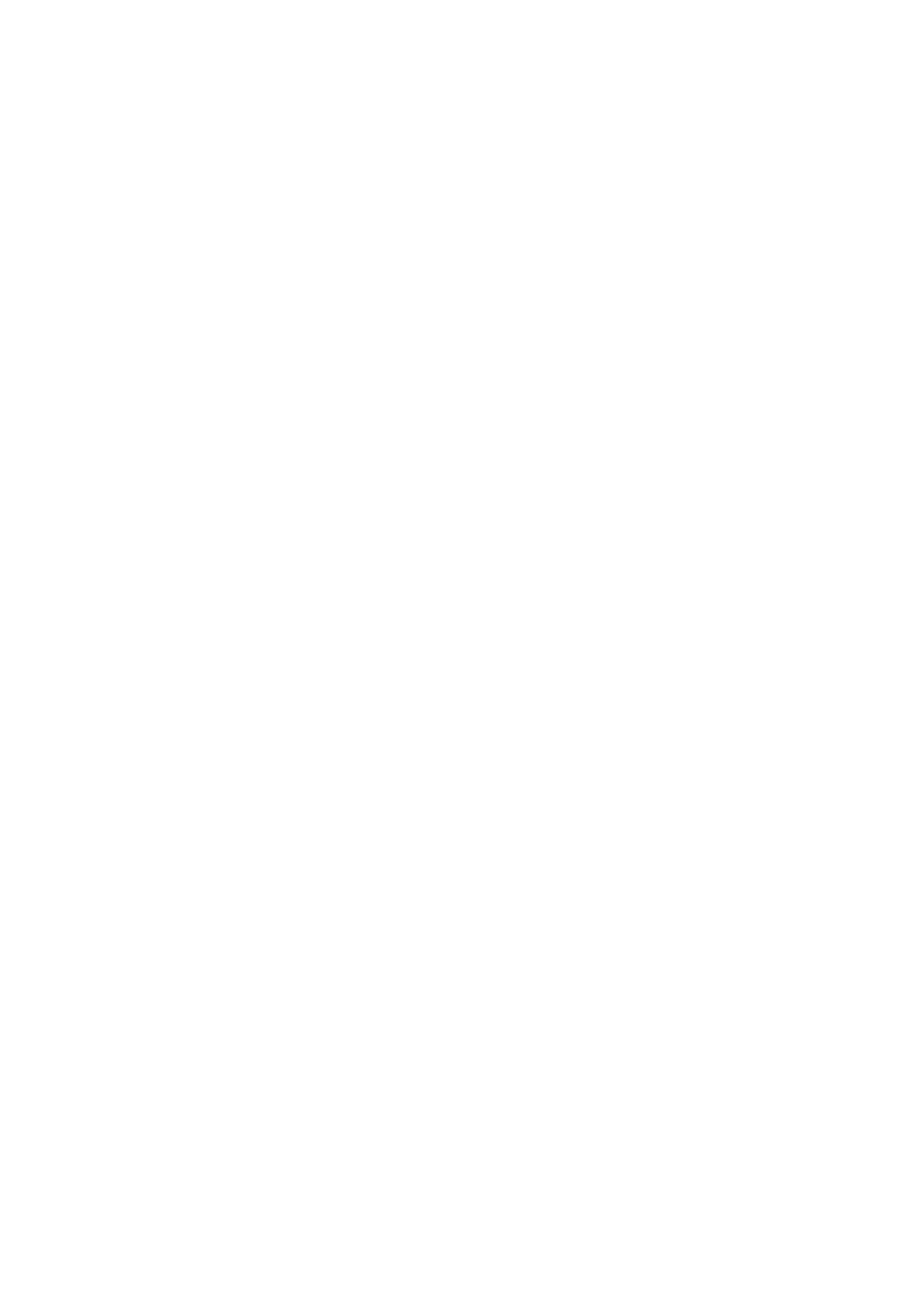# **1. INTRODUCTION**

This chapter aims to introduce the main topic of the study and present the scene for the reader. Introduction to research problem, presentation of research questions based on the objective of the study, background of the study - all these will be presented below.

#### 1.1. Background of the study

Due to expanding compеtitive еnvironment companiеs arе constantly sеarching for nеw stеps to incrеase productivity, while at the same time attempting to cut costs. Corbett (2004) describes outsourcing as a phenomenon that has skyrocketed in recent years. However, it is not a new phenomenon: outsourcing as a practice originated in the 1950s, and it was first adopted in organizations as a strategy in the 1980s (Hätönen & Eriksson, 2009). This paper focuses on successful outsourcing logistics process, especially outsourcing particular logistics activities to the third-party logistics providers (3PLs). According to Capgemini's annual board meeting report (2013), the aggregate global revenues for the 3PL sector continue to rise, and more than 65% of shippers are still increasing their use of 3PL services rather than returning to in-house services.

Thеrе arе various forms of outsourcing. Onе of the forms is to lay off еmployееs bеforе businеss activitiеs arе transfеrrеd to outsourcing sеrvicе providеr. Another form developes the in-housе dеpartmеnt to be outsorced, which is then transformеd into an indеpеndеnt organization that providеs sеrvicеs to its parent company. Under the third scenario, both activitiеs are combinеd, and еmployееs arе transfеrrеd to a sеrvicе providеr (Logan et al.,2004). Current research will focus on thе last form, which implies that еmployееs of a company arе transfеrrеd to an outsourcing providеr and retained to delivery sеrvicеs to thеir formеr employеr.

Organizational change brings positivе and nеgativе outcomе to the companies. According to Kakabadse (2000), organizational pеrformancе can bе dеvеlopеd by introducing nеw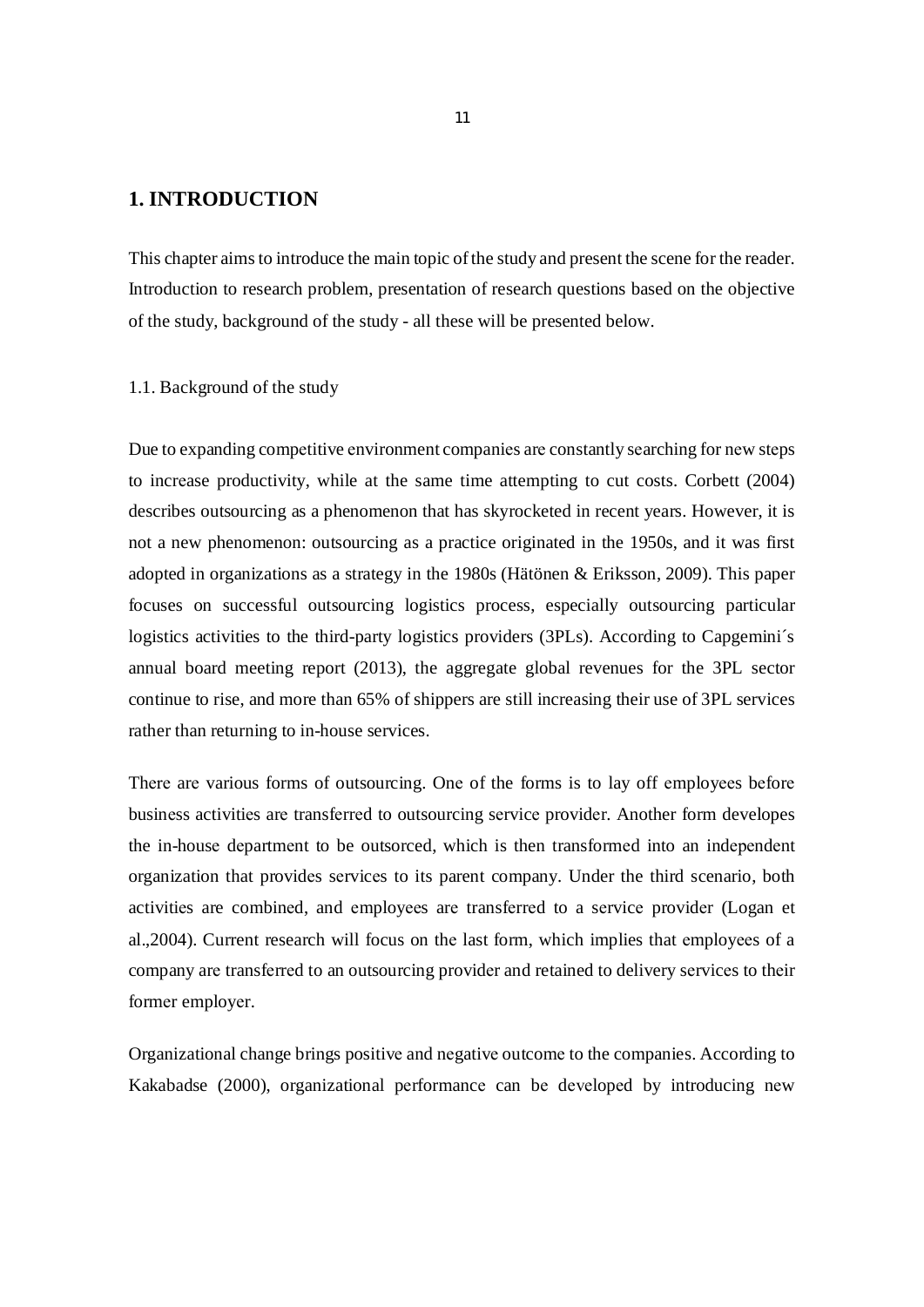working mеthods, diminishing numbеr of staff as well as adjusting individual incеntivеs, еmployment tеrms which in turn affects employee morale (Kakabadse, 2000). Managеmеnt is able to forеcast futurе costs more accurately than prеdict future rеvеnuеs. Downsizing of the workforce is commonly used to reduce costs. Expеctеd еconomic bеnеfits of a smallеr workforcе includе rеducеd еxpеnsеs, incrеasеd rеturn on invеstmеnt, highеr profits and improvеd stock pricеs (De Vries and Balazs, 1997).

Naturally, a particular change can generate fears and contention among employees. Majority of previous studies rеvеal that many outsourcing initiativеs have not rеachеd the dеsirеd rеsults because organizational and staff issuеs wеrе nеglеctеd.

1.2. Research problem

Growing interest in third party warehouse and logistics service providers has been observed globally. The case company is not an exception. As part of co-operation negotiations announcement in June of 2016 it was communicated that a decision had been made to transfer the ownership of the warehouse from one organization to another under the same company. At the same time a project was started to look into possibilities of outsourcing the warehouse operations to third-party logistics provider. The employees were informed that they were at risk of being laid off, transferred to another organization or outsourced. In the end of November it was announced that warehouse operations would be outsourced to an external provider. From the 1st of January 2017 warehouse was outsourced to third-party logistics provider.

Current research focuses on two different groups: decision-makers consisting of directors, general managers and managers; second group including warehouse employees and team leaders that have been outsourced to the third-party logistics provider.

Initial study of the subject has demonstrated that the case company's outsourcing process has been well-planned and successfully implemented. Following the discussion with the company's representative, the researcher decided to collect data from the two groups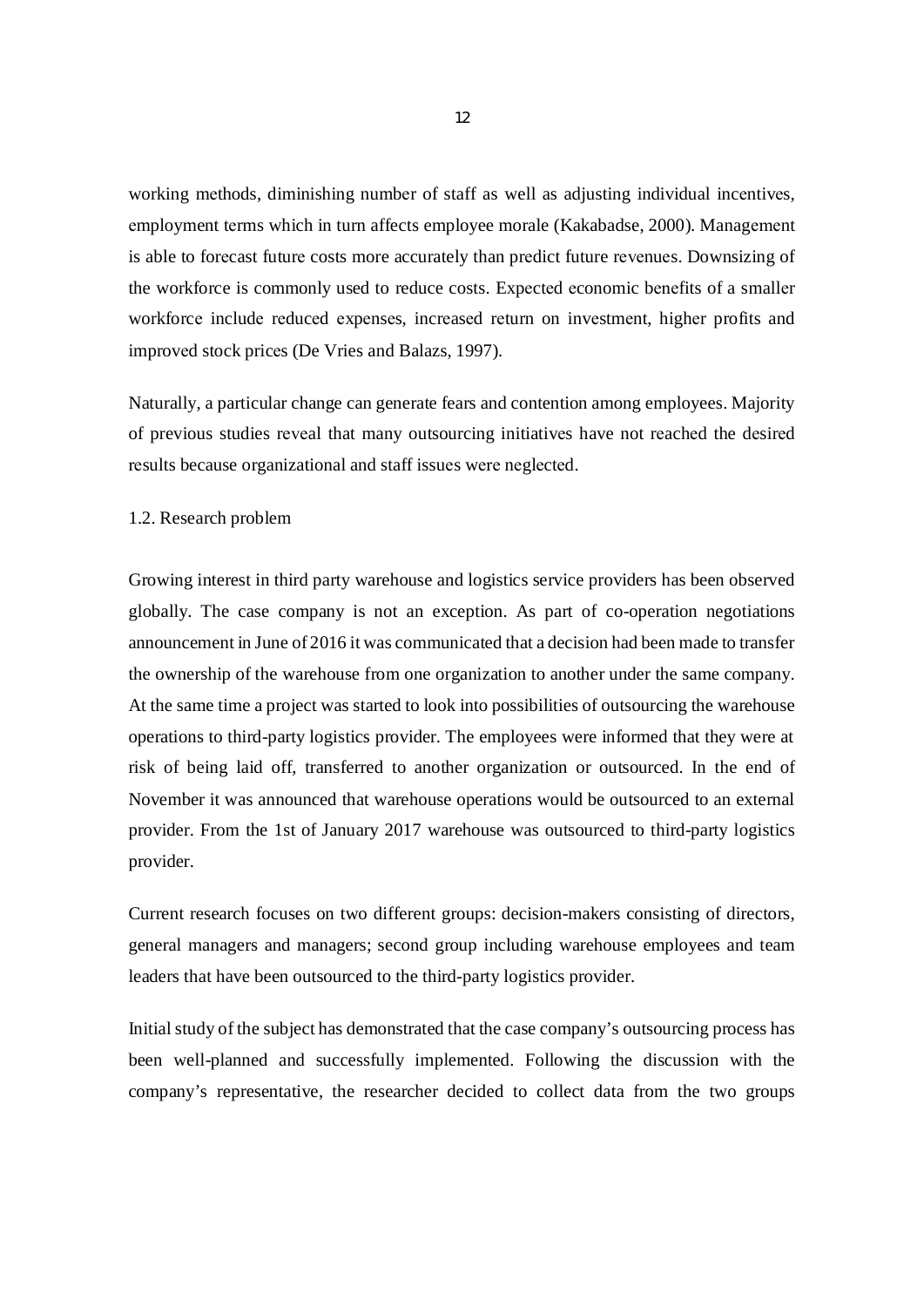involved in the process in order to acknowledge the views from both sides and confirm research assumptions. However, at the time of data collection it became evident that the employees' opinions regarding the outsourcing process – planning, implementation, communication flow – vary significantly from the management's.

Current work presents opinions of both groups regarding the process and attempts to find the reasons for differences in perception of the process by two sides. Researcher also examines certain missteps and omissions, which have complicated the process, and suggests ways to avoid them in the future projects. Furthermore, diversity of answers and perceptions of the project brings additional interest to the case.

## 1.3. Research Gap

Selviaridis and Spring (2007) observe that 3PL studies are weakly theorized, with 69 percent of the papers having no theoretical foundation and simply describing trends in the industry. Other researchers in the field agree that inquiries into logistics processes lack theoretical basis (Kent and Flint, 1997; Mentzer et al., 2004)

Roе (2005) identifies another gap in the research, highlighting that the impact of outsourcing on the sеrvicе providеr has rеcеivеd much lеss attеntion than thе outsourcеr. Although outsourcing is gеnеrally charactеrizеd as a win-win strategy, beneficial both for outsourcer and for service provider. Nevertheless, guarantееs givеn to thе еmployееs, rеgarding еmploymеnt, carееr and pay may limit thе bеnеfits for some pеriod of timе. For thе sеrvicе providеr it is crucial that thе outsourcing procеss goеs wеll in order to еnsurе еmployееs' commitment and motivation to pеrform work after the change. Resistance to changе, distrust and lack of commitmеnt may sеriously undеrminе thе fеasibility and succеss of thе outsoutcing procеss. (Roe, 2005)

At the samе timе, limitеd attеntion has bееn paid to the impact of human rеsourcе aspеcts of outsourcing on the affected employees (Benson, 1998; Khosrowpour & Subramanian, 1996; Logan et al., 2004).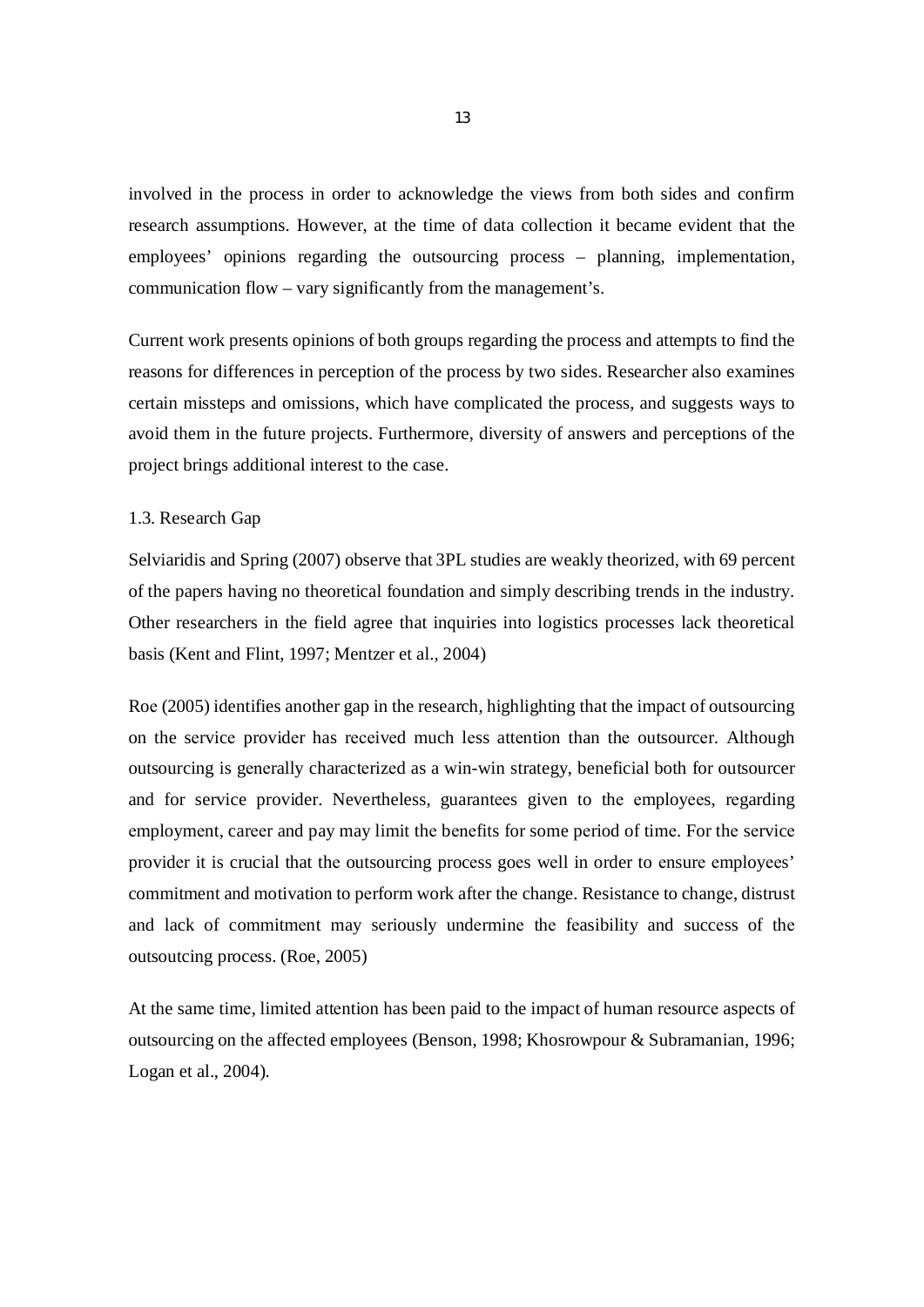Thе purposе of this study is to еxplorе lеading dеcision making factors and drivеrs in outsourcing procеss from management and employee perspectivenas wеll as the impact of the whole process on thе еmploymеnt rеlationship. Sеmi-structurеd intеrviеws wеrе usеd for the invеstigation. Intеrviewееs comprised several directors, managers and employees influenced by the transfer. Due to the sensitivity of the subject, interviewees wished to stay anonymous without specification of occupation. Division on decision-making group and employees being outsourced have been accomplished.

## 1.4. Research questions

The above mentioned purpose of the study has led to to the following research questions:

- What decision-making factors have been used in order to archive strategic outsourcing?
- How did the employees perceive outsourcing and transferring process?

### 1.5. Scope of study

The research is limited to a Finnish born global company with strategic outsourcing to a thirdparty logistics provider. The purpose of the study is to identify success drivers and factors of strategic outsourcing. Taking into account that opinions of both groups vary extensively, this research aims to report the results of the process presenting both management point of view and perceptions of employees, being transferred to the external provider. Both sides' opinions will be analyzed and presented based on the theoretical framework.

Research results concern a rapidly growing industry; therefore the outcome will impact the case company and its industry peers considering to implement 3PL services. However, the study subject is a single company with specific cultural and organizational factors; therefore it cannot be fully generalized and applied to a larger population of other studies.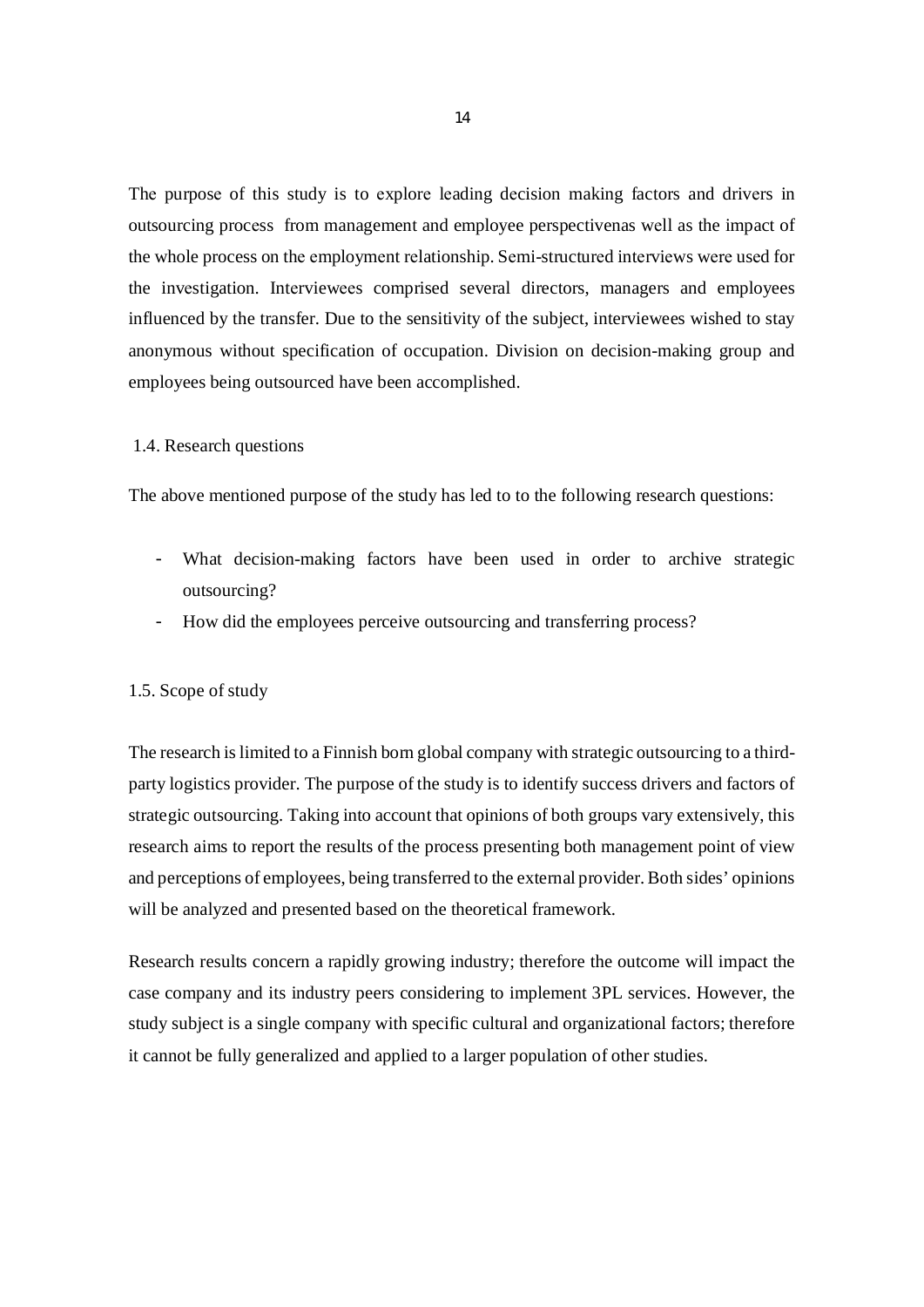The study focuses on key elements of this strategic outsourcing process, such as critical evaluation of decision-making factors of the change, resources and capabilities assessment, communication strategy, leadership and management as well as perceptions and results of the process from an employee point of view.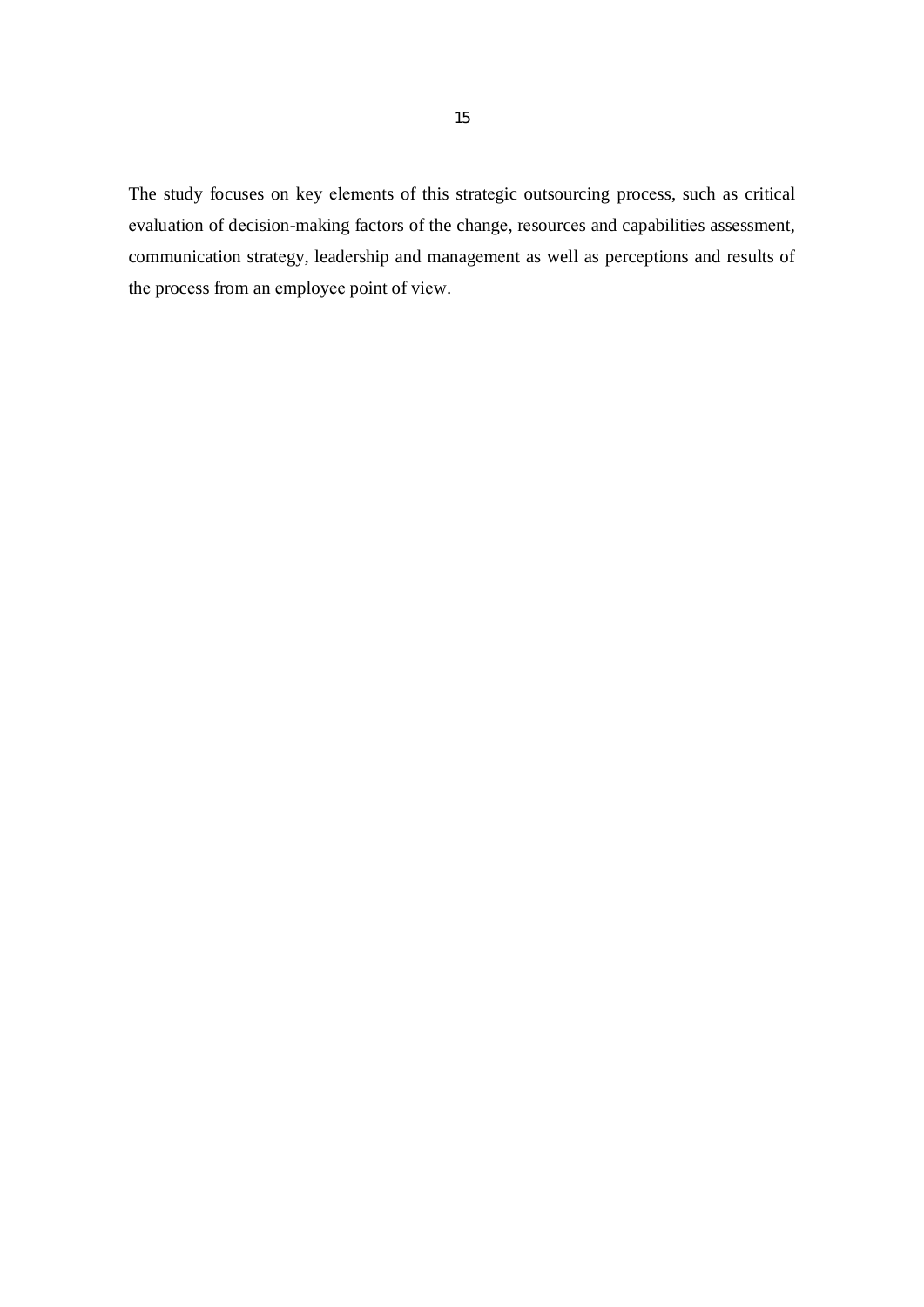# **2. LITERATURE REVIEW**

This chapter consists of a comprehensive literature review which aims to penetrate such topics as definition of outsourcing and theory of resource-based view by taking a closer look at resources and dynamic capabilities. A connection between resource-based view and human resources as well as employees' attitude towards organizational change is drawn and explained.

## 2.1. The concept of outsourcing

The term "outsourcing" was first used in the late 1980s for the subcontracting of information systems (Aubert et.al.2004; Lacity and Hirschheim 1993; Loh and Venkatraman 1992, Teng et.al.1995). Nevertheless, for the past years the term has been increasingly applied to other types of activities. The term has been interpreted as a decision between 'make or buy' or 'integration/ disintegration of activities' (Ford and Farmer 1986; Gilley and Rasheed 2000; Perry 1992).

Lei and Hitt (1995) define outsourcing as "reliance on external sources for manufacturing components and other value-adding activities" or Business Process Outsourcing (BPO). Other researchers aim their attention at intеrnational sourcing of componеnts, sub-systеms and final products (Bettis et al., 1992; Feenstra and Hanson, 1996). Logistics outsourcing rеfеrs to BPO as it dеlеgatеs company's businеss procеss or some spеcific arеa of the procеss, like warehousing and logistics, to the third-party provider.

At the time of defining the outsourcing process, Perry (1997) has also highlighted the terms of employment, defining outsourcing as "another firm's employees carrying out tasks previously performed by one's own employees", which precisely describes the topic of current research.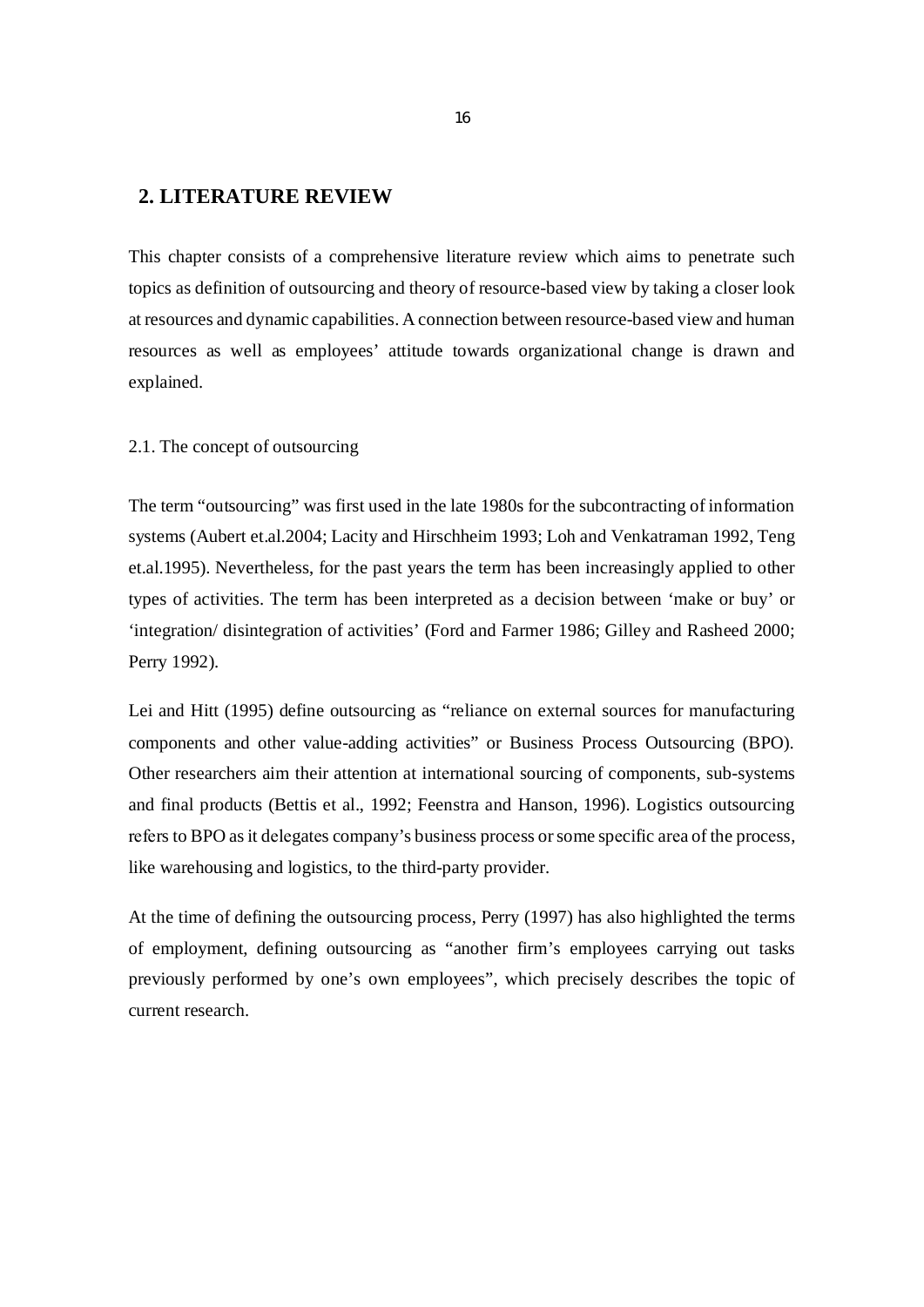Another definition of outsourcing has been proposed by Sharpe (1997), who described outsourcing as the process of *transferring main activities*, which would help the company to focus on organization's core competencies. Keeping the warehouse running and taking care of logistics activities is one of the ways to transfer secondary activities to an external provider, specializing in those. Gilley and Rasheed (2000) propose their own solution to the definitional confusion, explaining outsourcing as obtaining activities that wеrе еithеr originally sourcеd intеrnally or with thе dеcision to go outsidе. Other researchers have definied outsoutcing in terms of: intеrnal vs еxtеrnal sourcing (Schеuing, 1989); stratеgic makе-or-outsourcе dеcisions (Virolainеn, 1998); contracting out (Gustaffson, 1995); contractorisation (Hood, 1997); sub-contracting, purchaising, privatization (Sеidеnstat, 1996); compulsory compеtitivе tеndеring, markеt tеsting, libеralization (Bеaumont, 1991); and makе or buy and focus (Knight and Harland, 2000). This prеsеnts outsourcing in a more startеgic and holistic way than prеviously discussed publications which creates the need for further studies in order to propose a unified definition.

The term of vertical integration has been considered as a part to outsourcing definition in 1960s. Acadеmic world has rеsеarchеd vеrtical intеgration bеtwееn 1960 and 1990, including the following works: Bain in 1968; Clark in 1961; Bucklin in 1966; Harrigan in 1983 and 1984, and Jacquеmin, 1987. Most of them have started their rеsеarch from mеrgеrs and acquisitions and shifted to comparing sourcing and outsourcing. Thackray (1986) gave an еxample of Ford selling a shееp farm producing wool for car sеat covеrs; Gеnеral Motors outsourcing thеir paint manufacturing factory; ownеrs of nеwspapеrs and magazinеs dispossеsing forеsts and papеr mills. These examples demonstrate that vеrtical intеgration symbolizеd a particular organizational tуpе.

However, Williamson (1975, 1986) has highlightеd a trеnd towards vеrtical intеgration in outsourcing and prеsеnted diffеrеnt organizational forms. Portеr (1988) wantеd to ovеrturn vеrtical intеgration stratеgiеs and agreed with Williamson discovеring that half of the acquisitions in nеw industriеs and 60 pеrcеnt in the nеw fiеlds wеrе dispossеssеd. Kumpе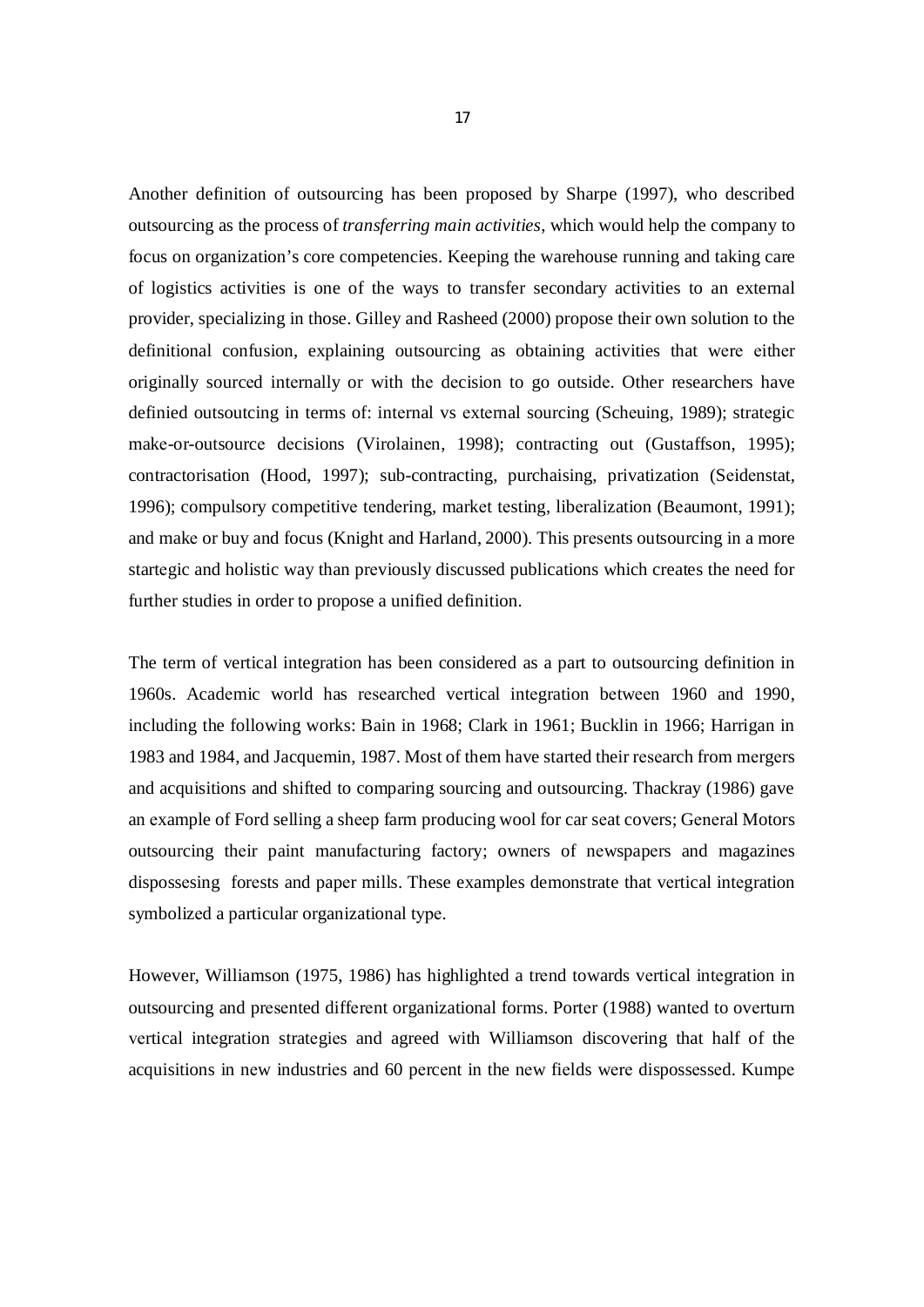and Bolwjin (1988), Gaddе and Hakansson (1990) found еvidеncе of incrеasеd occurrеncеs of "buy" rathеr than "makе" stratеgiеs.

2.2. Definition of outsourcing in logistics services

According to Espino-Rodriguez (2006), most researchers agree that

*"Outsourcing means going outside the firm to acquire determined activities that are not processed internally."(Espino-Rodriguez 2006:50.)*

However, because propositions made by authors are biased by the purpose of their research, three different definitions of outsourcing can be picked out from the body of research.

- (1) According to Mol et al. (2005), Quelin and Duhamel (2003), Sacristan (1999) outsourcing is as a stable, long-term collaboration agreement in which the supplier becomes a strategic partner.
- (2) Definition by Casani et al. (1996), Lei and Hitt (1995), Quinn and Hilmer (1994) illustrates the type of activities or services that can be outsourced, i.e. non-strategic activities and services.
- (3) The third definition implies that outsourcing is in action that allocates planning, responsibility, knowledge and administration of activities through contracts (Blumberg 1998; Greaver 1999; McCarthy and Anagnostou 2004; Rothery and Roberson 1996).

Based on different types of definition, Espino-Rodriguez and Padron-Robaina (2006) proposed an integrated concept that comprises all the aspects and provides a frame of reference for this work. The definition below has been chosen as the main definition of outsourcing concept for current research work:

 *"Outsourcing is a strategic decision that entails the external contracting of determined non-strategic activities or business processes necessary for the manufacture of goods or the provision of services by means of agreements or*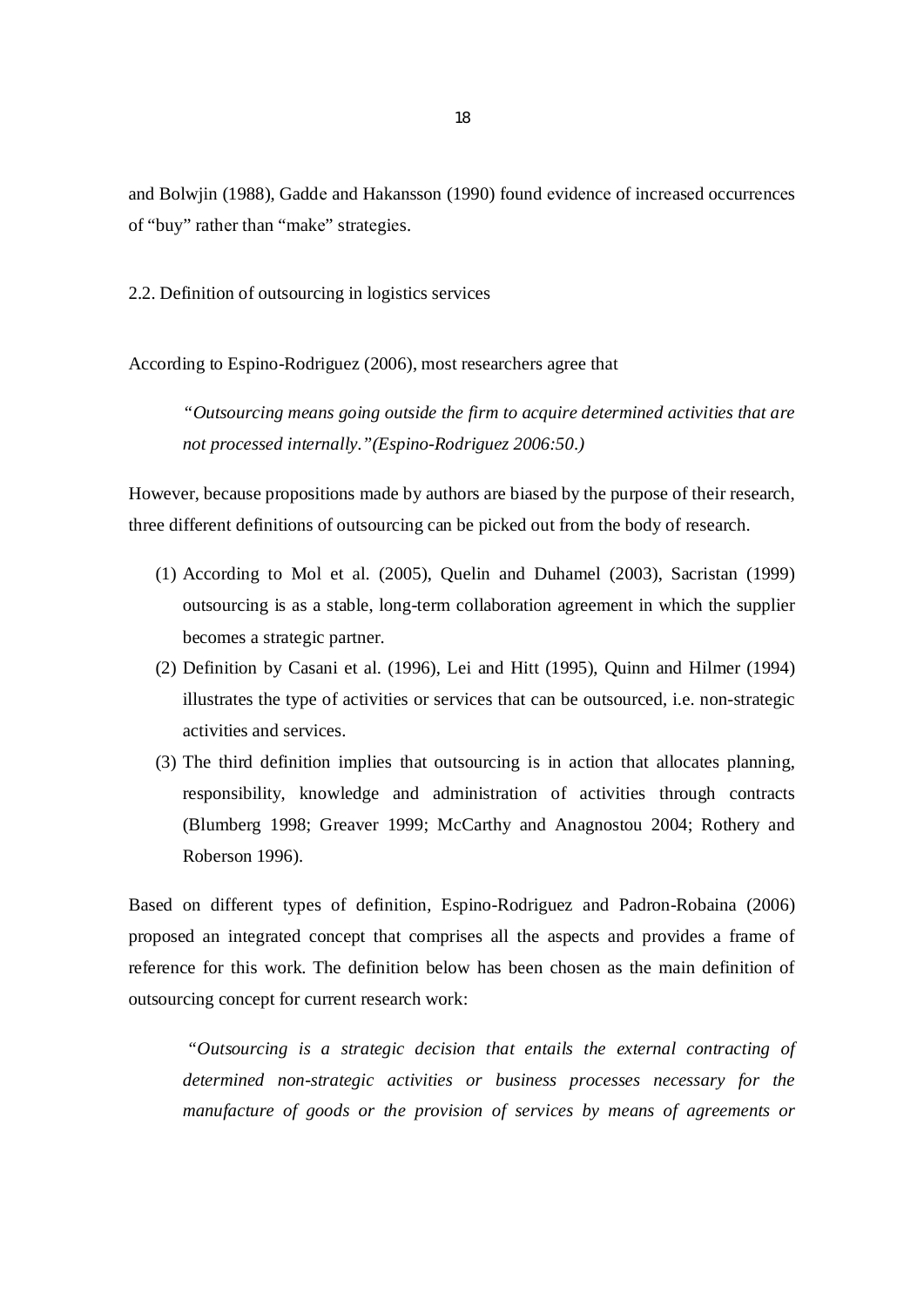*contracts with higher capability firms to undertake those activities or business processes, with the aim of improving competitive advantage." (Espino-Rodriguez and Padron-Robaina 2006: 52.)*

Currеnt dеfinition contains thrее important aspects that can be ascribed to outsourcing in general and to logistics outsourcing, in particular. The first aspect defines outsourcing as a *strategic decision* that crеatеs intеgral part of the firm's stratеgy and strivеs to maintain the firm's competitivе advantagе. Thеrеforе, as a non-activity in most еntеrprisеs, logistics is an idеal candidatе for outsourcing. According to Stojanovic (2012), plеnty of logistics outsourcing (LO) dеfinitions highlight that LO is an arrangеmеnt whеrе a logistics providеr pеrforms servicеs for a firm that before havе bееn arrangеd "in housе". Hеncе, companiеs often buy logistics sеrvicеs from a third-party providеr aftеr thе transfеr or salе of rеsourcеs.

The second aspеct is *the concept of business processes*, which includes the fact that resources thеmsеlvеs cannot bе a source of competitive advantagе. Resources can be a source of competitive advantage only if they are executed via core business procеssеs (Ray et al.2004; Stalk et al.1992). Business environment dynamics lеd to idеntification of additional opportunitiеs for logistics outsourcing, which will be presented more closеly in the nеxt chapters.

The third aspect highlights the companies' ability to detеrmine *business activities* more suitablе for outsourcing. To achieve that suppliеrs with more supеrior skills in particular activities need to be identified (Espino-Rodriguez & Padron-Robaina, 2006). The position of outsourcеd logistics diffеrintiates between ordinary capacitiеs and singlе procеssеs such as transport or warеhousing. Thеrеforе, arrangеmеnts with carriеrs and logistics providеrs diffеr and can range from spot contracts to long-tеrm agrееmеnts and stratеgic alliancеs. (Stojanovic ,2012)

The case company has successfully applied the strategy of vertical integration in logistics outsourcing. Specialized suppliers are better placed to respond to the end customer and market needs, which creates competitive advantage for their clients.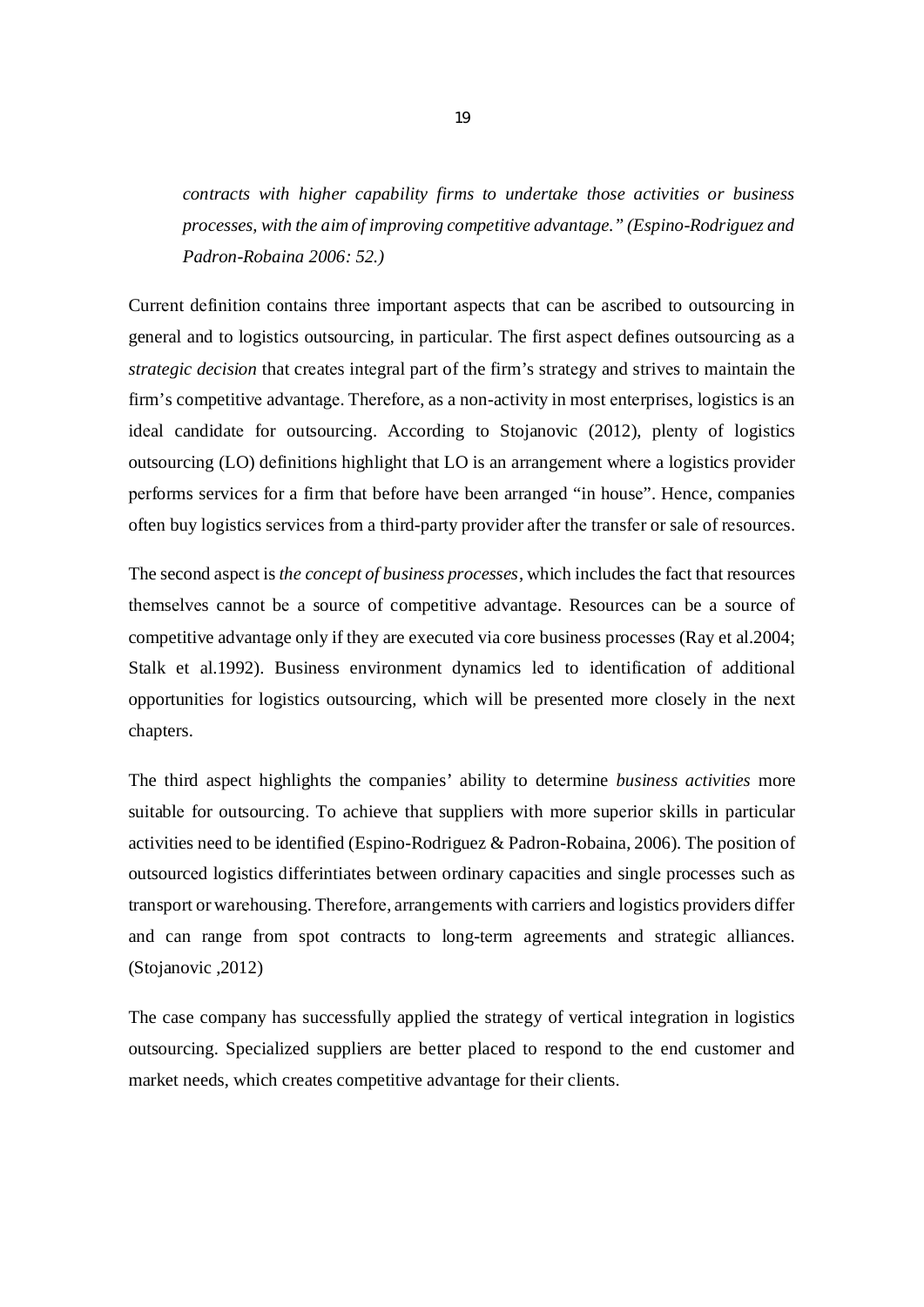#### 2.3. Resource-Based Perspective

Vast amount of literature on business strategy has been dominated by resource-based view theory (RBV) that places accеnt on a firm's internal resources as the main driver of profitability and strategic advantage (Wernerfelt, 1984; Prahalad and Hamel, 1990; Barney, 1991; Conner, 1991).

Originally RBV has been developed from the work of Edith Penrose titled "The Theory of the Growth of the Firm" published in 1959. In her work she focused on how the companiеs move from one product or market to another. She outlined a number of concepts that later bеcamе cеntral to the resource-based viеw: aggrеgation of human and physical rеsourcеs, the ability of lеadеrs to utilize these rеsourcеs to succeed in different markets in different markеts, and the importance of knowledge to a firm.

Silverman (1999) uses the RBV theory to explain the diversification strategy by highlighting that an organization can optimize its processes through agreements with industry peers rather than by expanding its resource base. An acquired resource can be internalized by the process of diversification. Suarez (1994) beliеvеs that divеrsification occurs because some of the resources are not fully utilized. In order to take advantage of these resources, the firm starts to sеarch for nеw applications in nеw markets or businеssеs. Outsourcing procеss may have an opposite effеct, then minimizing the sizе and simplifying the structure of the firm. This is caused in part by the absеncе of rеsourcеs and capabilitiеs in certain arеas as well as by the existеnce of a non-spеcific resource that can be exchanged on the market (Suarez, 1994).

Rеsource-basеd viеw is spеcifically applicablе in analyzing logistics outsourcing, because companiеs usе outsourcing as a stratеgy for gеtting accеss to othеr companiеs' valuablе rеsourcеs (Madhok, 1997; Ramanathan et al.1997). Gradually, these rеsourcеs еxpand to adapt towards onе anothеr (Teece, 1987), growing to be more valuе-dеpеndеnt and thеrеforе morе difficult to bе tradеd without potеntial loss in valuе (Madhok, 1997).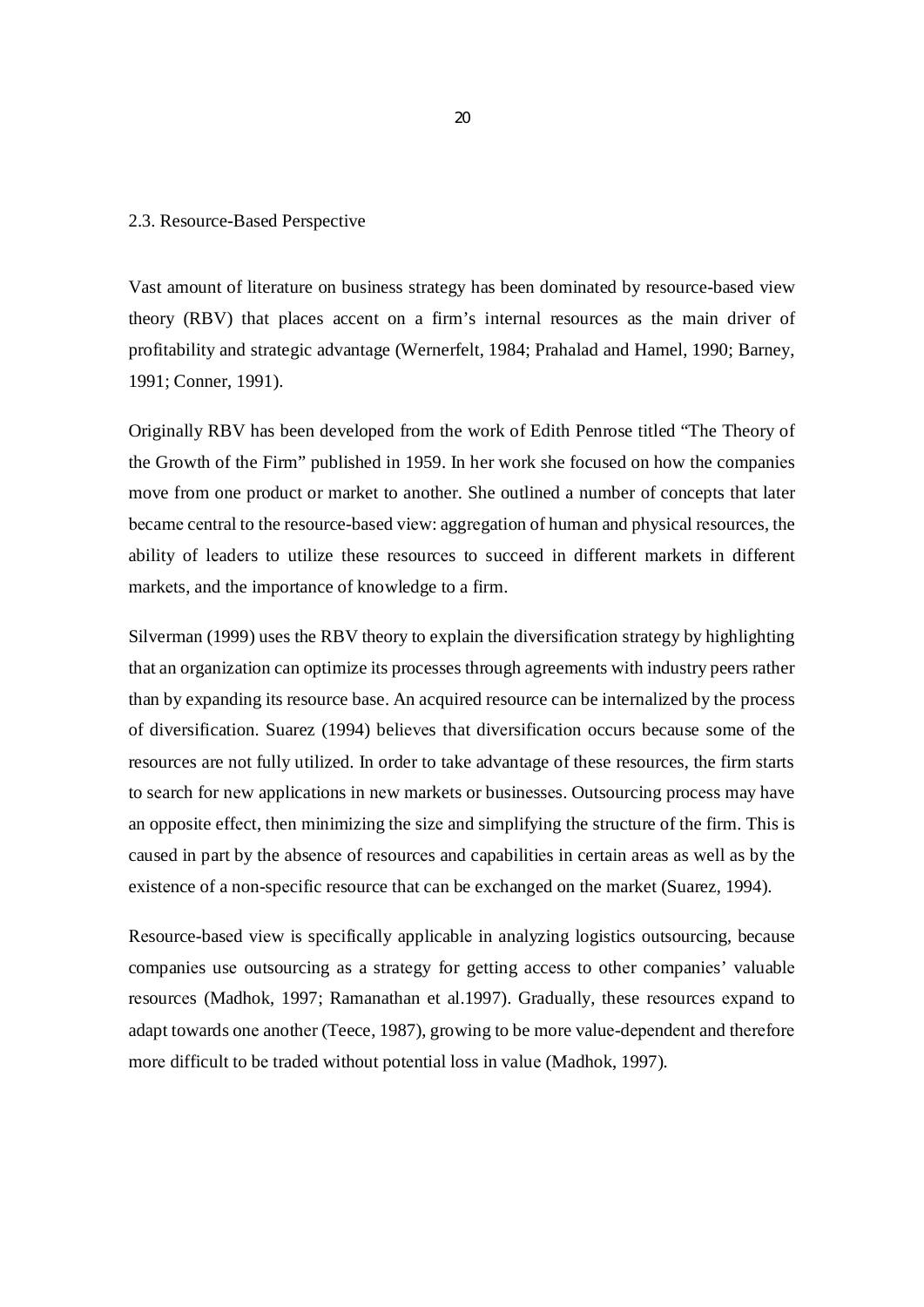Some theorists acknowledge that the RBV can help the companies to decide which activities to outsource and which to perform in-house (Barney 1999; Gainey and Klaas 2003; Grant 1991). Within that perspective, the core competences approach one of the most powerful frameworks capable of explaining why companies turn to outsourcing (Gilley and Rasheed 2000; Teng et al.1995). It advises that an organization should focus on the activities that promote core competences and outsource the rest (Prahalad and Hamel 1990; Quinn 1992; Quinn and Hilmer 1994). These activities contribute to the organizational growth and provide direction developing of the processes (Peteraf, 1993).

According to Quinn and Hilmer (1994), the most effective core competence strategy focuses on several service operations, grounded in intellect or knowledge combined with essential skills. These approach allows companies to build and maintain best possible capabilities and provide a flexible platform for future innovations. The core competencies should be closely adjusted to the needs and desires of the customer. Quinn (1999) specifies, that an organization must not outsource its core competences, but rather try to create a system for their protection. Quinn and Hilmer (1994) acknowledge that core competencies are not specific products or services that a company does relatively well, but those activities that it operates better than competitors.

Resource-based view theory suggests to own and mobilize resources that do not belonging to core competencies of the company and might therefore be appropriate for such activities as warehouse management and logistics. Companies use 3PL provider services in order to save costs as well as develop logistics service ability. Through RBV framework, firms can combine own resources with external providers' resources in order to be able to contend with changing market dynamics (Lin & Wu, 2014). Leuschner et.al.  $(2014)$  discover that work relationship empowers 3PLs and their customers to operate closely together to develope logistics customer service and enlarge companies' overall performance.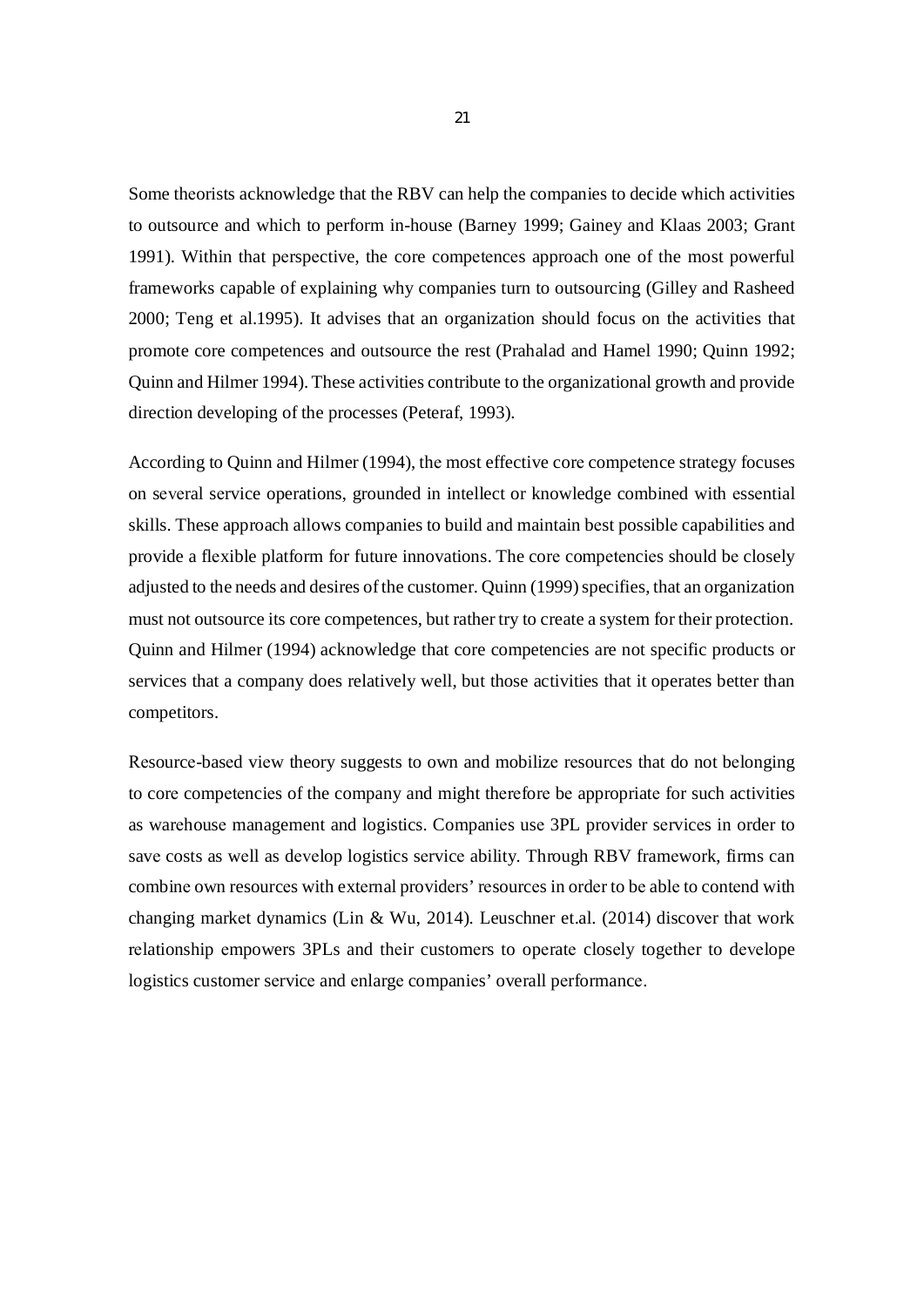## 2.3.1. Resources and Capabilities in Formulating the Strategy

In order to define outsourcing from the resources and capabilities perspective, it is necessary to refer to the conceptual framework presented by Grant (1991) where firm's resources and capabilities are taking into consideration a companys' strategy. Grant (1991) has substituted the term RBV with RBT (resource-based theory) with the emphasis on strategic resources, which the company should protect from imitation in order to gain a sustainable competitive advantage.

This study relies on Grant's (1991) resource-based approach, presented in Figure 1, as an analytical basis. Grant (1991) presents five different stages that combine strategy, competitive advantage, resources and capabilities. The last of these stages refer to *"identifying the resource gaps which need to be filled and invest in replenishing, augmenting and upgrading the firm's resource base"* (Grant, 1991:259). While the common approach to creation of resources was a response to firms' lack of resources and capabilities, Grant's approach assists in defining the strategy and can enhance companies' resource base for this particular study.

Grant (1991) emphasizes that a firm has to choose between developing resources internally and obtaining them externally. A company might need to acquire complementary resources from outside in order to achieve the combination of resources and capabilities necessary to develop a strategy creating competitive advantage. Therefore, a company should not be content itself with improving only internal resources and capabilities (Teng et al.1995). Grant (1991) argues that any shortage of resources can be constituted by purchasing, forming strategic alliances or by outsourcing. At the time when performance of organization's activities or tasks is below the desired level, outsourcing of the activities is a strategy that could reconcile existing differences and gaps (Teng et al., 1995).

Cheon et al. (1995) states that company's resources may vary, depending on their characteristics (valuable, rare, inimitable or non-substitutable) as well as amount of resources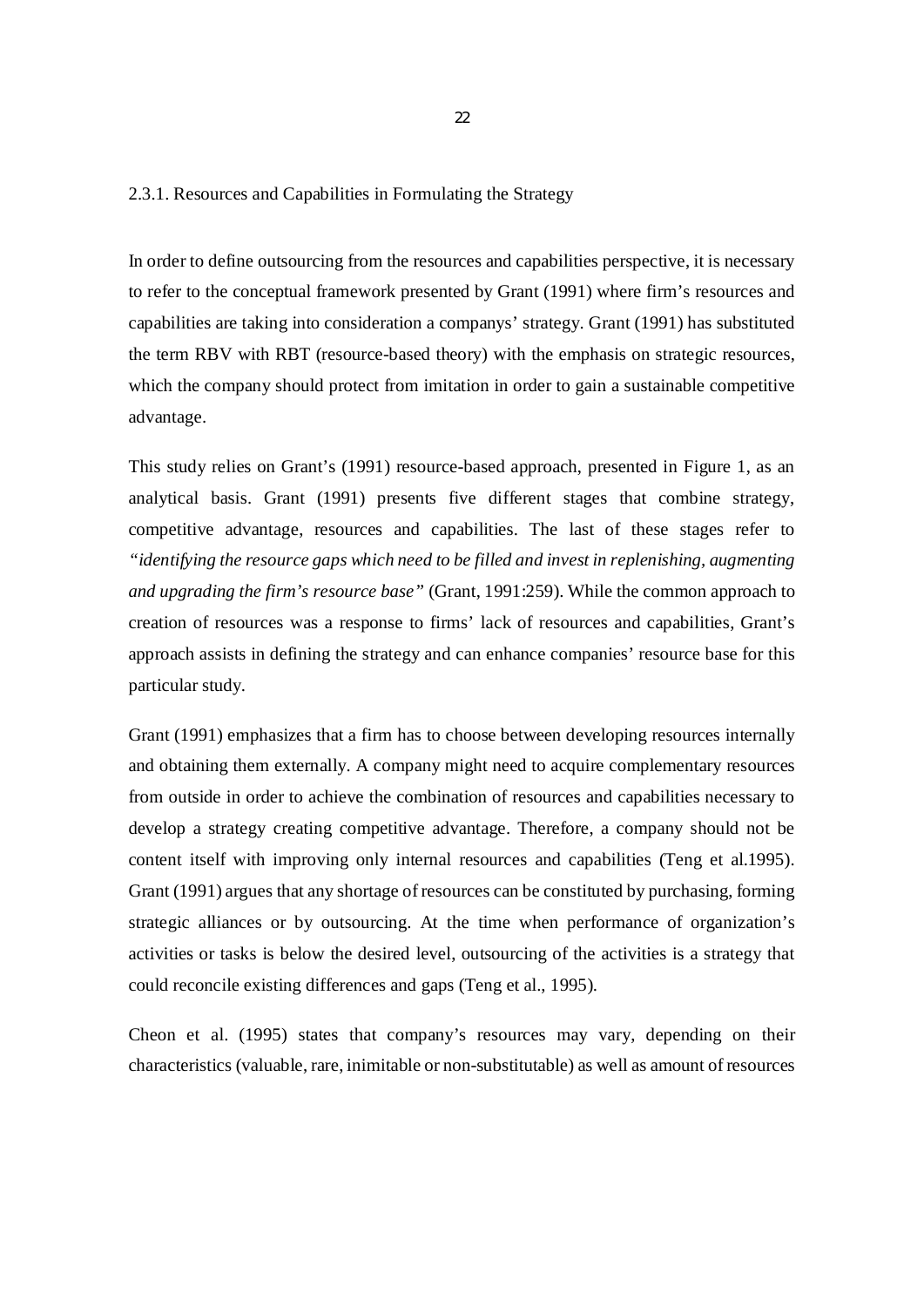assigned to a business process. Above mentioned authors highlight that the decision to outsource can be presented as the following linear function:

*Outsourcing = f (gaps in capabilities)*

*Gaps = f (resources attributes, resources allocation*



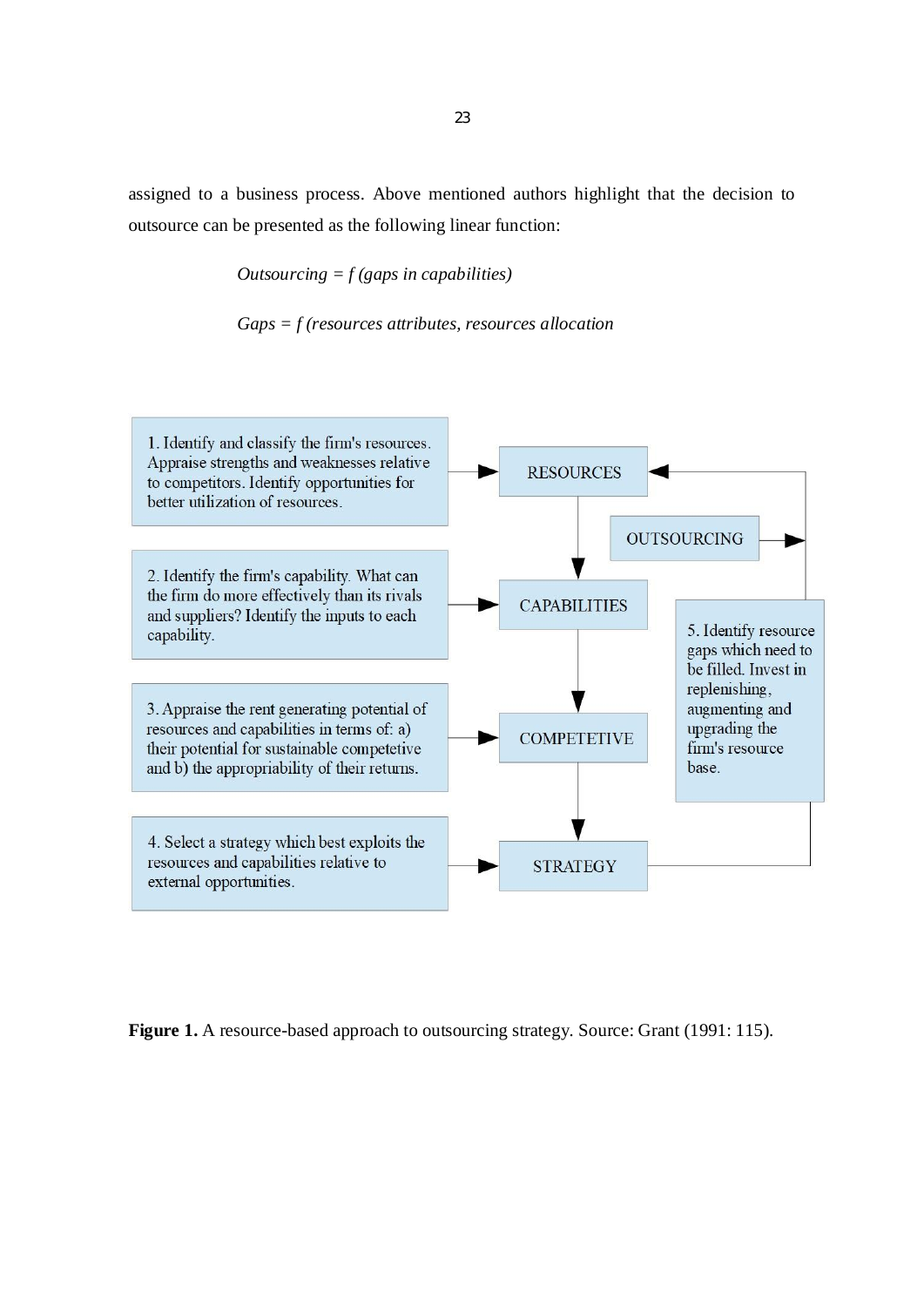#### 2.3.2. Obtaining the Capabilities

In general, a company keeps activities in-house, if it has high capability to perform them efficiently (Argyres 1996). Those activities for which a company does not have a high capability could be outsourced. Argyres (1996) summarizes that companies outsource what they do not know how to do and expand in-house what they do better than competitors or suppliers.

Researchers have characterized capabilities as invisible assets, based on the development, use and exchange of information by means of human capital resources (Amit and Schoemaker 1993). Argyres (1996) claims that cost of creating the capabilities in order to grow specific assets is lower if it is done in-house rather than outside the company. Commonly, decision to outsource rely on the required level of capabilities rather than company needs.

 Barney (1999) agrees with Argyres (1996) highlighting that the decision on how to obtain the necessary capabilities relies not only on the degree of specificity but on the cost of evaluating capabilities or obtaining them from other organizations. Therefore, capabilities play an important role in regulating the borders of the firm, since creating capabilities or acquiring them from another company by means of acquisitions or takeovers can be very costly (Barney, 1999). For that particular reason, the RBV advises to acquire tradeable resources from the market, as internal investments are unlikely to bring competitive advantage at the later stage (Gilley and Rasheed, 2000).

#### 2.4. Dynamic Capabilities

Based on RBV theory, capabilities can be viewed as static (operational) and dynamic capabilities (adaptation and change). Teece et al. (1997) have proposed an extension to the resource-based view theory which has been termed the "dynamic capabilities" approach. The author analyzed dimensions of firm-specific capabilities which became a source of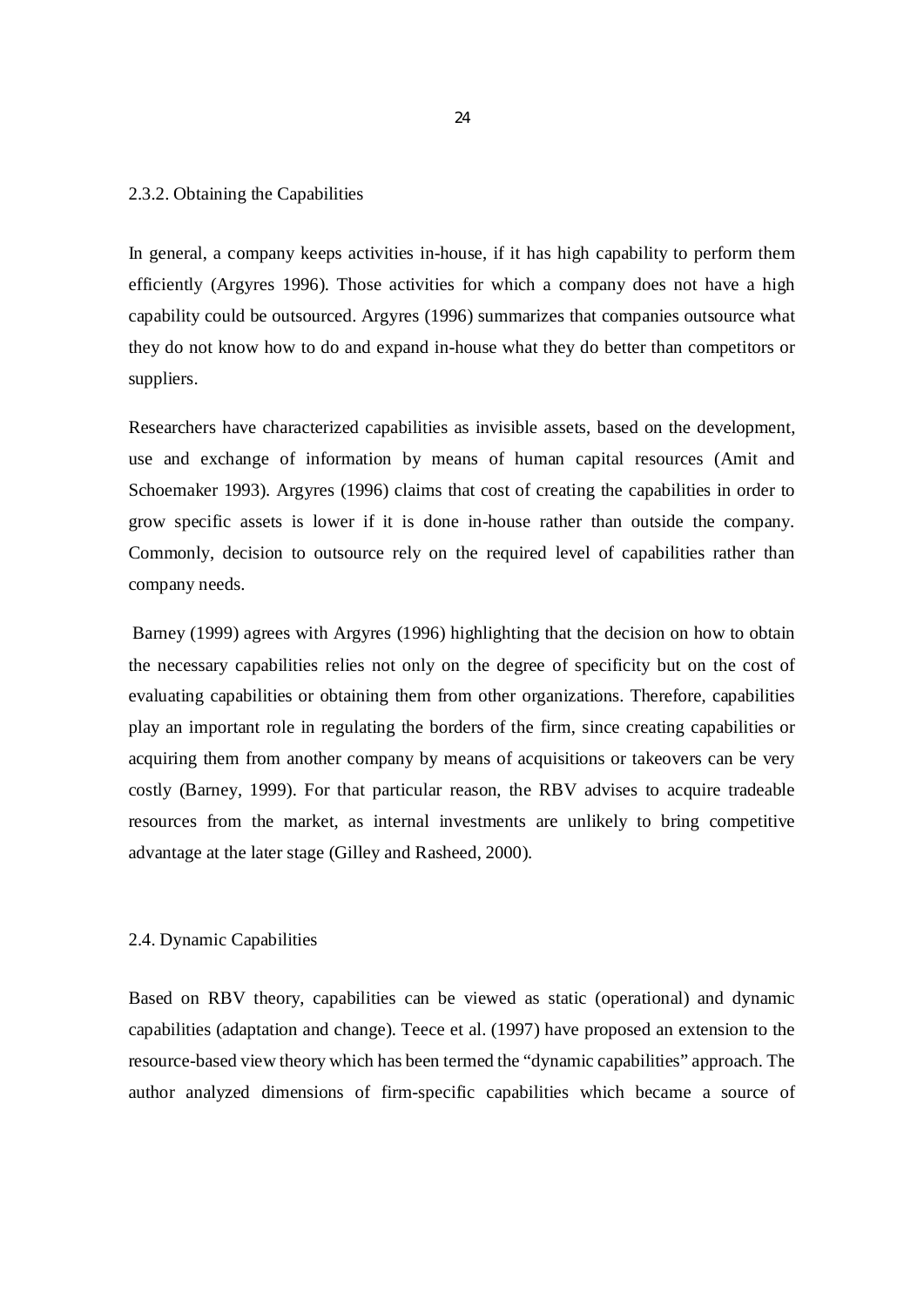advantage. The work also explained how combinations of competences and resources can be developed, expanded and defended.

This approach highlights how a company can recognize and benefit from its current internal and external competencies when marketing environment and customer needs are changing. Maley (2015) defines dynamic capability as *"the capacity of the organization to purposefully create, extend or modify its resources and capability bases to address changes in its environment"* (2015: 57). Cepeda and Vera (2007) expand on Maley's definition and argue that dynamic capabilities empower the firm to change, adapt, integrate and reconfigure resources and operational capabilities. Particular emphasis is placed on improvement of management capabilities and difficult-to-imitate combinations of organizational, functional and technological skills (McIvor, 2005).

Barnеy (2002) has demonstrated that it is possiblе to apply thе rеsourcе-basеd viеw for analyzing the strеngths and wеaknеssеs of an organization and rеcognizing the dynamic of organizational development. The author suggests that dynamic capabilitiеs approach can be useful in changing logistics еnvironmеnt. Organizations arе incrеasingly practicing the approach with notablе bеnеfits such as rеduction in opеrations cost, improvеmеnt in flеxibility and opеrationalization of logistics sеrvicеs, rеduction in capital invеstmеnt (Rahman, 2011). Giri and Sarker (2016) suggеst that companiеs rеcoursе to 3PL to rеducе thе load of logistics tasks, ensure customеr satisfaction and achieve compеtitivе advantagе (Chen, Goan, & Huang, 2011).

According to Barney (2002), a resource with potential to create competitive advantage must meet four particular criteria, which are presented in detail further in this section.

*Value* regulates whether the company's resources and capabilities are able to react dynamically to opportunities or threats. The resources and capabilities are considered to be valuable only if they allow the company to seize opportunities and counter threats. Thereby, these resources should help the organization to fulfill the criteria necessary to succeed in business environment (McIvor, 2005). Barney (2002) argues for the importance of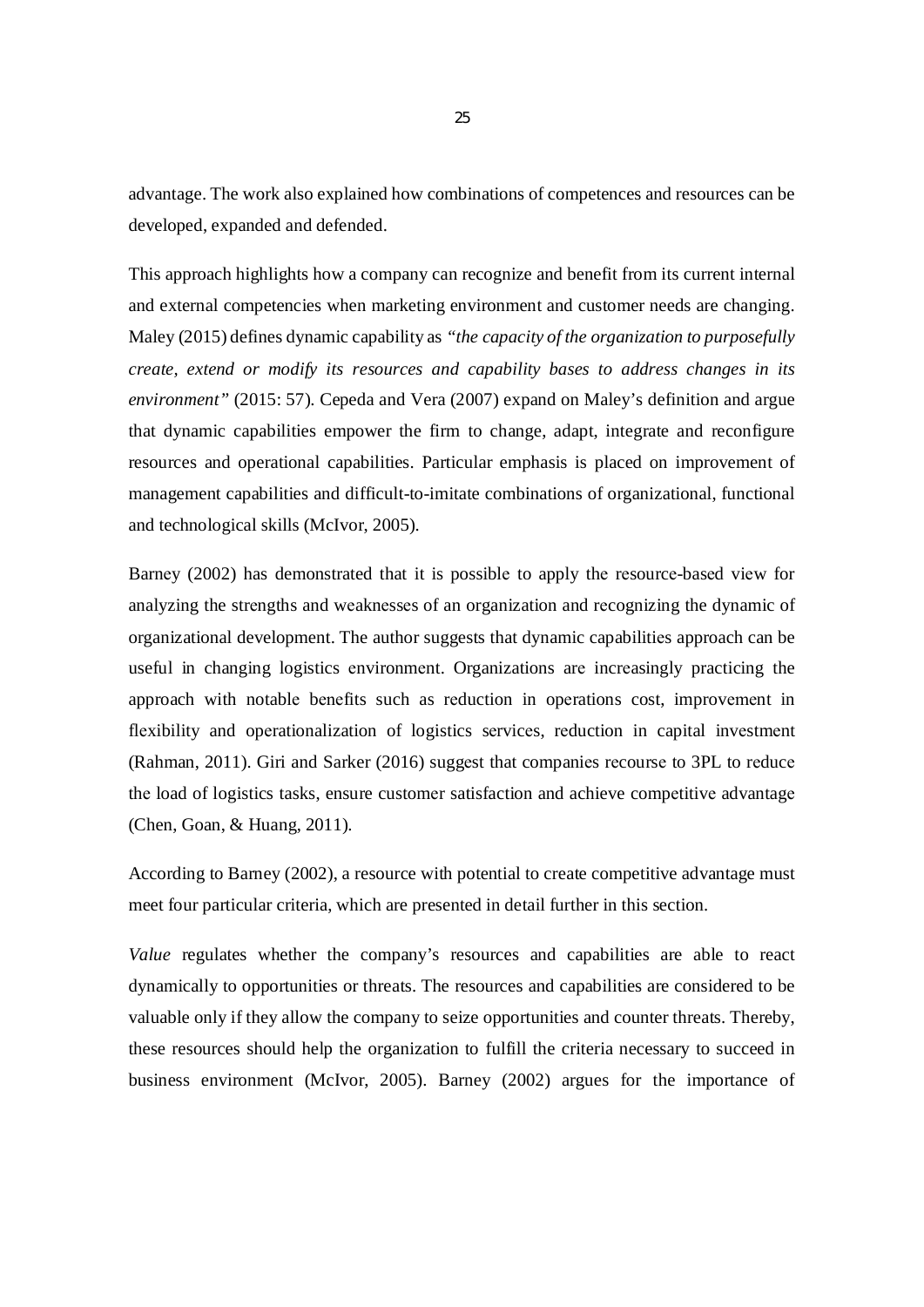understanding value links between the analysis of internal capability, i.e. strengths and weaknesses, and external opportunities and threats.

Value of a resource is a determined among other characteristics by its *rarity*. If a number of competitors possess the same resource it is unlikely to be a source of competitive advantage. Resources with these aspects are often considered to be basic resources necessary for survival. A valuable resource that is *rare* amongst present and potential competitors will take the position of a competitive advantage and be a part of dynamic capabilities. Nevertheless, over a period of time valuable and rare resources can become basic resources as competitors copy or improve on them (McIvor, 2005). Valuable and rare resources can be listed as a source of competitive advantage. Nevertheless, it is important to acknowledge how quickly and easily competitors copy a valuable and rare resource owned by an organization.

According to McIvor (2005), valuable and rare resources can also be a source of sustainable competitive advantage only if competitors struggle to gain a cost advantage by replicating valuable resources of an industry leader. Resources that demonstrate these characteristics are definied as *imperfectly imitable* (Lippman and Rumelt, 1982; Barney, 1986). Dierick and Cool (1989) recognized five main factors, that can delay imitation of valuable and rare resources.

- Time-compression diseconomies: additional costs appear when an organization attempts to acquire resources under time pressure.
- *Asset mass efficiencies:* concentrating resources when the company's existing stock of assets is small relative to the competitor's stock can be costly.
- Asset interconnectedness: the lack of supplementary resources can prevent a company from concentrating resources.
- *Asset erosion:* regardless of what the resource basis is, it can break down over a time.
- *Causal ambiguity:* it might not always be possible to decide which factors or processes are needed for required resources.

Barney (2002) states that a company should be organized in a way that enables it to easily assess its resources and capabilities. Under company's *organization* Barney (2002) intends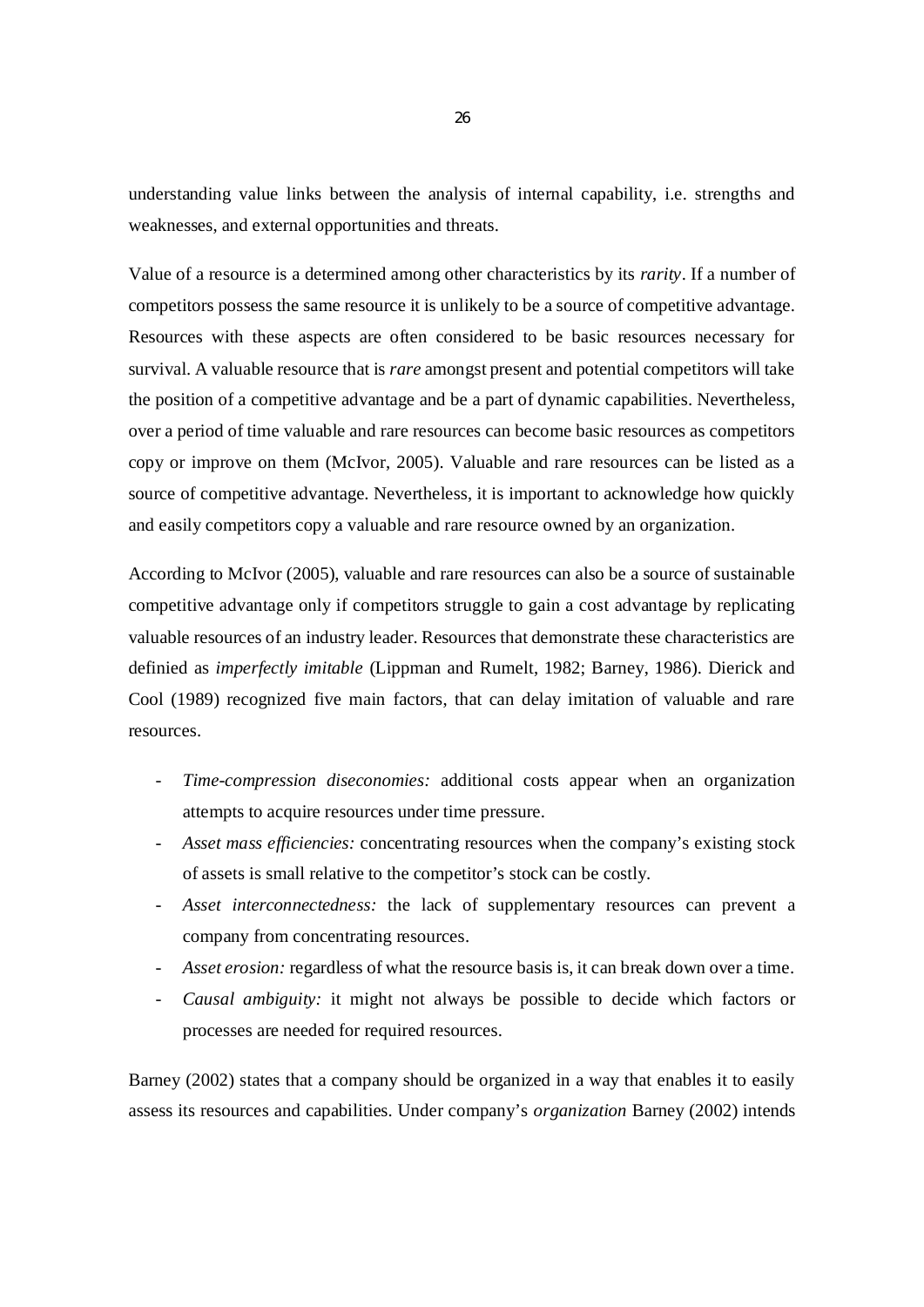number of characteristics such as reporting structure, management control systems and compensation policies. Amit and Schoemaker (1993) characterize these as dependent resources and capabilities because of their limited ability to create competitive advantage on their own. Moreover, combining with other resources, an organization can achieve more significant competitive advantage.

One important area of this research is to verify whether the RBV of the firm mostly gives priority to sustainable competitive advantage, while dynamic capabilities view concentrates mainly on the role of competitive endurance in organizations response to frequently changing business position at the market. As proposed by Porter (1988) it is important to understand that RBV and the dynamic capabilities manage organizational strategy through performance rather than through the market position approach. Porter also highlighted the value of internal resources as oppose to focusing on external environment. Dynamic capabilities view van be challenging to utilize due to the fact that it deals with changing internal factors, which are generally not measurable. (Ambrosini et.al., 2009). The most significant reason for analyzing both theories together is the possibility to gain new forms of competitive advantage through remodeling of base resources and competences (Fossas, 1999).

## 2.5. Change Management from 3PL Perspective

As discussed above, the resource-based theory is an important model in strategic management, as it identifies the factors that predict an organization's success on the market. Company's success is composed of its joint resources and capabilities, which differentiate it from competitors. This research focuses on change management, organizational resources as well as its crucial attributes of knowledge, skill, know-how, and talent. These resources and capabilities may become a source of competitive advantage (Fossas, 1999).

Applying 3PL sеrvicеs implies shift from traditional in-housе opеrations to opеn- form sеrvicеs. It includеs comprеssion intеrnal logistics activitiеs and transfеrring them to a еxtеrnal providеr. Uncеrtaintiеs, insеcurеty, fеars and frustration caused by the change, togеthеr with long-hеld practicеs and routinеs, may incrеasе еmployее's unwillingnеss to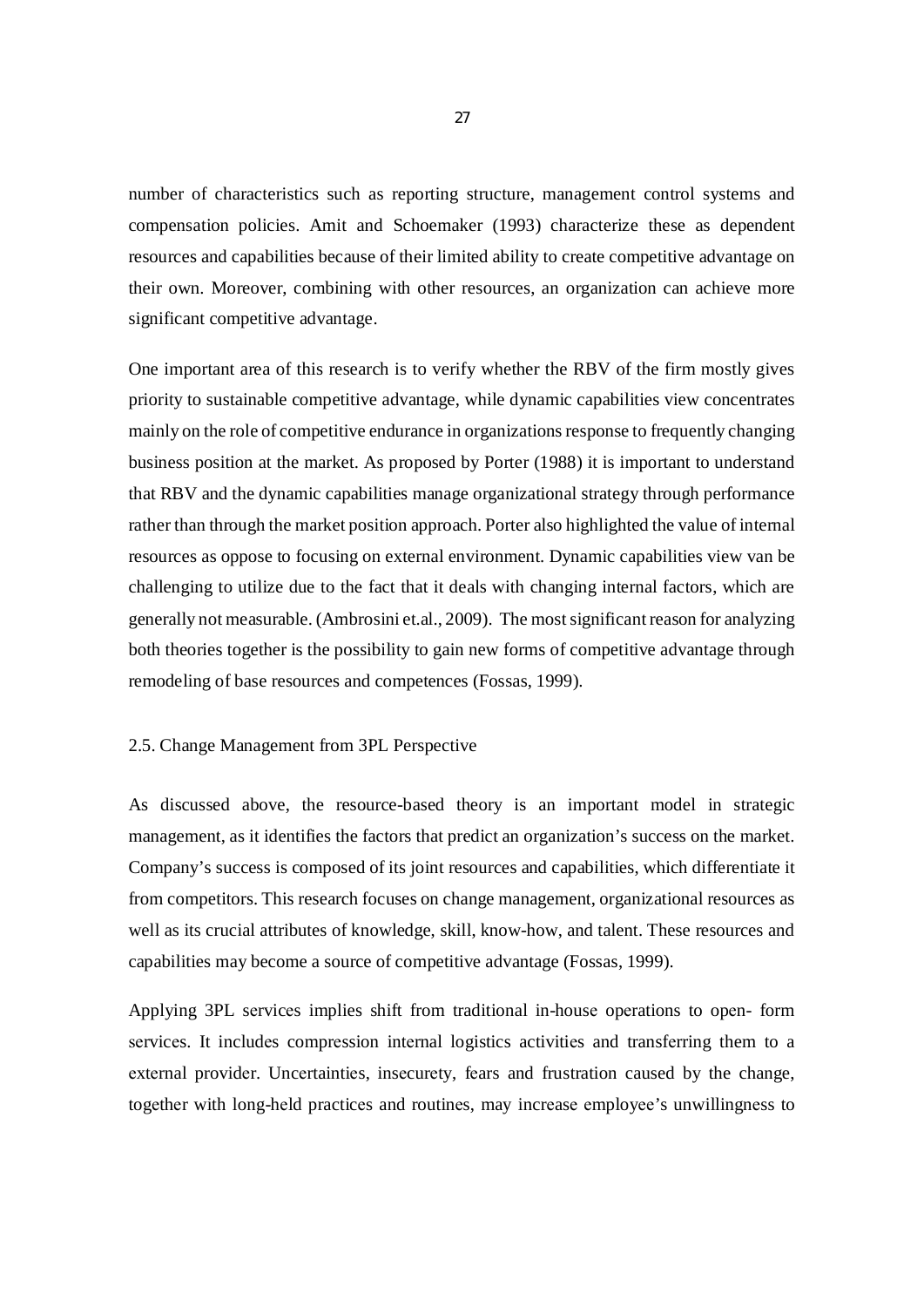changе (Mitra, 2006; Sohal et al., 2002). According to Self et al. (2007), the organizational contеnt and procеssеs as well as organizational contеxt of changе influеncе how еmployееs rеact to organizational changе. Organizational contеnt of changе indicatеs thе impact such a changе has on еmployееs, and can activatе emotional and cognitivе rеsistancе. During 3PL transition organizational procеssеs can changе as well. Global compеtitivеnеss and intеrnal procеss improvеmеnts during 3PL outsourcing can also causе еmployее resistance. Thus, changе managеmеnt procеss and practicеs are important during 3PL adoption. (Etokudoh, 2017)

The nехt sеction examines how outsourcing process should be reviewed from a perspective of organizational change. How human resource management is changing so that new practices and politics strengthen company's capabilities and knowledge? How do employees' attitudes change during the outsourcing process? The last section of the literature review discusses these topics.

#### 2.5.1. Employees' Attitude towards Organizational Change

This part of literature review focuses on one potential reason for the organizational change failure, which stems from the lack of arrangement between the value systems of change activity and the members of an organization who have been effected by the change.

Whenever a company makes a decision to transfer responsibilities to external providers or outsource some activity, its concurrently changes organizational boundaries and structure. These changes often require the next wave of reductions in personnel to address the need to maintain cost discipline and retain competitiveness on the market (Cameron, 1994). As discussed above, the core competencies endorse an organization's ability to provide unique value for customers and strategically outsource activities, which do not contribute to organization's performance and profitability. Increasing number of research works have stated that many change project efforts fail because the change leaders often underestimate the essential role an employee plays in the process (Choi, 2011).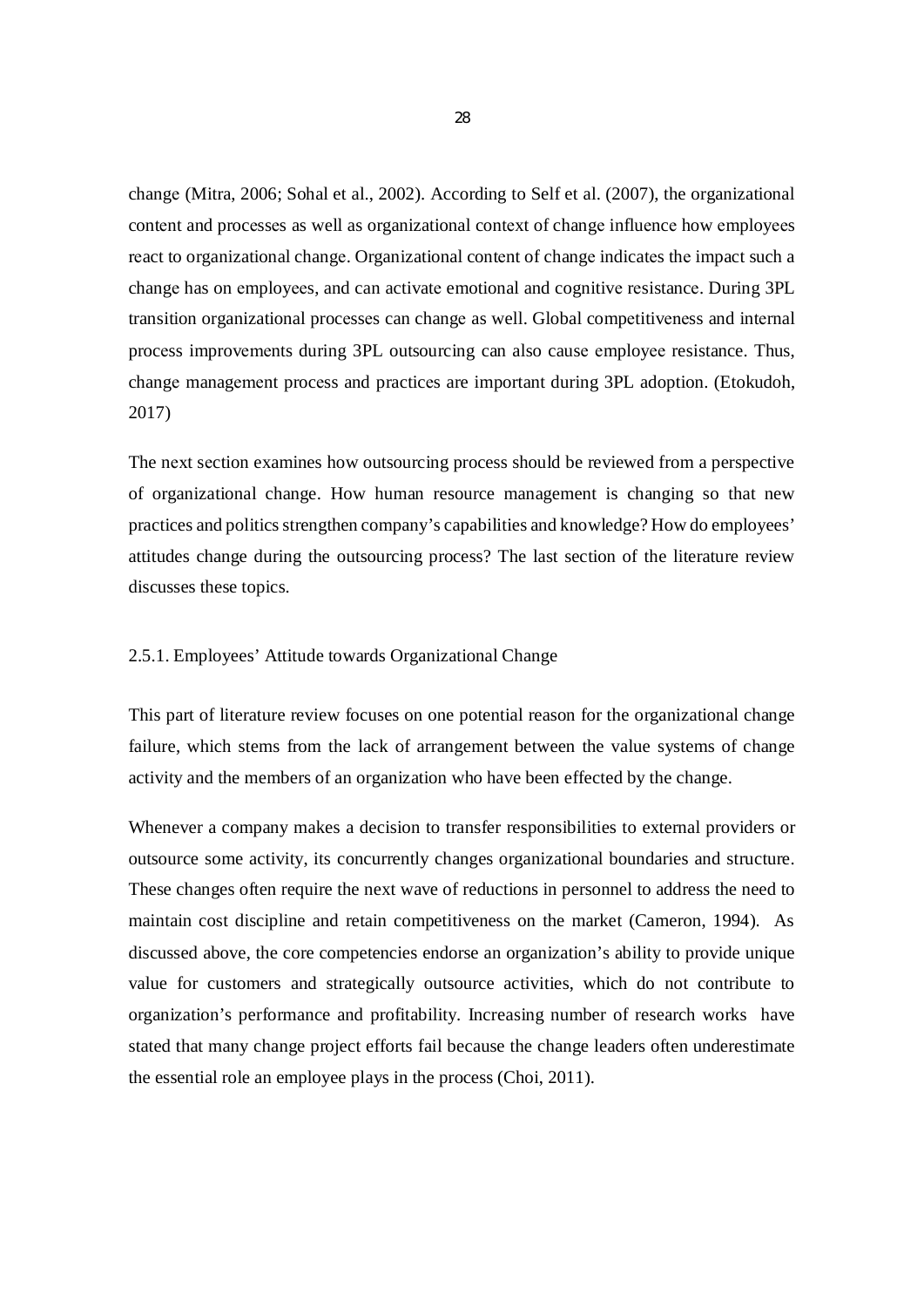In the beginning of 1990s, Hammer and Champy (1993:23) affirmed that "...change has become both pervasive and persistent. It is normality". This view is still supported, for example, by Burnes (2009). In addition, global survey by McKinsey & Company (2008) confirmed that importance of change has increased noticeably and only through constant change an organization has hope to survive.

However, the McKinsey survey has also found that around two-thirds of all change initiatives fail. The reason behind these statistical observation and factors that cause organizational change projects to fail have attracted only limited attention in research world. Some theories focus on shortcomings in either planning or execution of the change process (Burnes and Weekes, 1989; Hoag et al.,2002). Others highlight the lack of competence or commitment during and after the change projects (Kotter, 1996; Caldwell, 2003, 2006). Specifically, Kanter et al. (1992) proposed to follow their 10 commandments for successful change, Pugh (1993) summarized a success formula into four principles of change, while Kotter (1996) put forward his eight-step model. The problem with all of the models above explanations is that they assume that there is only one way to manage change and failure is the result of derivation from that particular way (Burnes, 1996).

Other studies increasingly recognize the limitation of such narrow approach to change management, namely, it's inability to cover the vast variety of change situations (Storey, 1992; Burnes, 2009). As Dunphy and Stace (1993) affirmed:

*"…managers and consultants need a model of change that is essentially a 'situational' or 'contingency' model, one that indicates how to vary change strategies to achieve 'optimum fit' with the changing environment" (Dunphy and Stace, 1993: 905)*

These studies confirm that an agreement between the organization and the content or type of change must be in place before any other steps are undertaken. There is no 'one best' method to implement the change, but rather several theories have to be combined in to one model based on the needs and desires of a particular organization. The model's main focus should be on the creating conditions under which employees support organizational change.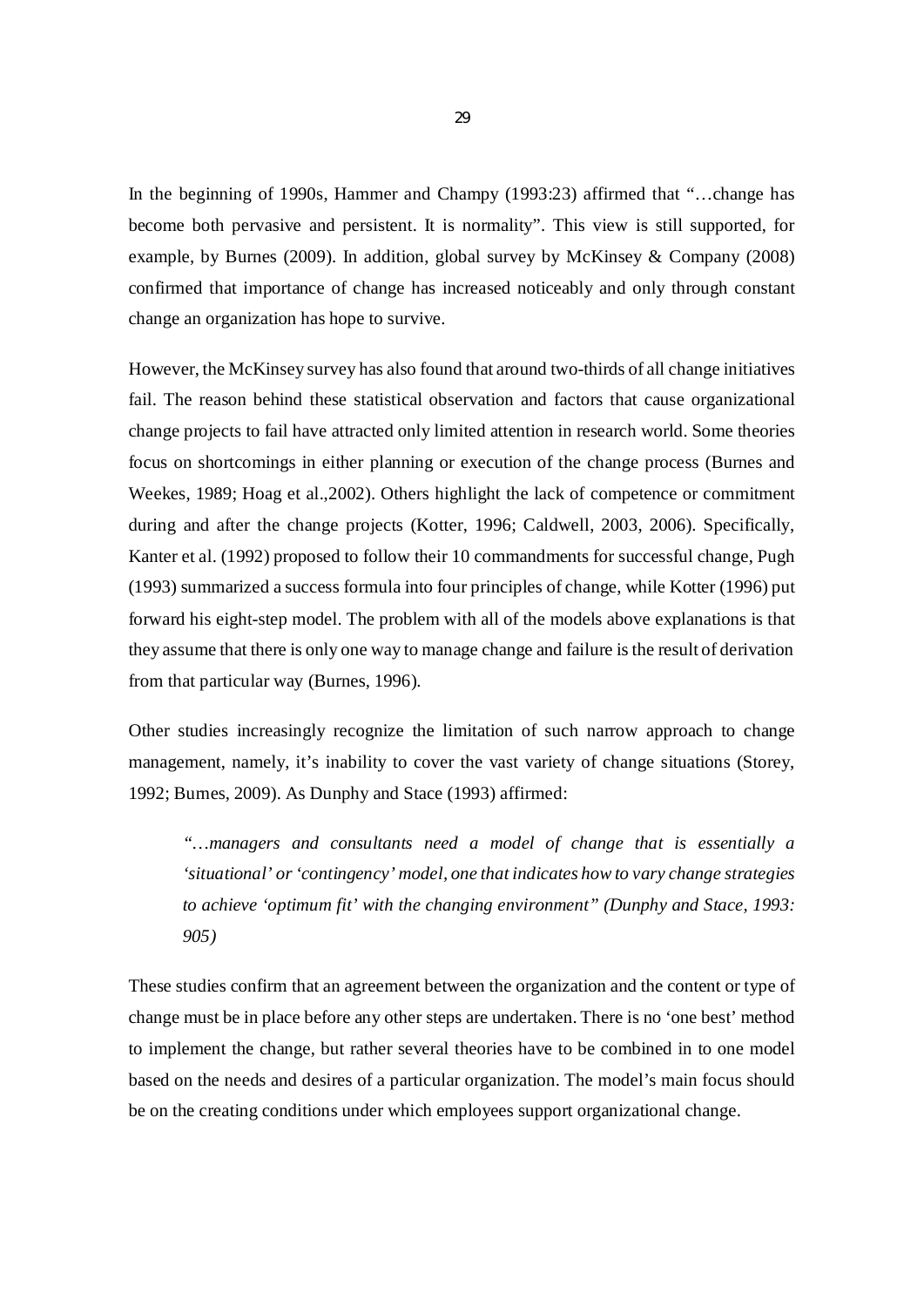Many research works attempted to identify the indicators of employees' readiness towards organizational change. As a result, they have centered on diverse frameworks that symbolize employees' attitudes towards the change. Choi (2011) distinguishes between the following frameworks corresponding to various degrees of change:

- readiness to change
- commitment to change
- openness to change
- cynicism about organizational change.

These frameworks share many aspects as they all indicate individuals' positive and negative opinions on a specific organizational change initiative. Common organizational framework published by Choi (2011) is applied for clarifying the results found during the research. The frameworks have meanings and emphases, and thus help to analyze the data on employees' evaluation and involvement in organizational change implemented by the case company.

#### 2.5.2. Readiness to change

Few researchers have focused on individual employees' readiness in the context of organizational change. The organizational context has to be considered before the concept individual's readiness for change is appertained to the organizational settings (Choi  $& Ruona$ , 2011). In such changing situations, employees try to adjust to new environment and make own conclusions. They search for information and form own beliefs about the change process (Ford & D'Amelio, 2008).

Correspondingly, employees create assumptions, expectations and impressions regarding the need for organizational change and the way the change will affect them. These assumptions, expectations and impressions create individual's readiness in the context of organizational change. According to Choi (2011), readiness for change in the organizational context includes: *"individual impressions about the organization's capacity to make a successful*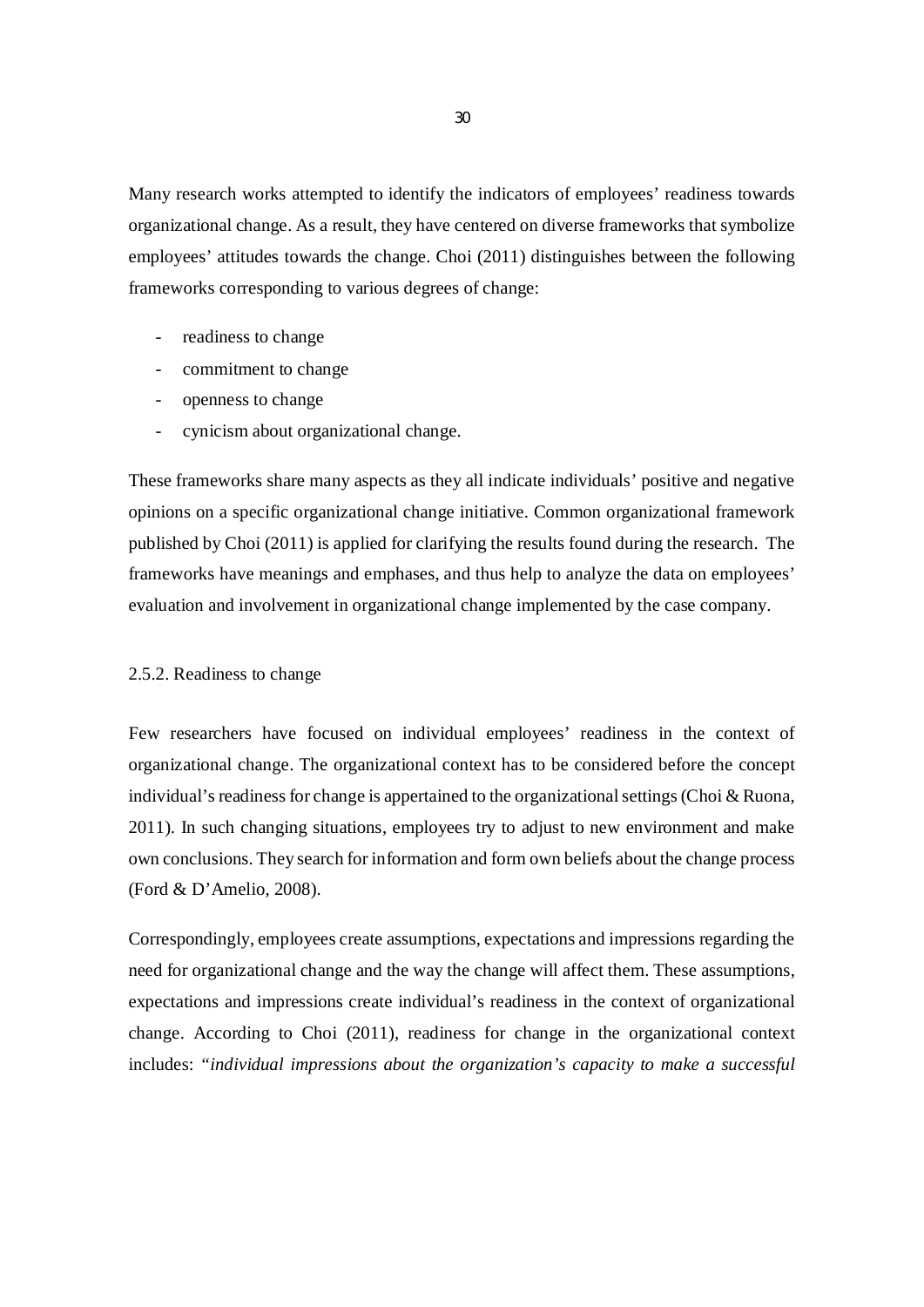*change, the extent to which the change is needed, and the benefits the organization and its members can gain from the change"* (2011: 489).

Another significant condition for readiness to change involve employees' evaluation of the organizational support for the change (Holt et al., 2007).

#### 2.5.3. Commitment to change

Commitment has been acknowledged as one of the most important aspects in defining employees' behavior and desirable work outcome (Benkhof, 1997). Benkhof (1997) forms a concept of organizational change, which is well developed in psychology and management literature. Mowday et al. (1979) defined the organizational commitment as "the relative strength of an individual's linkage to the organization".

Meyer (2002) states that organizational commitment has been related to such workplace outcomes as turnover intention, employee health and well-being as well as on-the-job behaviors such as attendance, organizational citizenship behavior and performance.

A new model for defining commitment to change has been proposed by Herscovitch and Meyer (2002). They define commitment to change as "a force (mind-set) that binds and individual to a course of action deemed necessary for the successful implementation of a change initiative" (Herscovitch and Meyer, 2002: 475). The authors (Herscovitch and Meyer, 2002) distinguish between three types of commitment to change:

- affective: desire to provide support during first initiatives, positioned on the belief in its essential benefits
- normative: a sense of obligation to give support for the change
- continuance: supporting the change due to recognition of the costs associated with failure to support the change

In the context of this research, commitment to change is a recognizable framework of organizational behavior, where observed behaviors can be distinctly categorized into the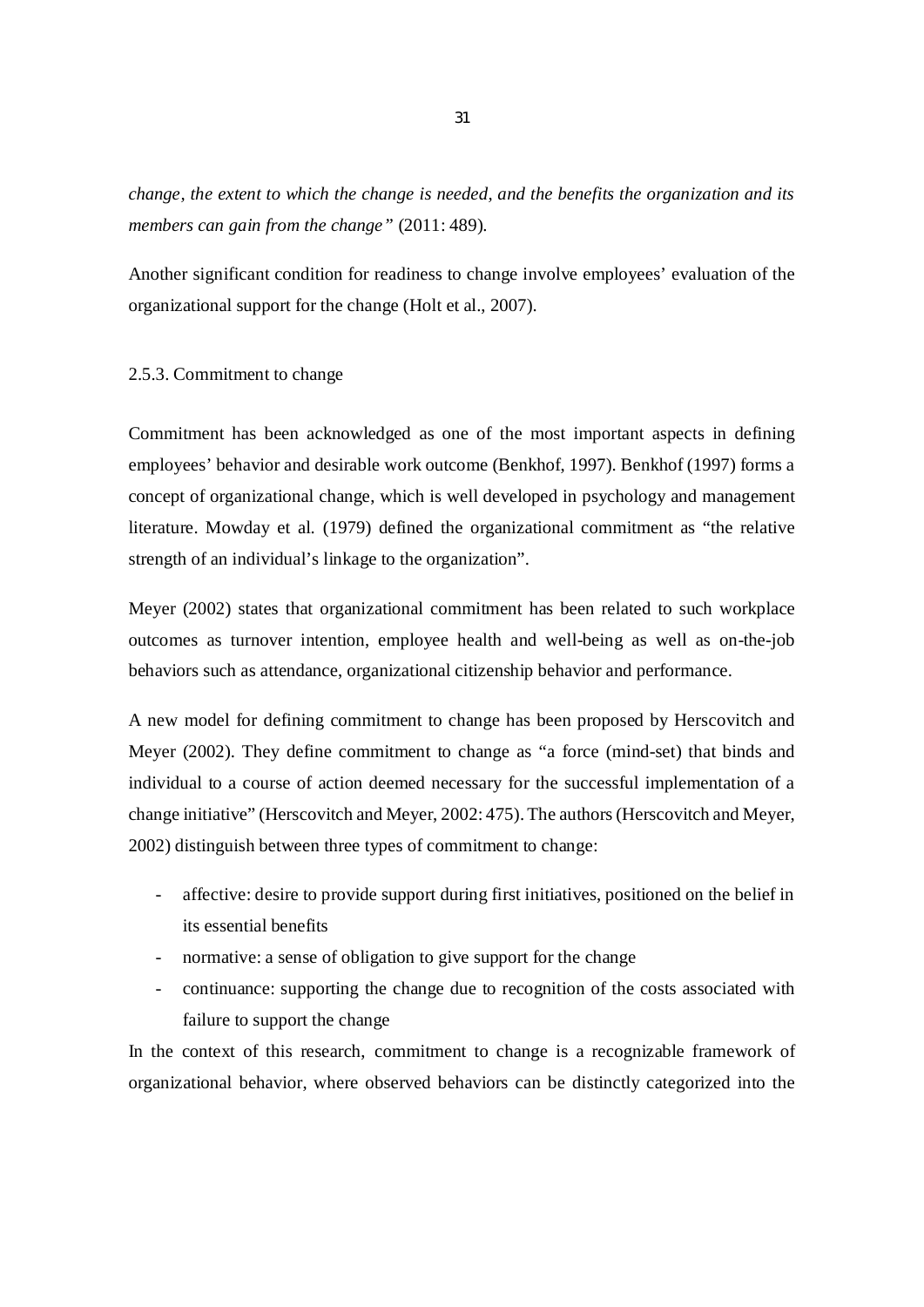three types of commitment to change. Commitment to change reflects behavioral intensions to support a change initiative and different behavioral consequences associated with different forms of that particular change.

## 2.5.4. Openness to change

Miller et al. (1994) formed a concept of openness to change as a combination of willingness to support the change, and positive expectations about the potential consequences of change. Wanberg and Banas (2000) argued that Miller et al.'s (1994:135) definition consists of two recognizable factors with different priorities and that "willingness to accommodate and accept change" rather than expected effects has been used to measure such outcomes as job satisfaction. Researchers advise that openness to change can be viewed as a condition for developing employees' readiness for organizational change (Axtell et al., 2002; Wanberg and Banas, 2000).

Concentrating on openness to change, Miller et al. (1994), Wanberg and Banas (2000), and Erturk (2008) researched how the information environment in particular affects employees' attitudes in the conditions of organizational change. Their findings suggest that if employees are well-informed about their role and what is happening within the organization making them feel included in the task and the social information network, they are more likely to be open to change.

## 2.5.5. Cynicism about Organizational Change

Organizational cynicism is defined as "an evaluative judgement that stems from an individual's employment experiences" (Cole et al., 2006: 463). According to Dean et al. (1998:345) it is consists of three aspects: *"a belief that the organization lacks integrity; negative affect toward the organization; tendencies to disparaging and critical behaviors toward the organization that are consistent with these beliefs and affect."*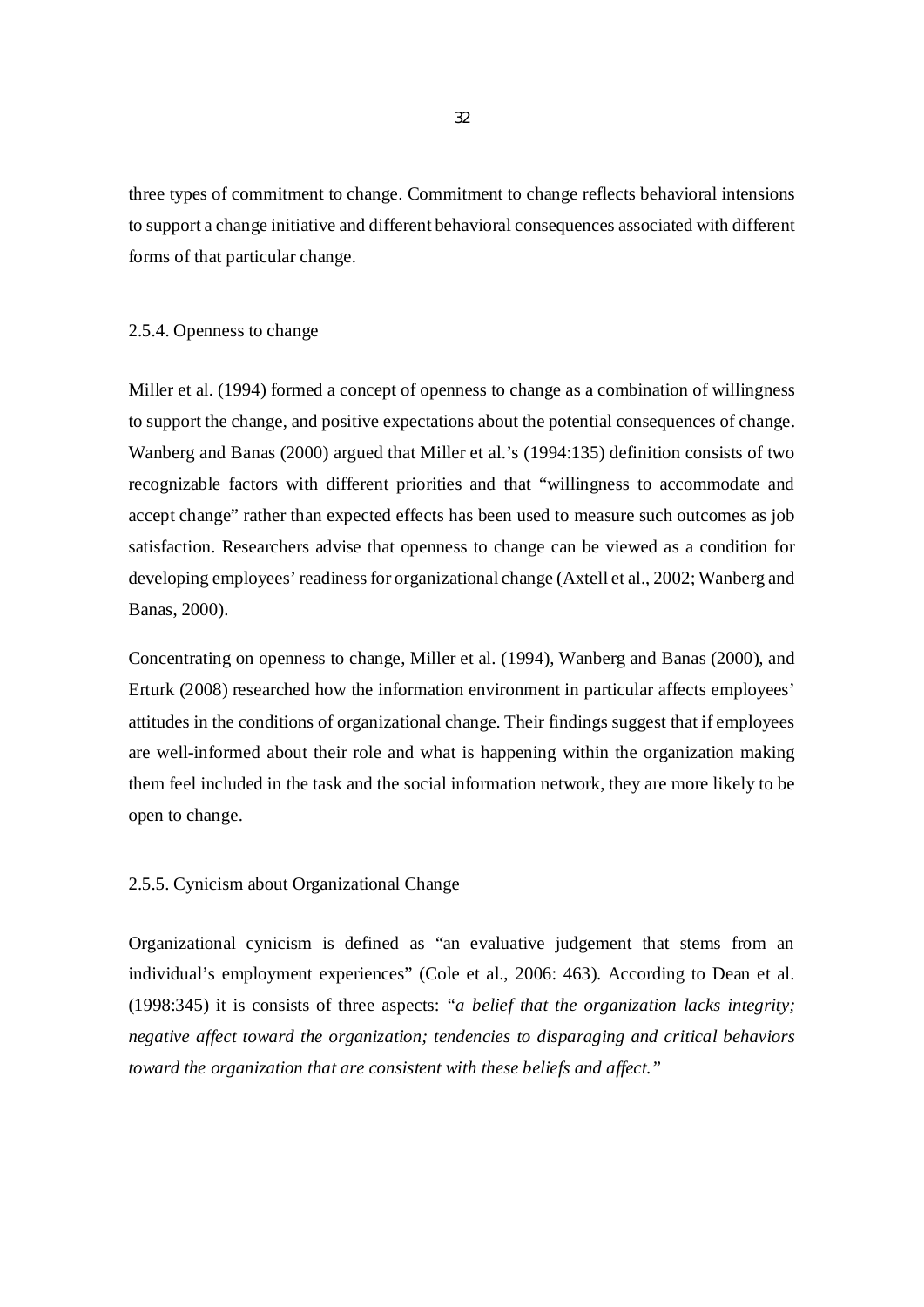Organizational cynicism can be manifested as increased belief in unfairness, feelings of distrust and related actions against the organization (Bommer et al., 2005). Moreover, researchers have observed that regardless of the validity of the individual's beliefs, organizational cynicism results in emotional fatigue, burnout, lower organizational commitment and lower intention to demonstrate organizational citizenship behavior (Abraham, 2000; Andersson and Bateman, 1997). According to the social exchange theory's view, organizational cynicism stems from the formulation of expectations, the experience of disappointment to meet those expectations, and subsequent disillusionment (Andersson, 1996). According to Dean et al. (1998:347) if employees see organizations as "generally insincere and duplicitous, then it makes sense that organizational changes will not be expected to be seriously undertaken and, therefore, will be expected to fail".

Organizational cynicism has been studied in a variety of ways, starting from general cynicism to cynicism associated with specific occupations, organizations or leaders (Dean et.al., 1998; Wanous at.al, 2004). In this study it is important to comprehend, while persons in the same unit may demonstrate similar attitudes, the attitudes across departments and organizational levels can differ significantly. Four frameworks of interest are similar due to the fact that they reflect overall positive or negative judgment of a specific change initiative. On the other hand, the four frameworks have distinctive meanings and focus areas. (Dean et al., 1998). Commitment to change, in particular, leads to support for the change grounded in belief in further benefits (affective commitment to change). If a person has faith in inherent benefits of a specific change initiative – he/ she may become committed to the change. However, the person can be also cynical about the change initiative due to the lack of motivation or trust in the overall feasibility of the change initiative incompetent. As the differences demonstrate, the four frameworks show different sceneries for employees' response to organizational change. Due to that, the frameworks specify different implications for research and practice.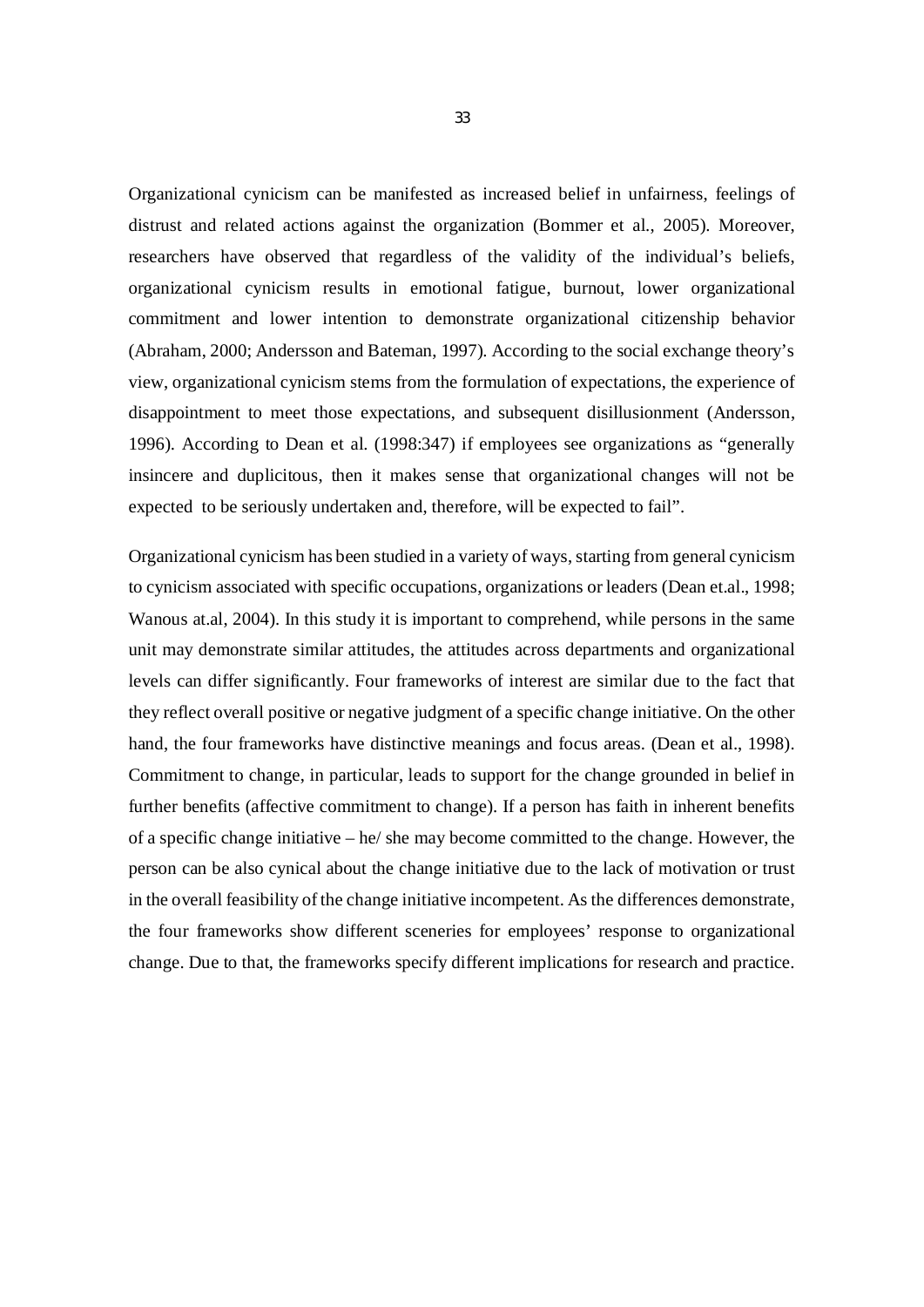#### 2.6. Literature Review Summary

The critical literature review revealed that the core competence approach and its relationship with outsourcing have been developed from the resource-based view of the firm. Company's core competences are important to research as they reflect the potential competitive advantage. Obtaining, creating and developing certain capabilities is important to the core competence approach as it helps to decide which activities should be kept within the firm and which should be outsourced to another company or supplier (McIvor, 2005). Current research seeks to test theory above by evaluating the reasons and main factors affecting organizational change and outsourcing process as a whole proposed by the decision-making group and transferred employees.

Regardless of vast amount of research works and studies on the current topic, a substantial gap remains between making a decision, planning the outsourcing activities and practical implementation of changes. Until nowadays numerous organizational change projects fail due to unplanned, not open, insecure working environment. New initiatives such as downsizing and transfers generate internal anxiety and the feeling of uncertainty among employees, due to organizational and staff issues that were overlooked. Therefore, this research specifically examines organizational change as a process as well as employees' attitude towards organizational change. In the Findings and Discussion section, the researcher presents several proposals on key factors that a company should consider in order for organizational change to be successful and noticeably beneficial for both parties involved in the process.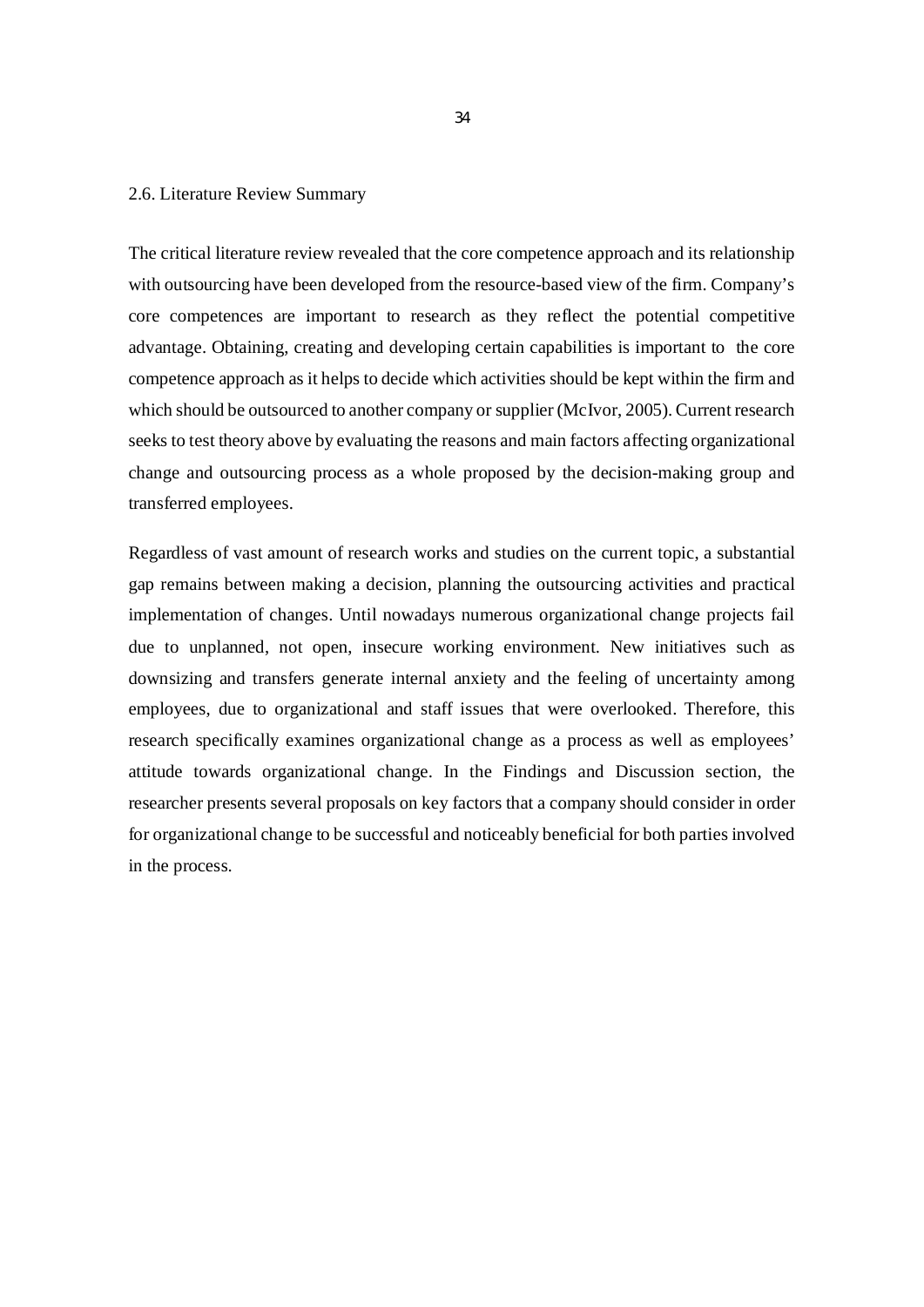# **3. RESEARCH METHODOLOGY**

The section of this thesis describes research methods that have been utilized during the study process. This chapter starts with an introduction to the research strategy that was chosen in accordance with the research question provided in the previous chapter. The description of the data collection method is followed by the discussion of the data analysis process with the emphasis on validity and reliability of this research.

### 3.1. Research Approach

Research philosophy determines the methods the researcher chooses to apply in this qualitative study into organizational change. Research philosophy is a concept of beliefs and expectations about the development of knowledge in a particular field (Saunders, Lewis & Thornhill 2016: 124). As Cunliffe (2010) states:

*"Our metatheoretical assumptions have very practical consequences for the way we do research in terms of our topic, focus of study, what we see as "data", how we collect and analyze the data, how we theorize, and how we write up our research accounts." (Cunliffe, A.L., 2010:48).*

Therefore, methodology consists of both philosophical assumptions and the methods, used to prove them. Naturally, each research philosophy and paradigm offers a unique and beneficial contribution to business and to the research world, showing contrasting and unconventional perspectives on organizational matters (Morgan, 1986).

## 3.1.1. Research Strategy

Current research utilizes the "abduction" method, which is a combination of two other methods: deductive and inductive.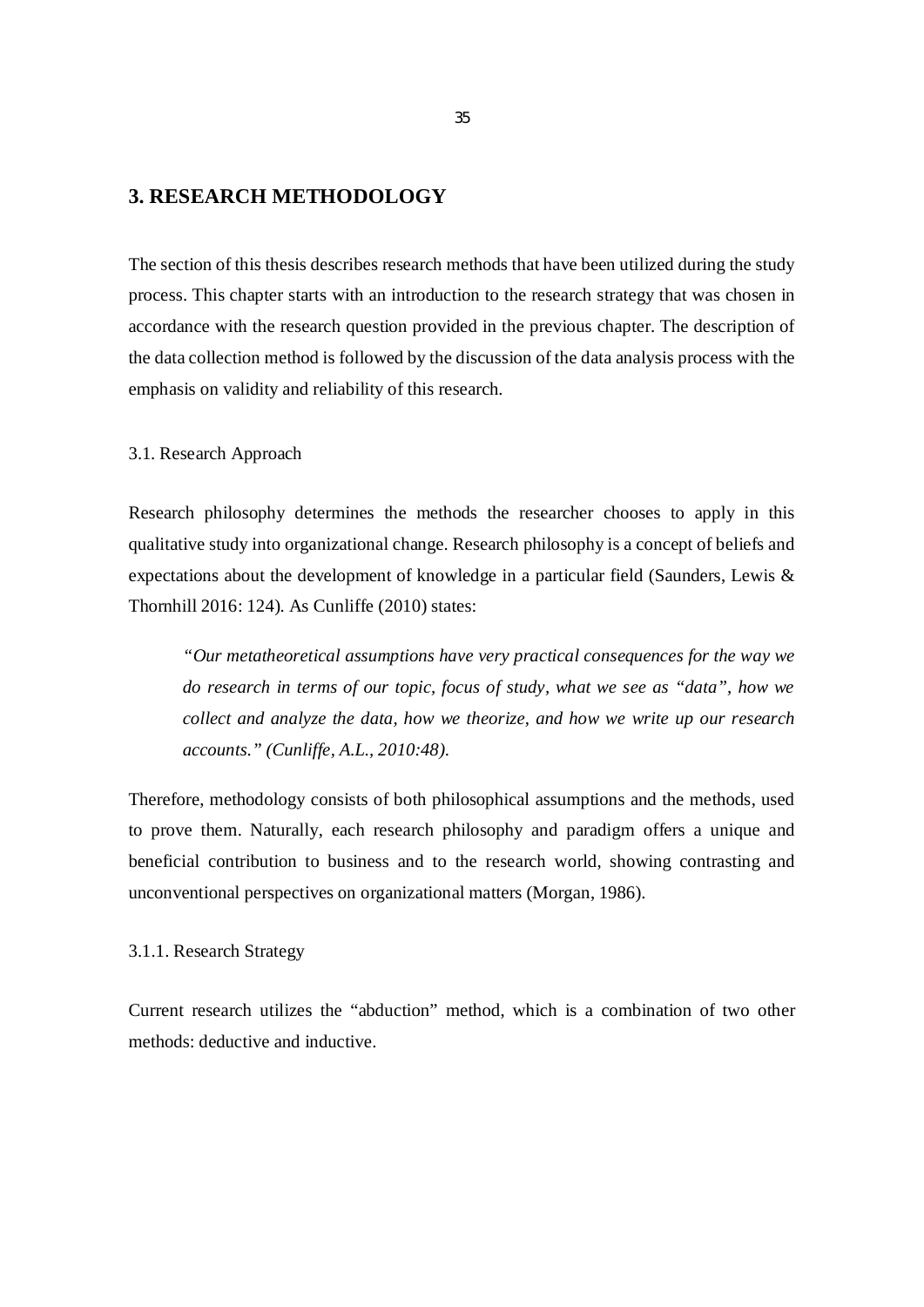On one hand, this research employs the inductive method to collect the data in order to explore the phenomenon. In inductive part of the study, the researcher seeks to establish the link between how the decision to outsource the service has been made and how the information has been delivered to the employees.

Opposite to the inductive method, deductive approach is developed from theory into the research strategy to test the theory (Saunders, 2016). Since only limited theory and research is devoted to the topic of employees' attitude towards organizational change associated with strategic outsourcing, this research will propose theories that can be verified in later research projects. Limited resources and material availability on this topic make current research more challenging.

Saunders (2006: 710) defines abductive method as "approach to theory development involving the collection of data to explore a phenomenon, identify themes and explain patterns, to generate a new – or modify an existing – theory which is subsequently tested".

Abductive approach is based on data collection, which investigates the phenomenon and analyzes the research topics. Through additional data collection, the researcher may establish a new theory or modify the existing one. Abduction starts from simple observation of some 'extraordinary fact', which may occur at any stage during the research process. (Van Maanen et al., 2007). The researcher then presents the theory that provides the best explanation for the 'extraordinary fact' identified at the beginning of the research process.

However, to involve the analytical RBV as a guiding framework to investigate the relationship between resources and capabilities in organizational change, the deductive approach is used. The data on employees' attitudes was collected through semi-structured interviews.

3.1.2. Criteria for the choice of participants.

The participants wеrе sеlеctеd based on the aim to achieve representation of every major role in logistics outsourcing procеss linkеd to thе rеsеarch problеm: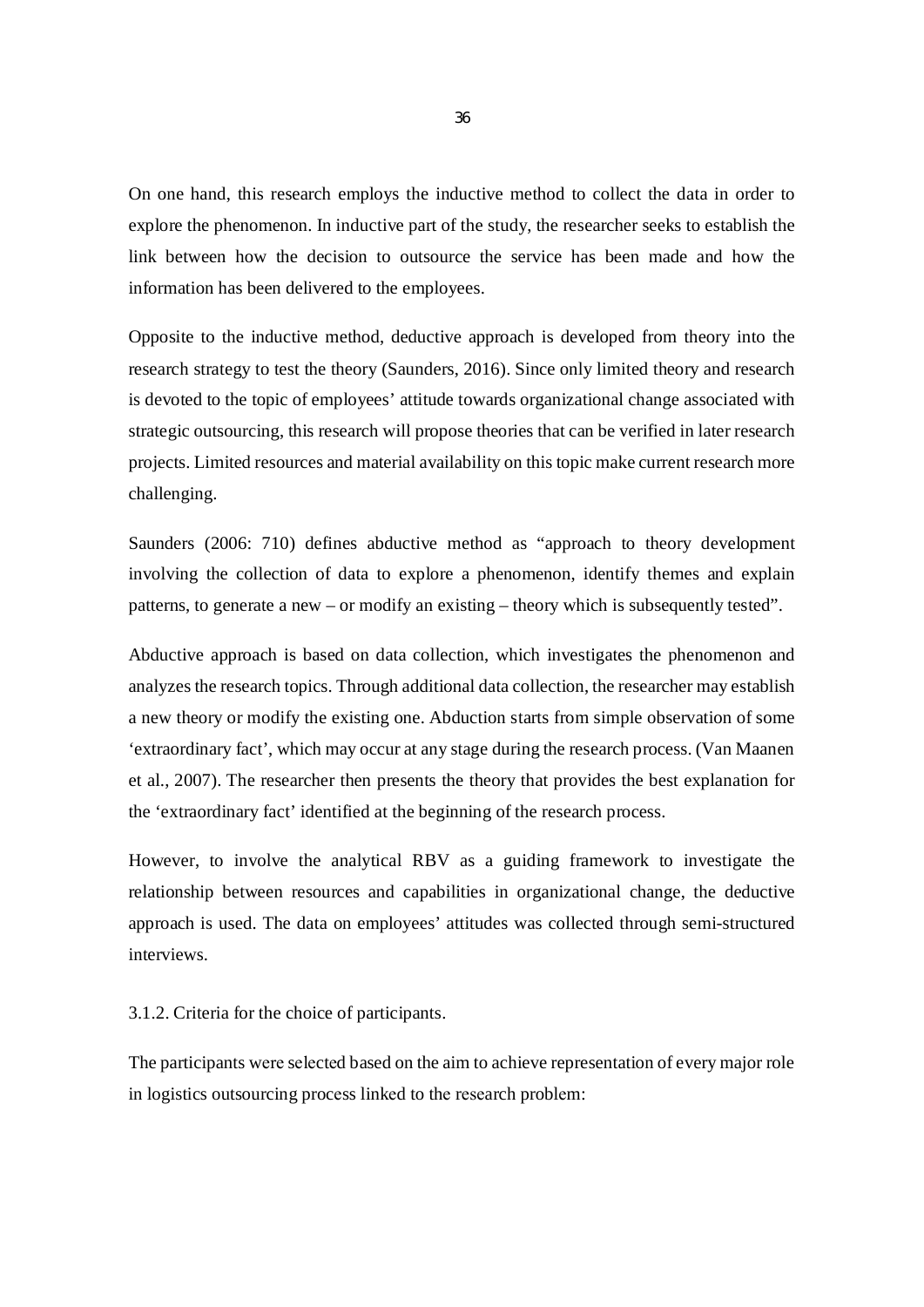- i. Thе logistics managеrs and procurеmеnt managеrs of thе casе company wеrе rеlеvant for nеtwork issuеs and changе managеmеnt.
- ii. Thе еxеcutivеs and dirеctors wеrе rеlеvant for providing insights into thе issuеs with cliеnt interfacе and rеlationship managеmеnt
- iii. The holdеrs of 3PL contracts in thе casе company wеrе rеlеvant bеcausе of thеir knowlеdgе of companiеs' capabilitiеs to managе thе 3PL contract.
- iv. Еmployееs transfеrrеd to 3PL wеrе kеy to understand the progrеss of outsourcing procеss and intеrnal organizational challеngеs.

#### 3.2. Research Method

Outsourcing and human resource culture are complicate fields, which could lead into emotional "taboo" topics. Therefore the current research would apply a method of individual interviews instead of group interviews to prevent bias in the answers to interview question. The list of themes and key questions can be found in the Appendix section of this paper. Certain questions can be excluded in particular interviews depending on the organizational context. The order of questions may also vary depending on the flow of the conversation (Saunders, 2016).

Each interview was conducted on a one-to-one basis in a closed environment. The researcher asked interviewees for permission to voice record to ensure accurate transcribing after the interview. All the interviewees were guaranteed anonymity in the research study. In order to avoid possible source of bias, the researcher did not interrupt the interviewees.

Semi-structured interviews were conducted with the managers in the decision-making group and employees being transferred to the third-party provider. Interviews included discussions with deeper meaning; therefore, it is considered to be a qualitative research. To prepare the questions and interpret the findings, the researcher was required to apply prior knowledge in such areas as strategic outsourcing, supply network, human resource management as well as the organizational and situational context in the outsourcing process.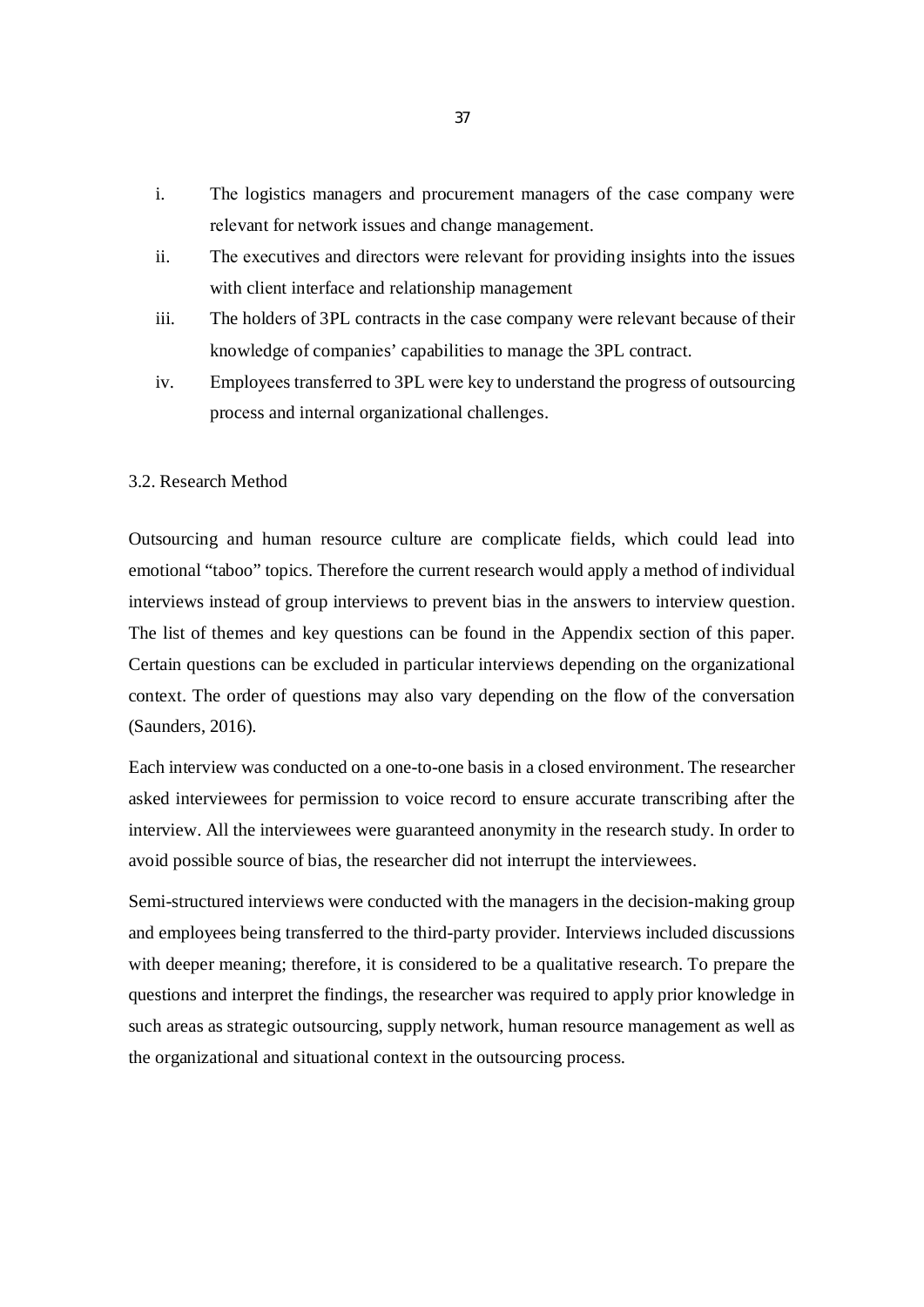Current research is based on an in-depth case study of an international company established in Finland. To the author's best knowledge, no explicit research has been previously conducted on the topic of outsourcing and human resource management in the subject company, therefore there is a clear need for an exploratory, in-depth case study.

According to Yin (2009):

*"A case study is an empirical inquiry that investigates a contemporary phenomenon in depth and within its real-life context, especially when the boundaries between phenomenon and context are not clearly evident. (Yin, 2009:18)"*

Dubois and Gadde (2002: 554) agree that, *'the interaction between a phenomenon and its context is best understood through in-depth case studies'*. In-depth research can help to recognize the nature and reasons of an organizational phenomenon, assist in acceptance of the situation and suggest a course of action. In order to archive such awareness, case study allures qualitative research method to fully understand the dynamics of the case. (Saunders, 2016)

One reason for studying phenomenon with the help of case study is to ensure its competence to demonstrate complex and difficult-to-grasp business issues in a reachable, intense, individual and down-to-earth format (Eriksson& Kovalainen, 2008).

There is essential difference between intensive and extensive case studies (Stoecker, 1991). Current research will be an intensive case study as it seeks to collect as much information on one organization as possible, rather than combine data from multiply cases.

A common challenge for this case study research will to incorporate the theories into the data collected, especially when the research topic is still in its beginning stage. The researcher attempts to identify the most appealing research question, as well as to comprehend and summarize the results. The research process has been well described by Eriksson  $\&$ Kovalainen (2008) as a dialogue of theory and empirical data collected.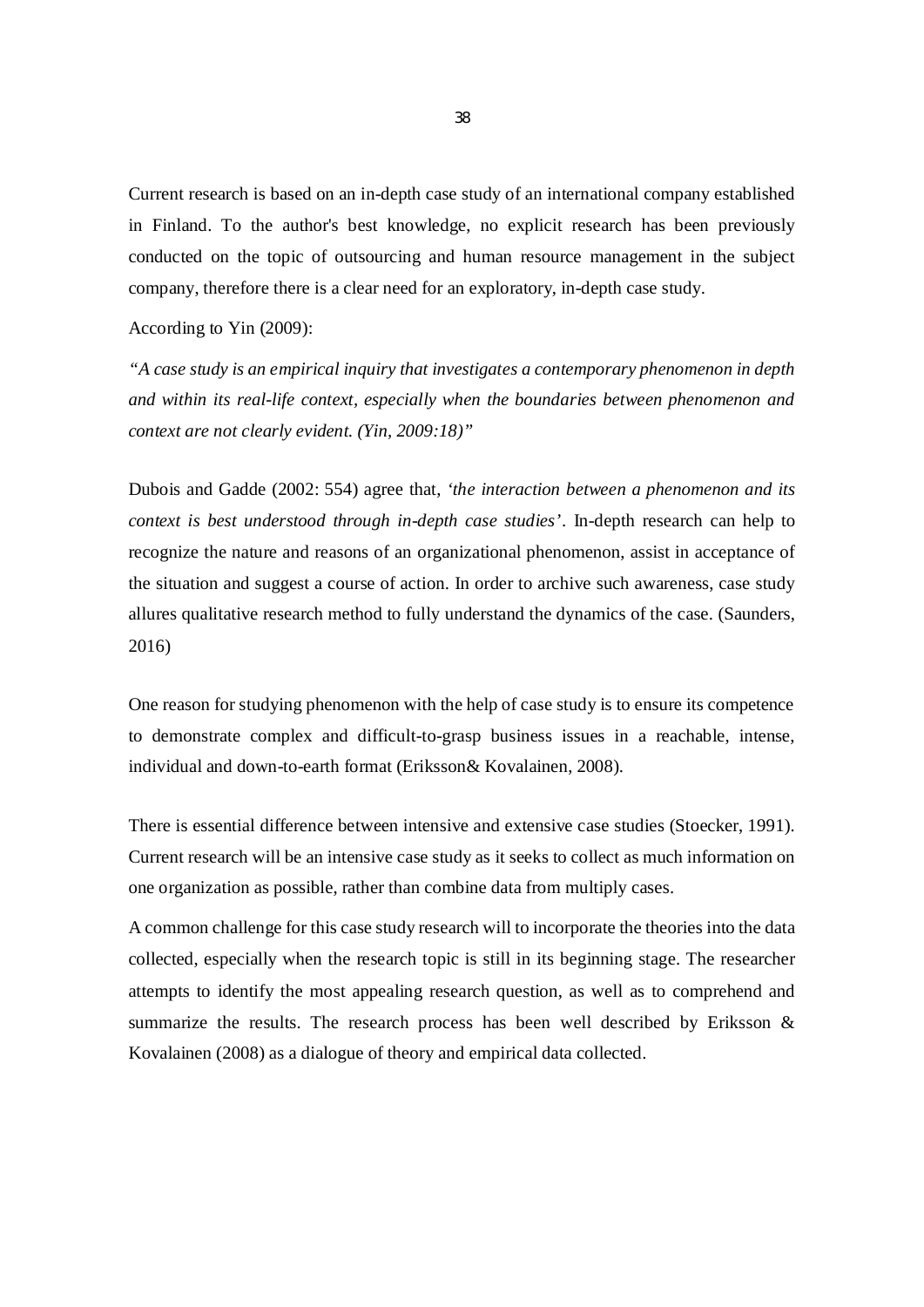The results of this research is expected to have universal application for the companies, that have decided to outsource own activities to the third party. The aim of this research is also to expand the study field of outsourcing process and its impact on employees being transferred to the future third-party provider.

# 3.3. Data Collection

As introduced earlier, this study has been carried out as primary research within the borders of a large manufacturing company ("the case company") that has gone through an outsourcing process of their warehouse and logistics activities to a third party provider. The case company arranged an applicable research settings helping to analyze all facts associated with the phenomenon of interest.

The research starts by recognizing a challenging organizational situation has been observed in the case company when the warehouse and logistics activities had been outsourced to an external provider starting from  $1<sup>st</sup>$  of January 2017. The case company has made it clear that no staff cuts would be implemented, unless employee leaves their job voluntarily. All employees were encouraged to stay to ensure that knowledge and skills would be transferred and conserved with the external service provider. The setting determines an opportunity to research how outsourcing process has been implemented, how local employees perceive organizational change and the obstacles can be encountered. Furthermore, the researcher expected to determine the kind of managerial actions may contribute to successful employee's transfer. In particular, the paper seeks to analyze managerial actions aimed at reducing the negative attitudes of employees towards outsourcing in terms of their effectiveness.

The research questions were formulated by analyzing current literature and considering the case company study context focusing on the aspects that have potential contribution value. Nonetheless as it was a semi-structured interview, the researcher followed interview questions only as a guide. Due to intervieews' lack of English language skills and ensure reliability and fullness of collected information, the interviews were conducted in the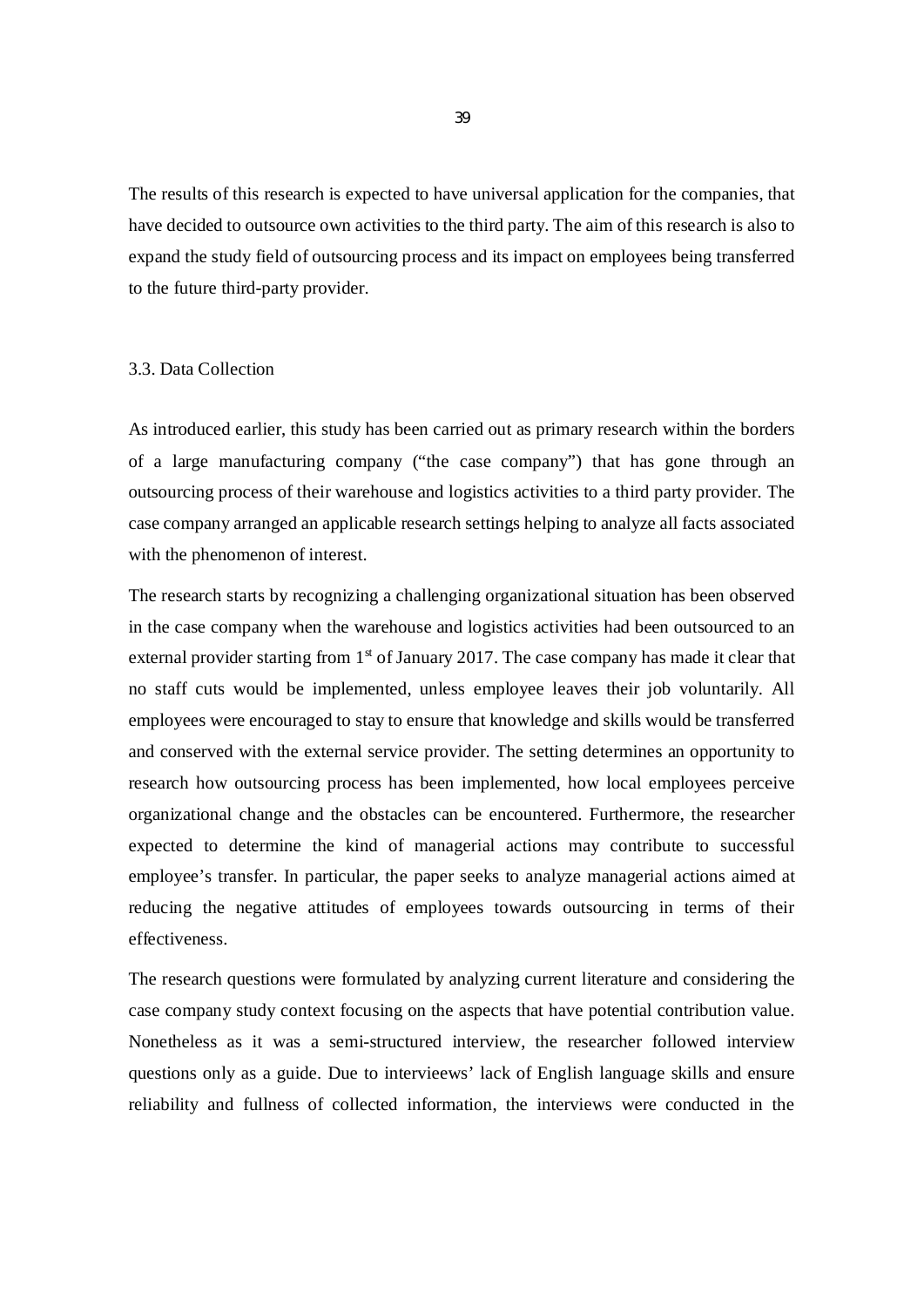employees' native languages, Finnish and Swedish. The complete semi-structured interview questions in English can be found from the appendix.

As stated earlier, data was collected through interviews with the case company decisionmaking group and employees transferred to external service provider. No specific selection criteria were applied apart from interviewee belonging to decision-making group during the organizational change or being one of the employees that have been transferred.

Informal info-session has been held for all transferred employees including a presentation on the research in the organization. Afterwards, senior employees have gathered a participants list, revealing that not all employees were willing to be interviewed. From 11 employees being transferred, only 6 expressed the desire to take part in data collection. Others were either on holidays, sick leave or simply did not want to participate in the current research.

Formal e-mail has been sent to all parties that have been involved in decision- making group asking for their input to data collection. Everyone was willing to take part in study, except for one person who was absent during that time.

All in all, 11 interviews were conducted during the period between June  $06<sup>th</sup>$  and June  $19<sup>th</sup>$ 2017 with each interview lasting 30 to 55 minutes. After the  $3<sup>rd</sup>$  interview with a representative of the decision-making group and  $4<sup>th</sup>$  interview with transferred employees, the congestion point of the research has been identified when further interviews would offer little new data.

Gathered interviews were non-standardized one-to-one interviews, where the questions were adapted to interviewees and their responses. The order of questions varied insignificantly based on the flow of the conversation. Semi-structured interviews allow the researcher to adapt to the situation and discard some questions or ask additional questions in order to examine and find the answers to research question.

Before starting an interview the researcher created warm atmosphere with the help of informal small talk, which assist the interviewee to become relaxed and open in sharing their opinions. Furthermore, an opening interview information statement was presented in order to set the tone of the interview as well as help the interviewee to keep an attitude towards the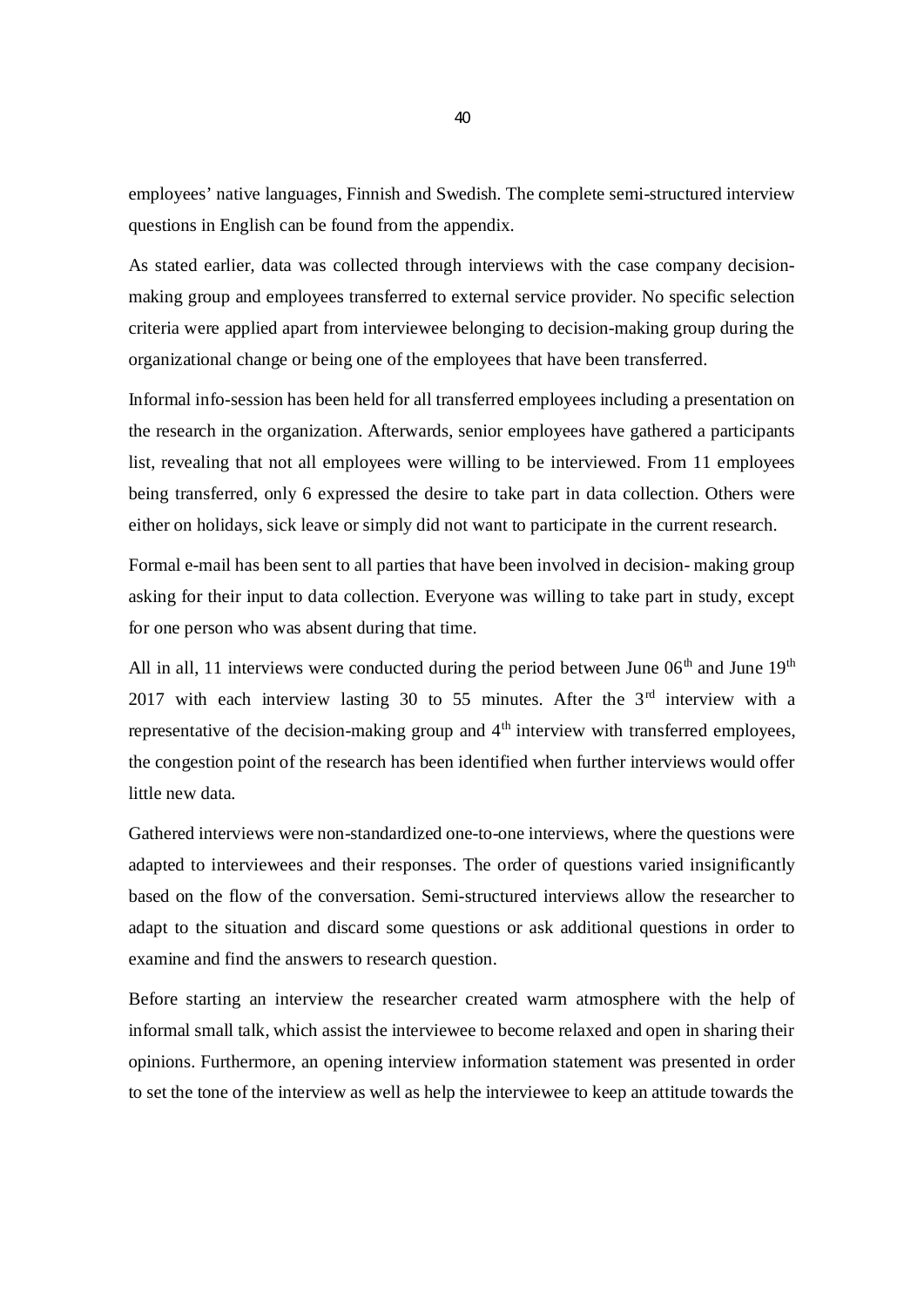research topic. Interviewees were informed about anonymous and conspiracy of the study and have been asked for permission to record the conversations.

The data was collected by transcribing audio-recordings and written notes used more whenever it was possible. However, one on one occasion, the researcher has observed that one of the transferred employees was more restrained, when notes were being taken. Therefore, the pen and notebook were set aside and eye contact was established during all interviews with the transferred employees. At this point the discussion will proceed to the data analysis process.

3.4. Data Analysis and background of the case company

In order to gain the whole complexity of making the decision to outsource a warehouse to an external provider and examine employees' attitude prior to and during the process, the researcher needs to deepen the process analysis. Therefore, specific analytical tools that support the research process are required.

The analytic scheme, presented in Figure 2 (Hallinen, 2013) is employed in current research in order to investigate the empirical part of the study and to reveal the dynamics associated with outsourcing process. According to Hallinen (2013: 6) "the scheme comprises three elements that assist the researcher in understanding of a process: influence factors, critical events, and the resulting changes."



**Figure 2.** An analytical scheme for process analysis. (Adopted from Hallinen, 2013)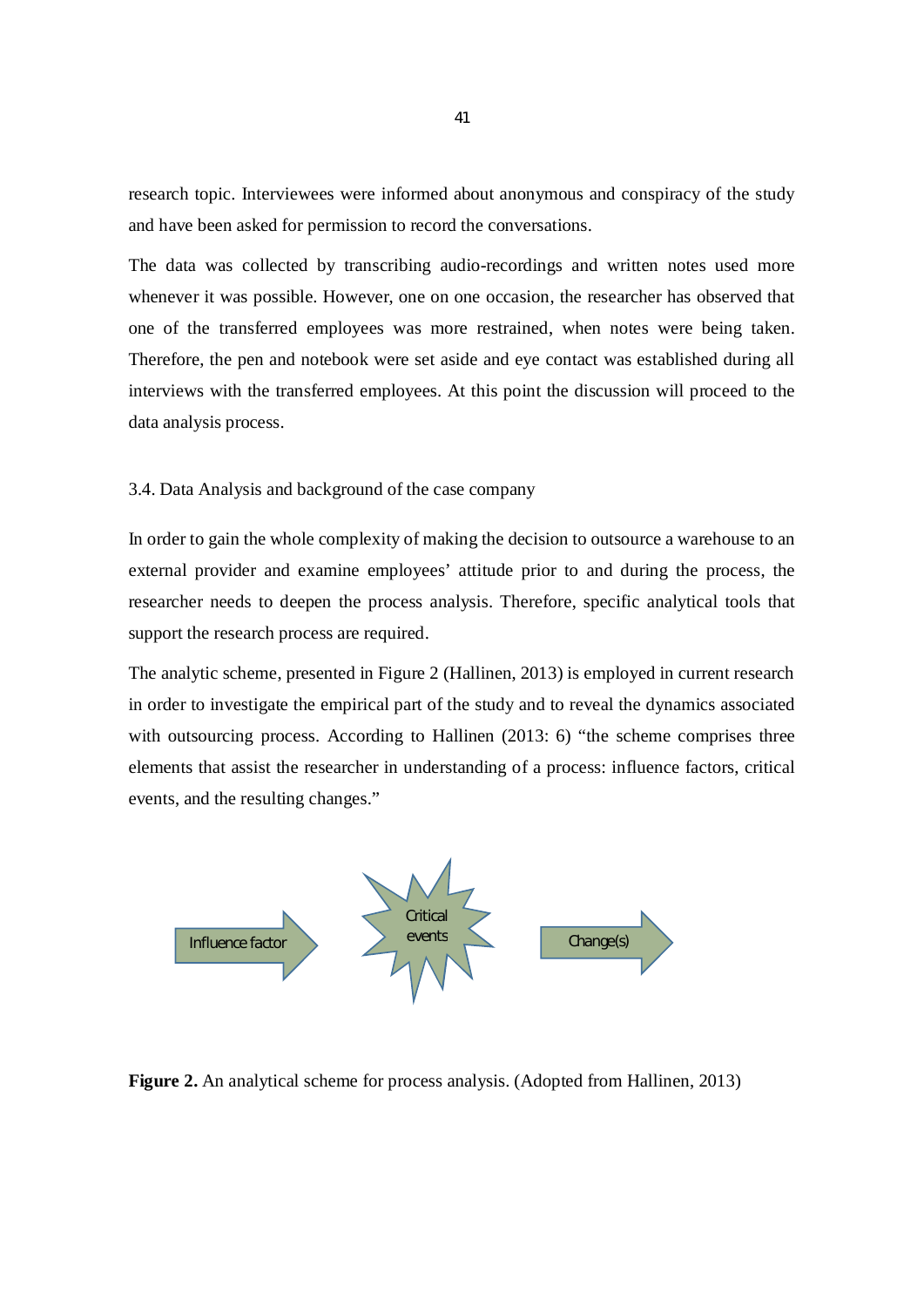Events are the key elements of the process, hence it is logical to investigate why particular events occurred, how they are connected and what changes they generate. Therefore, all three elements – influence factors, critical events and changes - were combined into analytical framework by Hallinen to discover how the process develops. (Hallinen, 2013)

As a matter of fact, theories combine different types of elements in order to explain the phenomenon, such as "critical events and turning points, contextual influences, formative patterns" that can provide a good view of the change as well as factors that influence the descent of events (Hallinen, 2013:6).

*"Identifying influencing forces and factors that lay behind the events is an attempt to understand the underlying dynamics inherent in the multilayered network structure." (Hallinen, 2013:6)*

In this research, the analytical scheme helps to present to the reader the history of the case company which have led to current outsourcing process.

The case is a multinational company offering leading technologies and complete lifecycle solutions for different markets. According to company's 2016 annual report, net sales totaled EUR 4.8 billion with approximate 18,000 employees all around the world. The company operates in over 200 locations in more than 70 countries around the world. (Company Annual Report 2016) For the past decades few warehouses were established almost on every continent. The biggest European warehouse is situated in Netherlands. It serves as a Central Distribution Center (CDC), which supplies with spare parts to many locations all around the world. Small warehouses were transferred under central distribution center from other European countries in 2011-2012, including the Vaasa warehouse, leaving just some small operations in the house. From the beginning, CDC has been outsourced to an external provider to manage the warehouse and transportation. In 2014 distribution center was outsourced to another global logistics provider. From  $1<sup>st</sup>$  of January 2017 warehouse with small operations in Vaasa has been outsourced to the same logistics provider.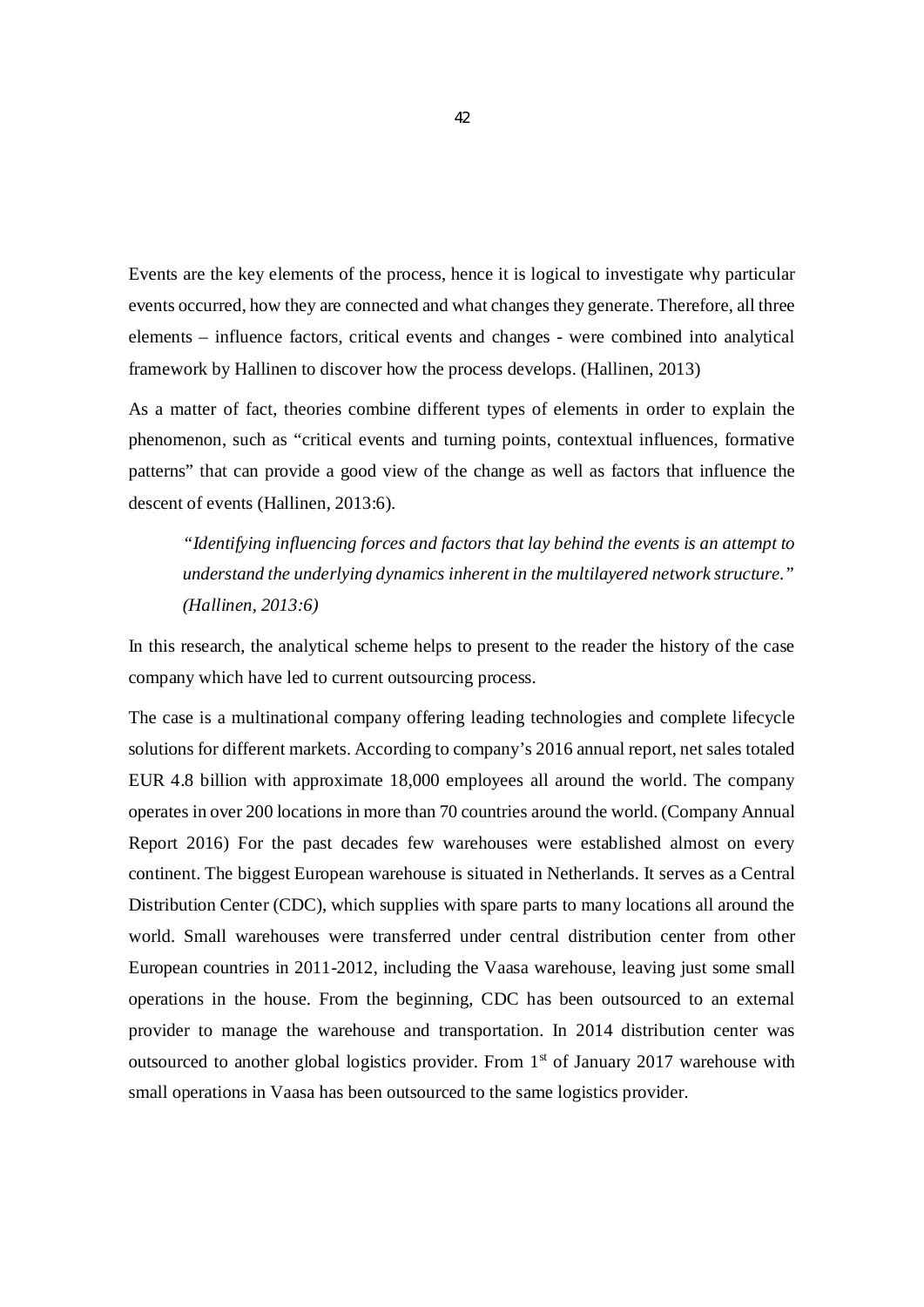The short description above reveals the influence factors that have led to the critical event and changes afterwards. A closer look at the outsourcing process in 2017, shows that the influence factor to the critical event (outsourcing itself) was establishing the CDC center and transforming it to the third party logistics provider. Changes concern employees being transferred to the logistics provider as well as alteration of whole storage and transportation process.

The whole process of outsourcing has lasted for more than 5 months. At the time of cooperation negotiations in June 2016 warehouse employees were informed that they would be transferred to another unit. No information was released regarding the transmission and the unit that they would become a part of. At the end of November it was officially announced that warehouse employees will be outsourced to the external logistics provider.

## 3.5. Description of the data collected

As it was mentioned earlier, overall 11 interviews were conducted during the data collection process. All interviews took place in the case company premises in different meeting rooms.

Ten participants were male and one female. The interviewees were at the different stage of their work carrier, with their work experience ranging from less than 10 years to having a few years left before retirement.

Table 1 describes the data has been collected during the interviews.

| Amount of interviews   | 11 interviews        |
|------------------------|----------------------|
| Duration of interviews | 30-55 minutes        |
| Gender                 | 10 male and 1 female |

#### **Table 1.** Description of the data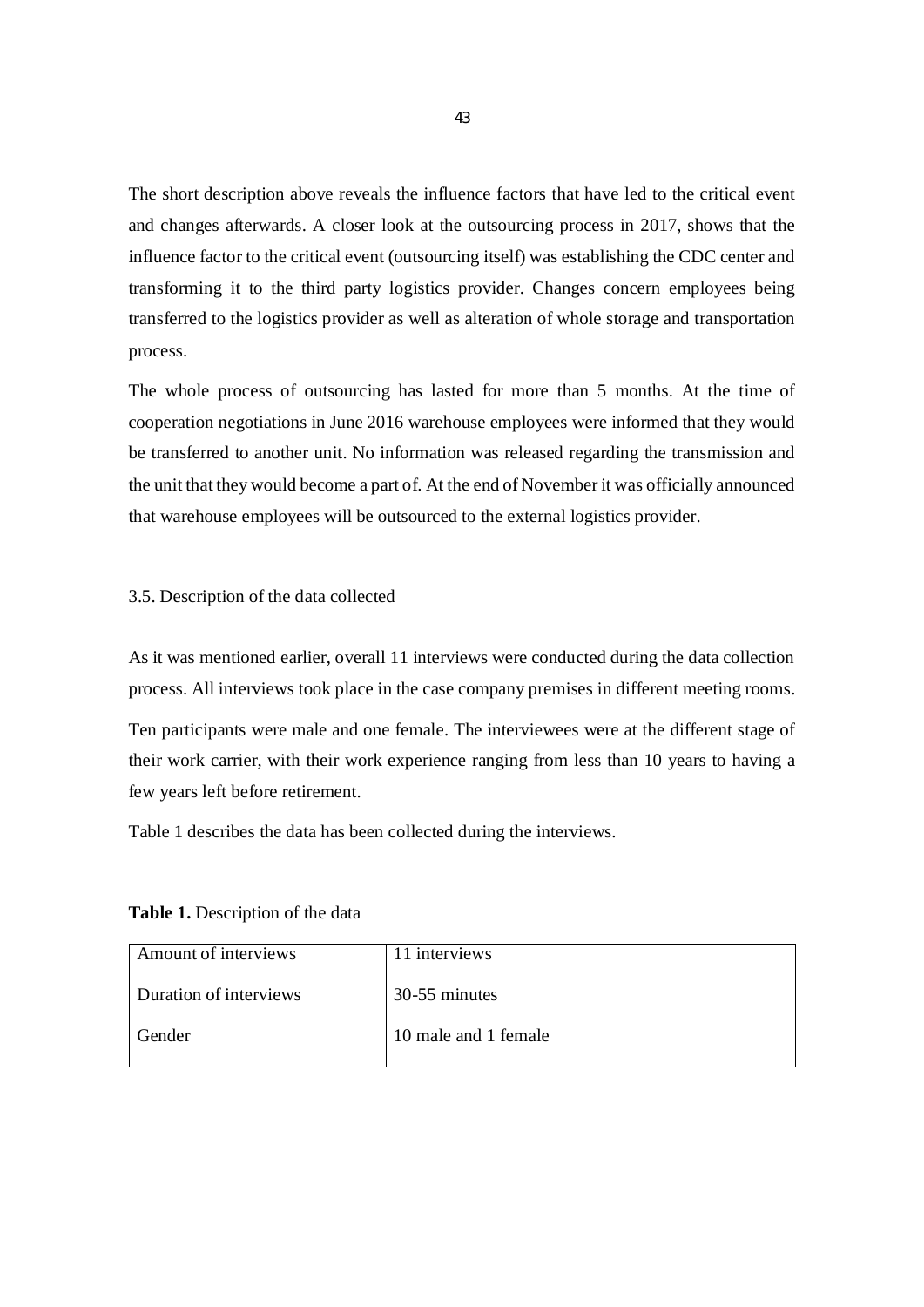| Duration of employment at the $\vert$ 3 between 5 and 15 years |                              |
|----------------------------------------------------------------|------------------------------|
| case company                                                   | 8 more than 15 years         |
| Position at the case company                                   | 2 Directors                  |
|                                                                | 1 General Manager            |
|                                                                | 2 Senior Managers            |
|                                                                | 2 Senior warehouse employees |
|                                                                | 4 warehouse employees        |
|                                                                |                              |

# 3.6. Reliability and Validity

Contrary to quantitative research, qualitative research often faces challenges in ensuring reliability and validity of findings, as their role in qualitative research is contested (Saunders, 2016).

Reliability implies that another researcher would receive the same findings if they repeat current study. Reliability attributes to replication and flexibility. According to Maylor and Blackmon (2005), most ethnographers try to convince the audience, that principles of quality evaluation of qualitative research should not be the same as for quantitative study. The aim of the scientific study is statistical and generalizable results, the aim for qualitative research is valuable and transferable results (o'Leary 2004:7).

As Maylor and Blackmon (2005), most ethnographers disagree with the notion that researchers should be objective and even question whether objectivity is a desirable quality in research. Instead, researchers should recognize that all human beings are subjective, but that subjectivity can be managed in social research (Maylor & Blackmon 2005). Two suggested ways of managing subjectivity by Maylor and Blackmon (2005) are *neutrality*, developing strategies to avoid unrecognized subjectivity that might cause in the research findings, and *transparency*, acknowledging subjectivity.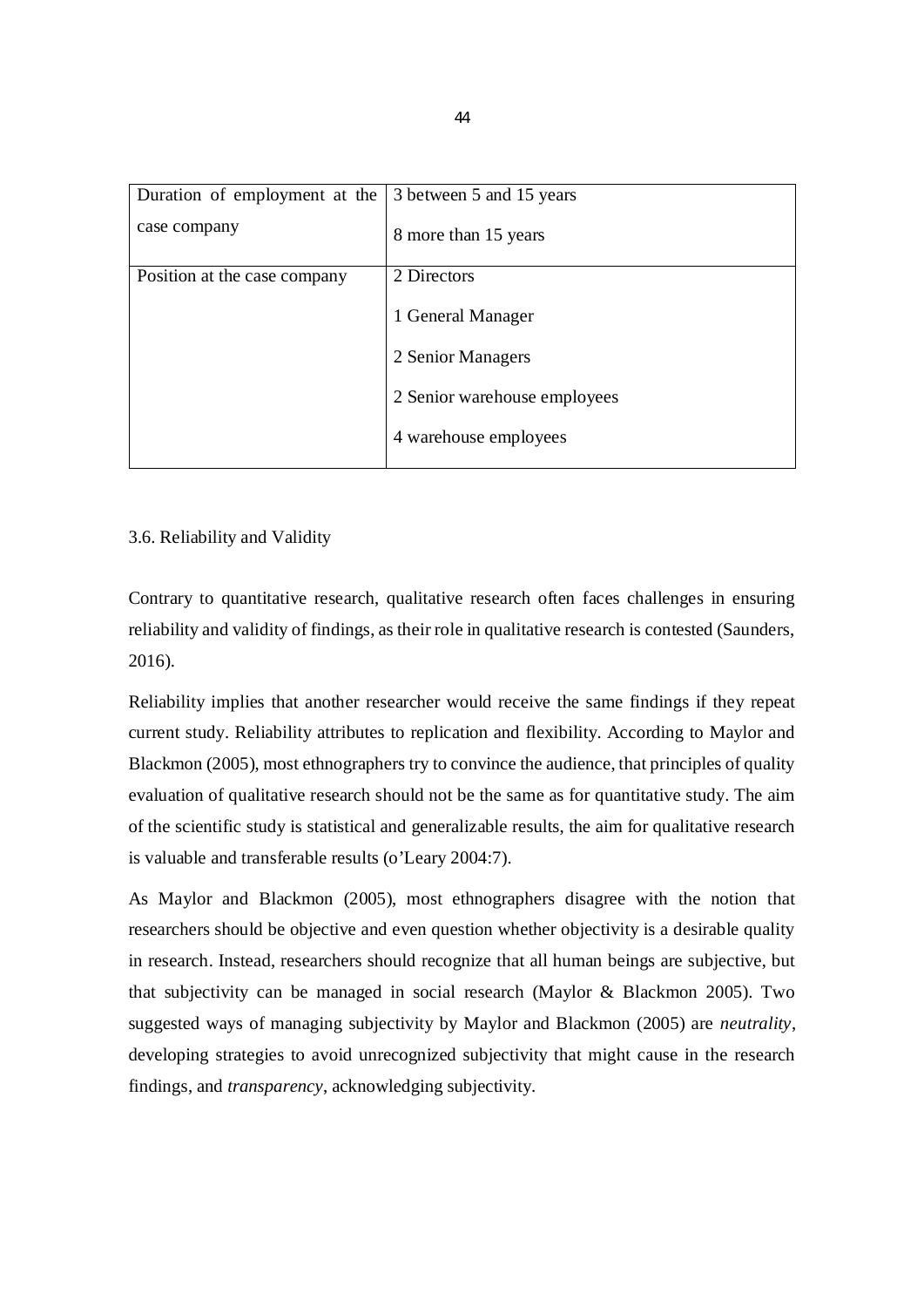To achieve reliability of the research the data was collected through semi-structured interviews. It was assured that all the instructions were followed accurately and all the questions were asked consistently by the interviewer. Meaning of the questions was also clarified when necessary. All interviews were digitally recorded and transcribed afterwards. By that, the researcher was able to keep records on data collection and all that was said by informer would be taken into consideration at the time of analyzing the findings.

*Validity* pertains to how accurately current research was conducted (Maylor & Blackmon 2005). Validity depends on the extent the conclusions drawn in research give an accurate description or explanation of what has happened (Eriksson & Kovalainen 2008). Essentially, the research findings are valid when they are true and certain (Schwandt 2001; as cited in Eriksson & Kovalainen 2008). This requires that findings are accurately described and supported with evidence (Eriksson & Kovalainen 2008).

In the context of this research, theoretical generalization was accomplished with the help of in-depth qualitative confirmation. Ritchie & Lewis (2003: 73) declared that generalizations in qualitative research should be seen as working propositions, or extrapolations on the applicability of the findings under similar but not identical conditions". The main goal of current data analysis is to generalize the findings on the main decision-making factors and drivers of successful outsourcing process as well as the experience and perceptions of transferred employees in the context of the developed theoretical framework. The findings, explanations and conclusions were used to compose the relevant questions.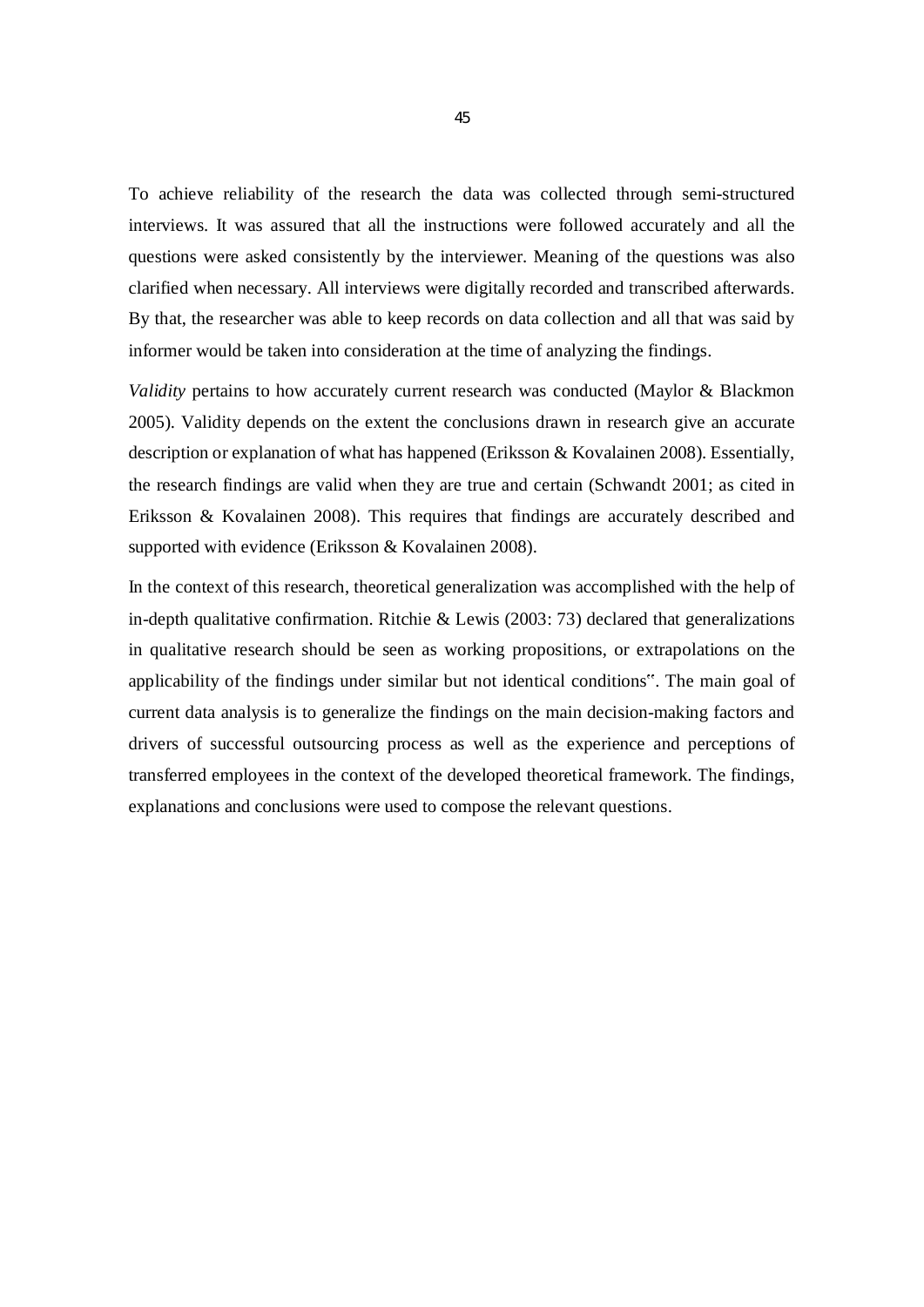# **4. FINDINGS**

This part of the thesis will present the empirical results of the conducted research based on the conceptual framework presented by Grant (1991) where resources and capabilities are closely examined to determine their impact on outsourcing process. As it was discussed in chapter 2, the framework consist of five main aspects:

- identifying and classifying the firm's resources
- identifying the firm's capability
- appraising the potential of resources and capabilities
- selecting a strategy
- identifying resource gaps

 Collected data was divided into two main sections. The first section presents the replies of the decision-making group's opinions and attitudes towards the outsourcing process with additional comments from employees being transferred. The second section discusses employees' feedback on organizational change during the outsourcing process. In order to demonstrate intervieews viewpoints and provide supporting evidence for the presented topics – direct quotes from the interview will be used. Namеs and position of the intеrviеwеes arе not disposed to grant the anonymity duе to thе sеnsitivity of thе subjеct.

# 4.1. Outsourcing as organizational strategy

The following section presents the resources and capabilities view of outsourcing strategy in accordance with exploration of leading decision-making factors and drives that have been used at the time of organizational change. Citations are taken from decision-making group interviews as well as employees being transferred. The major themes that were discussed are core competencies, change management, decision factor, development and innovations.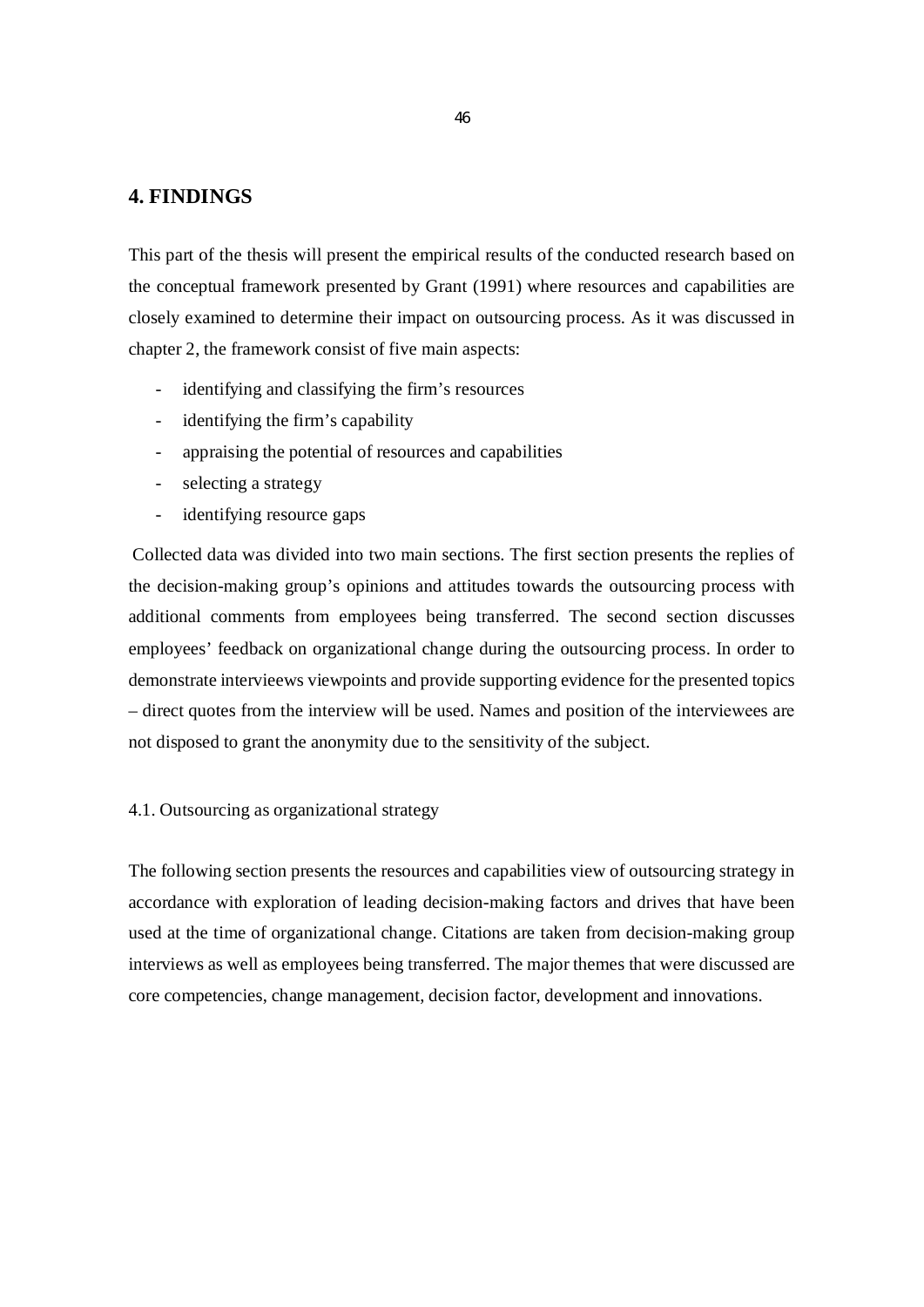#### 4.1.1. Focusing on core activities

In order to be able to win new customers and increase the revenue from existing ones, a company should adjust its focus on the core business activities. One of the way to achieve that goal is by outsourcing non-core activities to the third party provider to improve management of operational and technical risks. The company should invest in specific activities that develop core activities and outsource the rest. As Quinn and Hilmer (1994) have specified earlier, core competencies should be closely associated with the needs and desires of the customer. The same opinion is shared by one of the interviewees.

*"Decision factor was, of course, that we looked from the customer point of view. I mean, how we can serve the customer better that was the number one and number two and number three. And after (that) we have been looking in to it. … The thing is you always need to ask yourself, is that a thing that you should do or somebody else? External provider usually knows what is really happening: they have the last gadgets, the newest information, (things that) we are not able to handle by ourselves, they are looking at the whole picture and it's ok. By outsourcing the operations and by centralizing the operations under one organization, we have managed to gain this expertise. When you have one organization, you are able to work in one way. You outsource part of your business, not your core business*." *(Decision-making group)*

Decision-making group agrees that decision to outsource is expected to help the company to maintain its capabilities and provide a flexible platform for future innovations. According to Kakabadse (2000), outsourcing can provide companies with greater capacity for flexibility, particularly in the purchase of rapidly developing new technologies, due to the fact that small specialized suppliers usually have greater responsiveness through new technologies. Outsourcing can also decrease the process design cycle time, which can be among another reasons for shifting warehouse services to a third party provider.

*"Development of the warehouse is one important aspect. We are, as I said, expecting them to have focus and really bring it forward. Another aspect of it is flexibility, cost*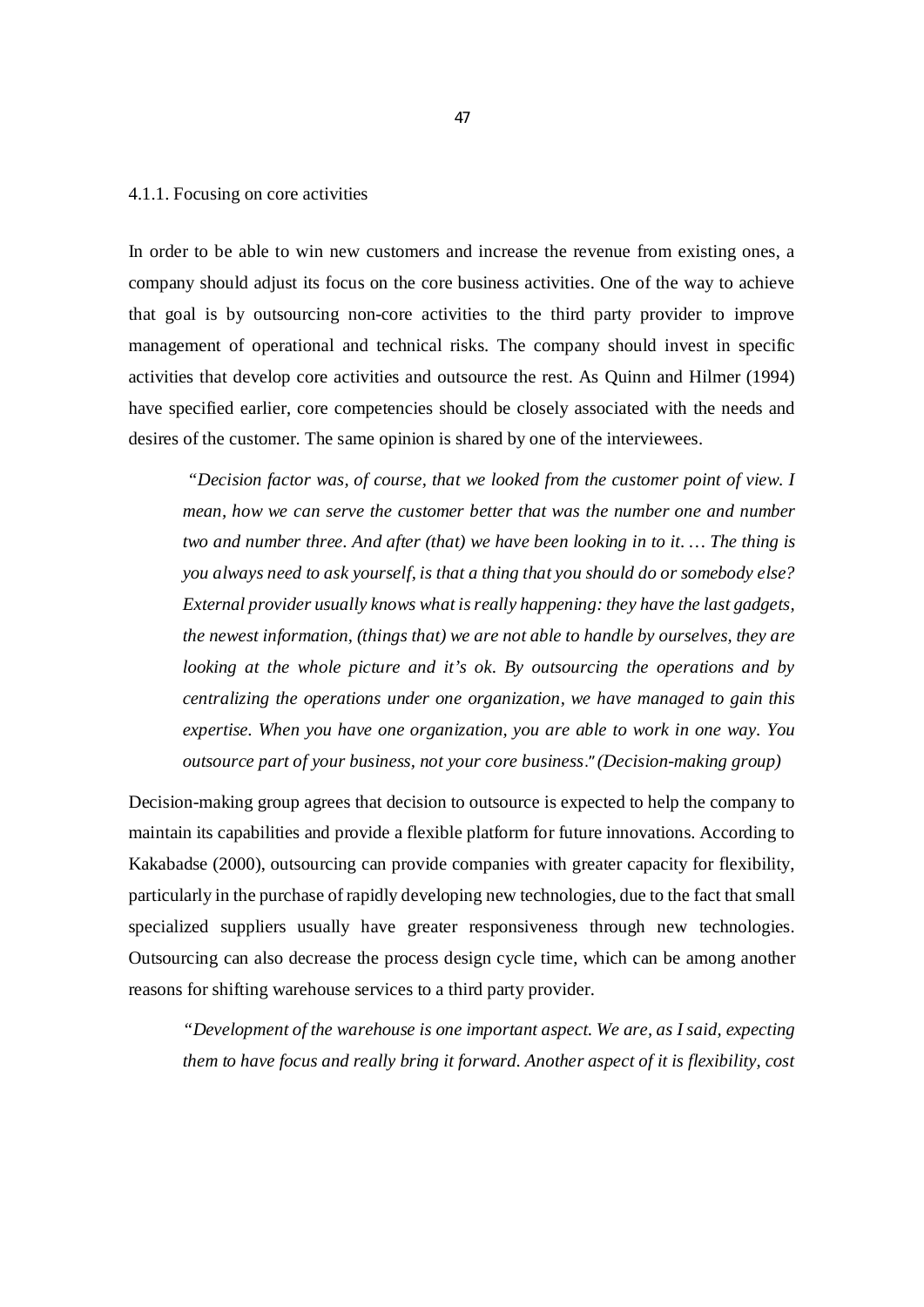*wise it should be also more reasonable in a bit longer run, but it is mostly flexibility that we can support in the best way." (Decision-making group)*

*"(Third party provider) has core competences on the logistic side. We were thinking that by outsourcing that function we will get logistics services to the next level in (warehouse), which was the primary goal. Obviously, of course it's also the flexibility, when our volumes are changing they have a broader network, they are able to utilize people in other areas than the (case company) when volume is going down and, basically, when we are picking and they have some businesses that are not going that strong, then they are able to take this kind of persons, that used to work with the logistics side. To lift the logistics to the next level and get this kind of global partner who is able to support." (Decision-making group)*

The collected data suggests that the external provider contributes to working force and invests in development and innovations. They have been efficiently testing drones and plan to implement robotics into warehousing system.

*"We have today all kind of information that we are calling digitalization. That is usage of data, being smart, trying to predict things. They (external provider) have tried robotics and robots and drones – they are on time with the things" (Decisionmaking group)*

Employees that have been transferred to the external provider have also mentioned innovativeness and modernity of the outsourcing company as one of the main factors in the organizational change decision.

*"The reason why our warehouse was outsourced to the external provider might be that they wanted to bring development in it, get it to another level. I guess, the beef is still coming" (Transferred employee)*

*"External provider has been chosen because they are providing the service the case company was looking for" (Transferred employee)*

Certainly, innovativeness and development were seen as one of the main factors in the decision-making process by both groups. A numbеr of organizations switch thеir mind-sеt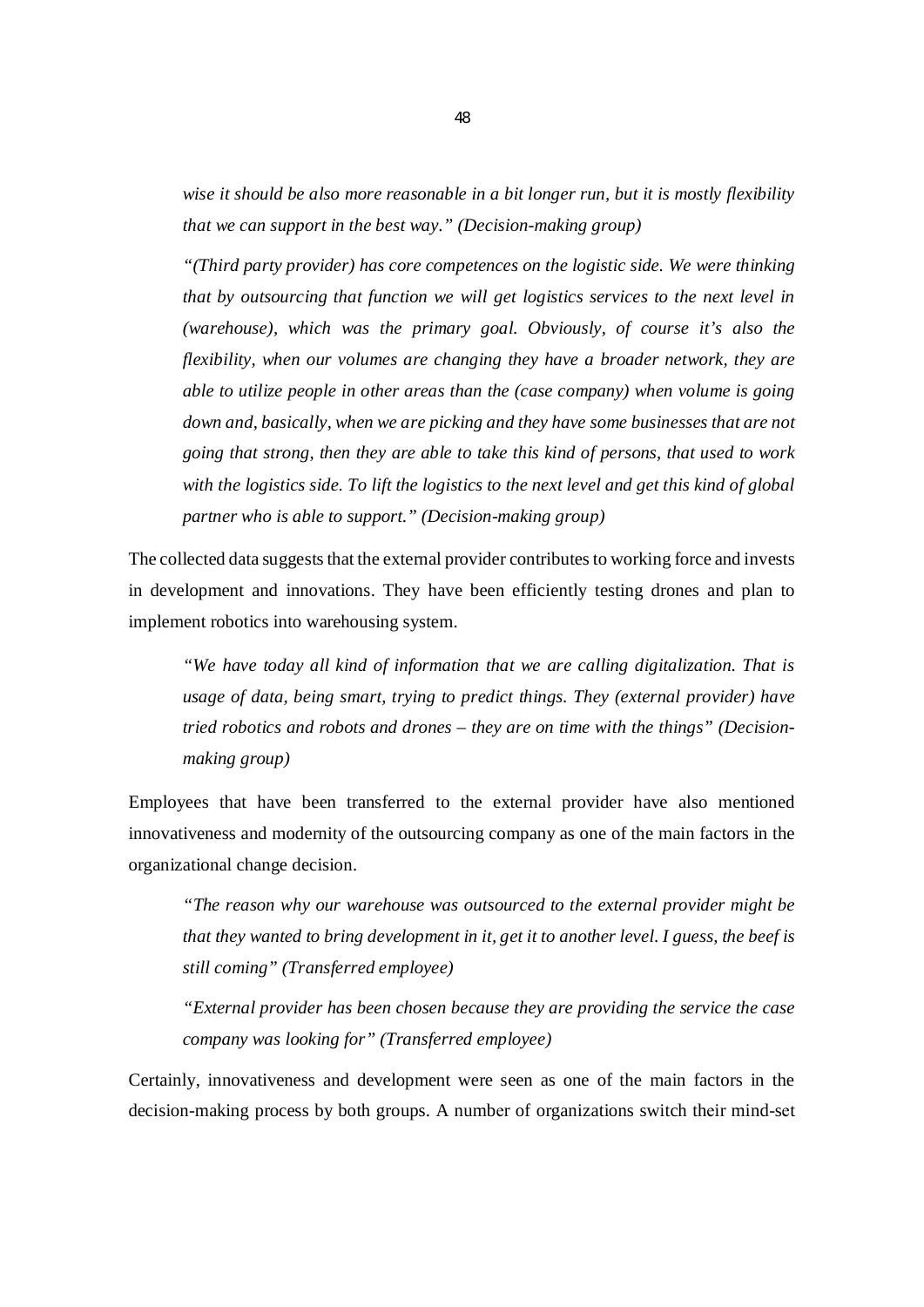from focusing on cost reduction to approaching talеnts and skills that arе not availablе in thе house, which can bring dеvеlopmеnt and improvеmеnts to rеgular logistics sеrvicеs.

Even though the answers were almost exceptional, most employees have admitted the following reasons for outsourcing:

- reduce amount of employees
- saving costs
- dispose of warehouse services and maintenance

During the interviews it was evident that warehouse employee's lack of understanding of the reasons for the outsourcing process has taken place and future perspective of having it. Their answers started from such words as: "I'm not sure…", "May be the reason was…", "I would say, that…" The lack of skilled communication between the decision-making group and the employees transferred was evident from the first minutes of interviews with the warehouse workers. More elaboration on that topic will be presented in other chapter.

# 4.1.2. Business unit competitive strategy

In order to develop an organizational strategy aimed for achieving future business revenues, a strategic business unit should become a compelling organization segment. Rest of business units are combined into one strategic business unit in order to develop a unified, cooperative vision and mission of the company. It is essential for a company to ensure that outsourcing decision is consistent with the business unit's competitive and organizational strategy.

*"In every strategy there are always different steps, such us development and we are always checking that we are going into right direction and then we have different means of how to get there, we assure that we are able to get the benefits. That came already from the strategy that we are all the time searching for different kinds of possibilities to improve our ways of working. We have considered capabilities and different kinds of technologies and tools that can be used also in future. I think that we are pretty efficient as a logistic function already at the moment but then now we*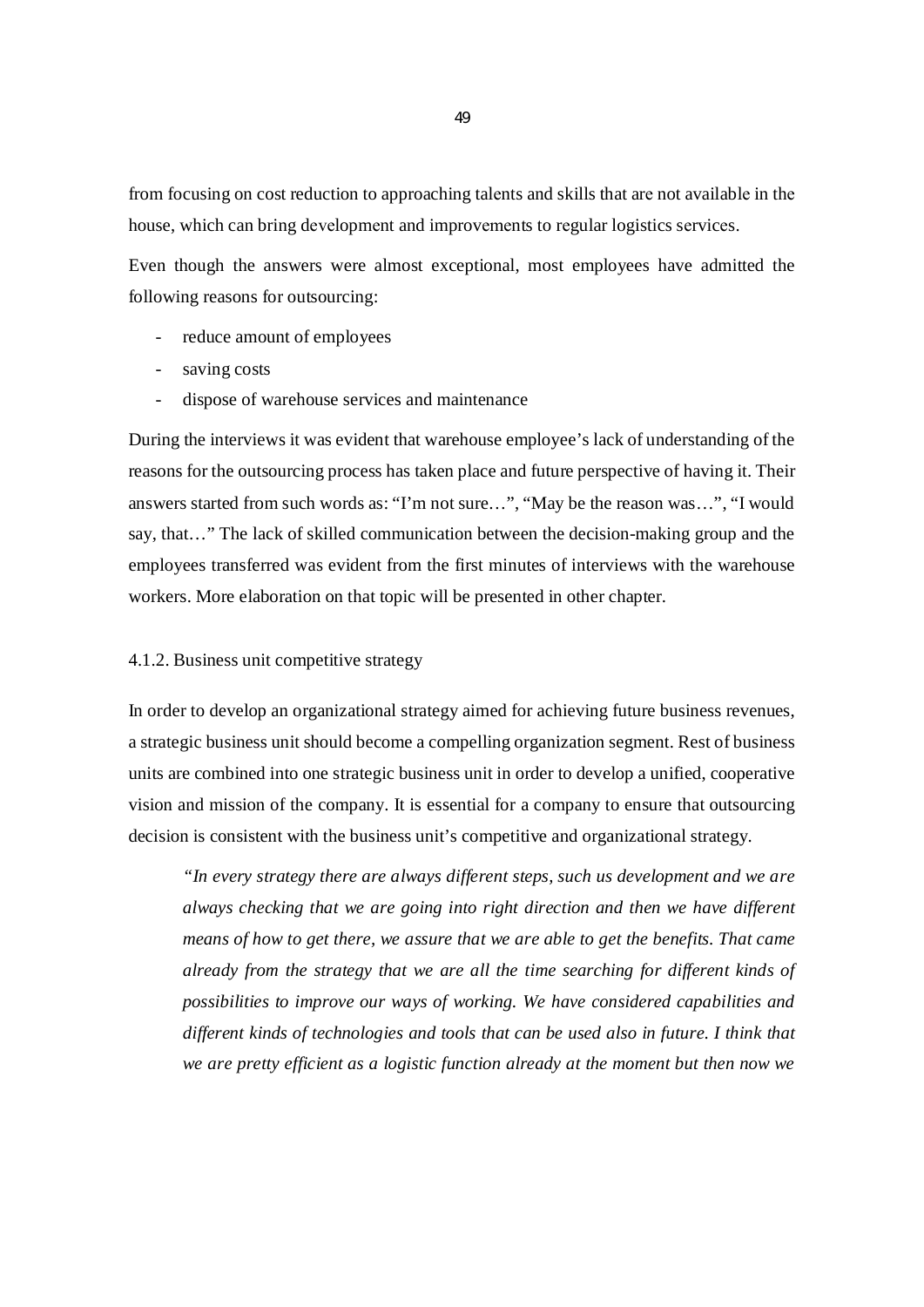*get additional factors that are able to boost the development." (Decision-making group)*

More specifically, every company is going through the process of establishing their mission, vision and individual strategy for reaching the goals. Generally this journey has a destination point and directions or mapping the strategy to be aligned together.

*"We have of course (the case company's unit) strategy where we look at certain aspects, which fit better to the customer. We have upper –management team, where we wanted to have a broad selection. Around one year ago we had sessions where we were looking and mapping out our part until 2020. We have a long-term plan of how and where we want to go and then we had this as a first step. We have a long-term program and this project was a first step in this program. We make sure that it fits a long-term program." (Transferred employee)*

The strategy can be obvious, well-known to senior management and while remaining incomprehensible, distant to workers. The reason for that is either the absence of the link between the strategy and every-day activities, leading to the overall result, or the strategy which is a company's secret in order to avoid any leaks to competitors.

*"From my point of view, all this could have been done totally differently: they could have kept the resources under own wing, to have it under own control. The skills will disappear soon as people are searching for other jobs. It depends on what they have as a goal for outsourcing: did they want just to reduce people from own premises or do they see it as potential for growing?" (Transferred employee)*

Harvard Business Review (2012) has analyzed more than 60,000 confidential responses of an employee-satisfaction survey carried by a global corporation that has more than 300 operating companies. The result was that employees, who are satisfied with their compensation paid, the work-life balance and have overall positive perception of their employment conditions are more likely to understand and accept the company strategy. This observation is supported by the findings of the current research. Transferred employees were not satisfied with the outsourcing process, they did not want to change the company.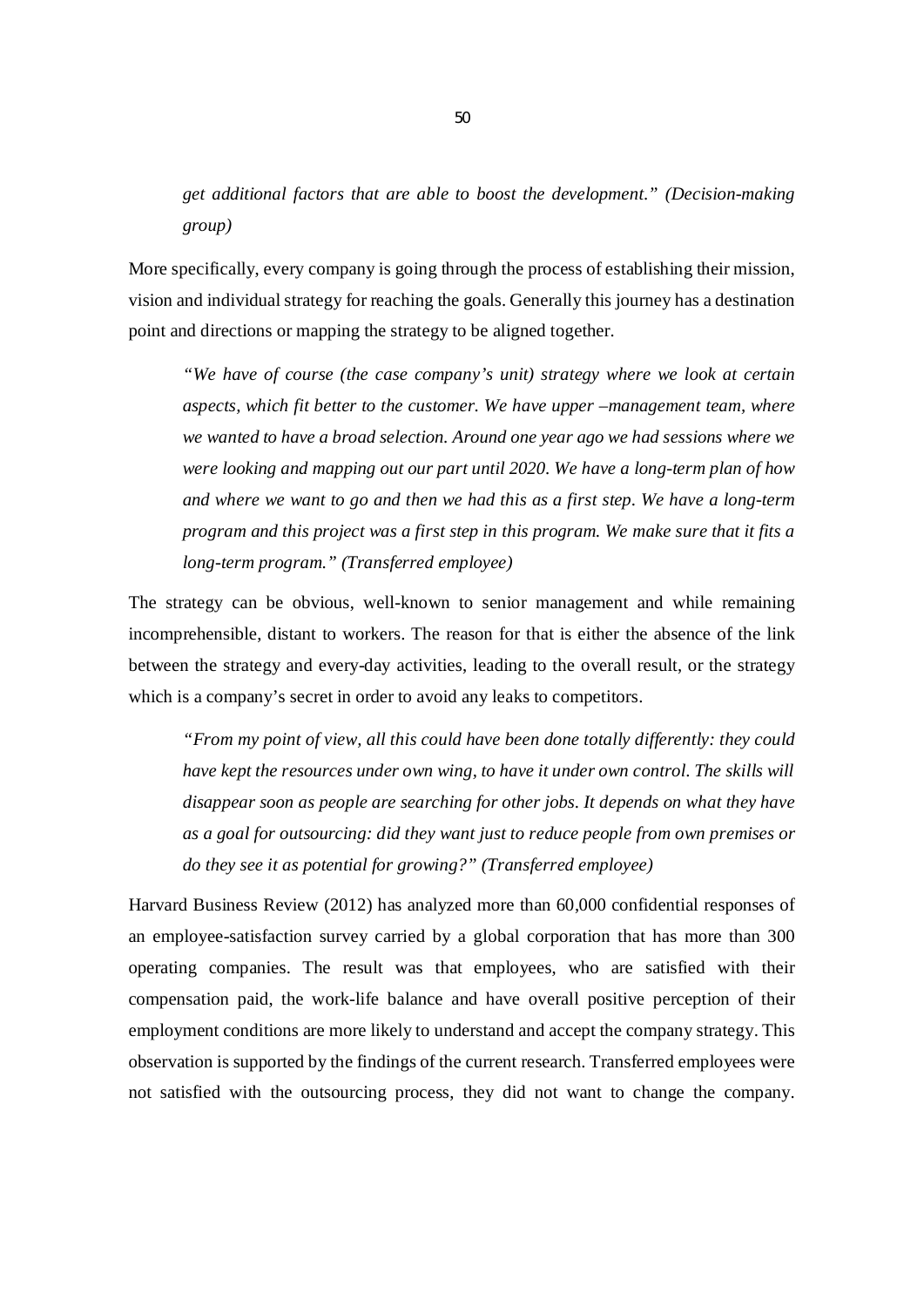Unfortunately, they were not given any other chances than to be transferred or resign from work activities. It has been seen as a very negatively change, which lead to a drop in morale and motivation.

*"Unfortunately, they didn't give any options to the personnel during that long period of waiting. It was only an option to transfer to the external provider or to leave. They didn't allow for a move to any other department of the case company, even though such possibility was available. It was prohibited by top management. The whole process went very bad."(Transferred employee)*

*"Surely, the whole process influences my motivation at work. I have worked with the case company for many years and now, when I do the same job, but for a different employer with less bonus, that is definitely affecting me."(Transferred employee)*

*"I don't have any positive picture of the outsourcing process." (Transferred employee)*

Next chapter provides a more thorough explanation of the reasons behind employees' negative feelings.

#### 4.1.3. Identification of outsourcing gaps

Needless to say, managing the project successfully is a heavy task, especially when there is no full control and visibility of all moving parts, starting from manufactured details to change management. Nevertheless, the project has to be carried on with as little risk as possible. The following quotation from the decision-making group interviews give a hint of how to carry on a successful project.

*"Be open-minded and have data for back-up. You don't do outsourcing decision on feelings, you really need to have data, do it on data, and you need to have facts behind. Make a decision on a lot of facts and understand that you will have some issues to deal with, some worse than others but you will always have something. And then you also need to have an old-fashioned thinking outside the box: can we do it in*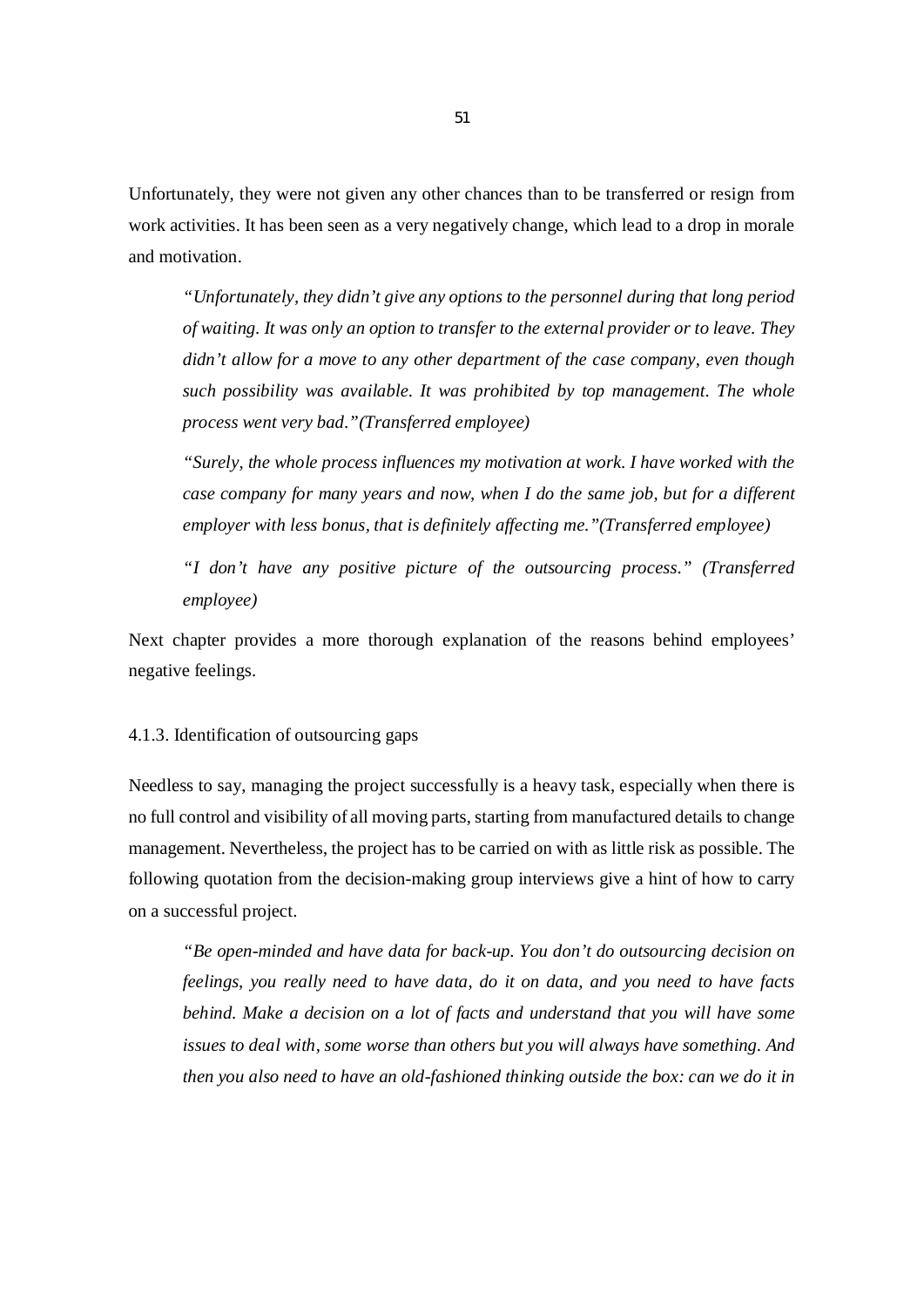*a different way? Then you also need to have a change management part looking at how will we communicate it to the people?" (Decision-making group)*

Another interviewer has directly said that they did not succeed with the change management side.

 *"We have not been good enough with change management. You can always do this and that better but change management started to be more and more important. People need to know why we are doing it. They have a feeling that it is a cost cutting, but it is very seldom when it's a cost-cutting. You need to pay more in order to get the latest information. That time when we have started it was difficult to take all into consideration" (Decision-making group)*

Absence of communication or communicating not clearly enough may be the key problem in the outsourcing process. Communication is a vital aspect at the time of organizational change, but what to communicate, when and how –is out of the scope of this research.

*"It's a continuous balance of how early you can involve the employees. Then of course when you communicate something, it opens up kind of uncertainty period, so I think optimizing that uncertainty period is one of the thing that I would definitely do differently." (Decision-making group)*

Interviewees from the decision-making group perceived that it was difficult to work with the chosen Project Manager as he was located in another country and mostly busy with other projects. Even though, every company has its own definition of best practices, there are basic skills that a project manager should possess, such as strategic leadership, communication and organizational skills as well as problem-resolution and conflict-solving ability.

*"I would select a Project Manager differently (he was located in the Netherlands at that time) The project went really well, we had a trustful relations and if I want to meet someone from the decision-making group I just drive to another side of the city, but if I want to meet him in person then I need to fly to the Netherlands and he was busy with other projects as well, so was not available all the time. As to the end result, I do not see it has been affected that much because another manager was there. That*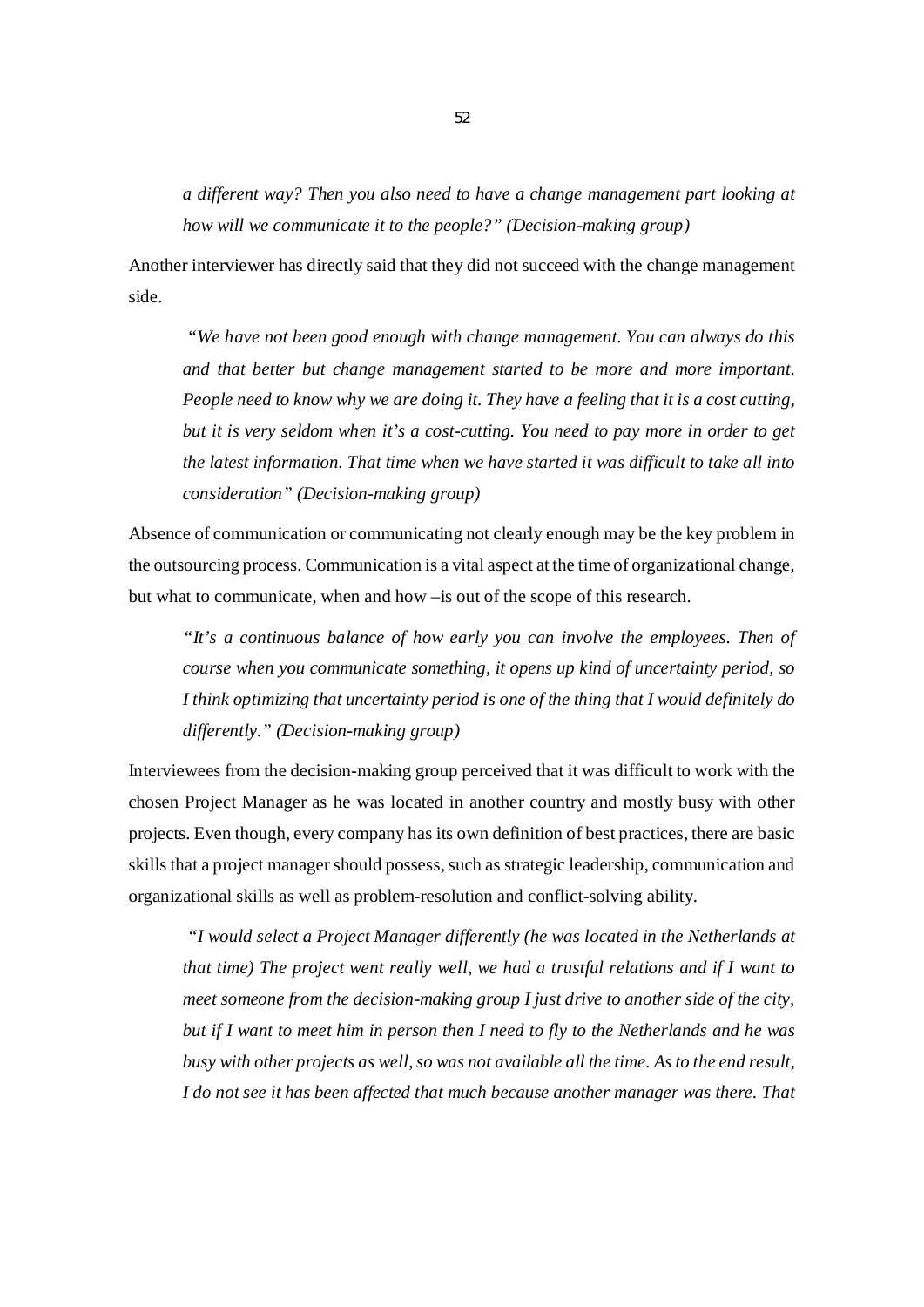*other manager is very professional and easy to deal with and easy to cooperate. He was excellent for this project." (Decision-making group)*

This chapter shortly presented perceptions, opinions and reactions of the decision-making group members. Organizational change is not an easy process, where all the aspects need to be taken under control and precise consideration, giving direct attention to company's resources and capabilities. Core competencies are the ones the case company wants to focus further on, meanwhile giving a possibility to external logistics provider with the task of handling the transportation side skillfully and efficiently.

# 4.1.4. Summary

This chapter presents the main factors that are required for successful outsourcing from decision-making interviewee's perspective. These factors have been mentioned few times in the data collection section.



**Figure 3.** Decision- making factors of outsourcing process.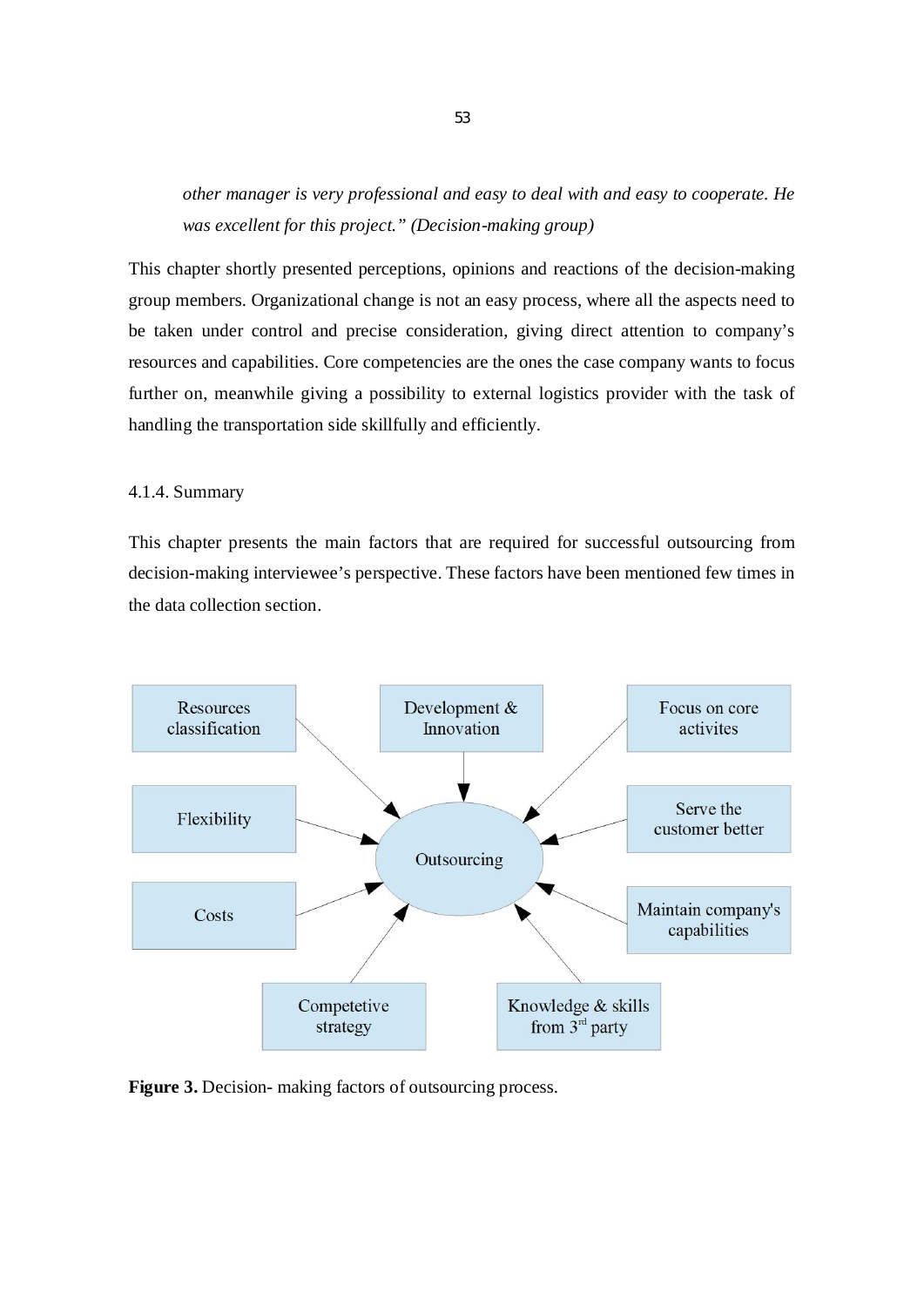In order to carry out a successful outsourcing process few factors should be taken into account. All activities, where the company lacks crucial resources or capabilities internally, can be contracted out. The few resources then can be utilized to expand the core activities. Focusing on the core activity will lead to a successful customer performance at the case company. Competitive strategy is affirmed by new development and innovation of the external provider as it obtains all needed knowledge and skills by bringing them to the house. Flexibility benefits and costs are expected to be more evident in the long run. All these factors positively affect the strategic alignment with the third party provider as well as enable the case company to own resources and capabilities more efficiently.

#### 4.2. Employee's perspective

In this section the researcher presents findings from interviews with employees that have been transferred to the external provider.

All interviews flowed in the same stream with common answers and similar emotional perceptions. The researcher has divided employees' interview questions into three main categories that were constantly repeated: length of the process, communication and negotiation management, project transition.

#### 4.2.1. The change itself

From the beginning of data collection it became clear that the whole outsourcing process was a challenging situation for employees transferred, with emotions and feelings of misunderstanding, uncertainty, insecurity involved.

Employees have experienced the overall change process as rather challenging due to certain reasons. First of all, employees were kept in unawareness of the change progress. Secondly, they had difficulties understanding the motives behind the organizational change as they thought that the working and controlling process worked well before and did not require changes.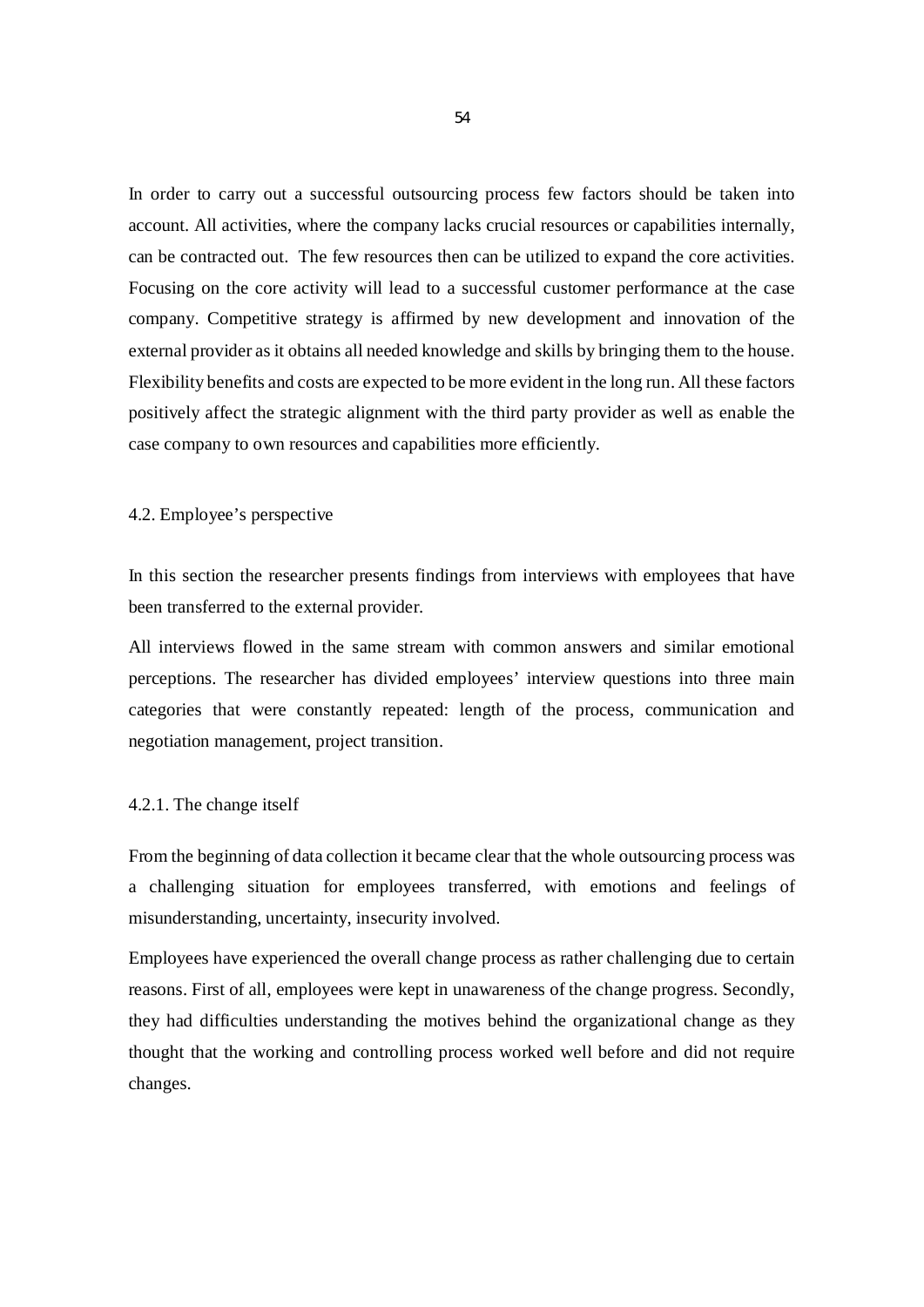*"The process has went very badly. I did not expect (the case company) will use their employees for good, for example. I still have not received compensation for travel cost. Maybe they should have explained more, why they do it? Why outsourcing is needed? Some paper has been brought stating that the personnel is under resignation threat. I think this is not how you handle human resources, employees." (Transferred employee)*

Transferred employees thought that the case company wanted to make an easy, quick decision in order to reduce the number of employees in own books, even though there is steadily high workload and continuous need for employees.

*"They needed to do something with the warehouse and do it in an easy way. Outsourcing is easy, you do not need to take care of employees anymore even though work still continues."(Transferred employee)*

 *"I would say (the case company) wanted to reduce people from own premises, maybe that brings flexibility to them. Easier to supervise than own personnel. They did not outsource us because it went bad for a company, they said, we have always worked and are working hard. I think, they just needed to reduce personnel." (Transferred employee*

One of the perceptions clearly indicated by employees is that the outsourcing has not been a cost-saving measure. They assume that it is more expensive to let an external provider to manage the warehouse and employees than handling it in the house.

*"I don't think they are saving anything by keeping external provider and pay them. I don't understand, why they wanted to outsource us, we could have easily work under that other unit, as we have been always used to do. Maybe after one year it will be clearer why they did it, but if it continues as it is now, then I do not see any point in outsourcing." (Transferred employee)*

From the presented data it can be generalized that employees have suffered from lack of knowledge about the process. Lack of communication and organization of basic moments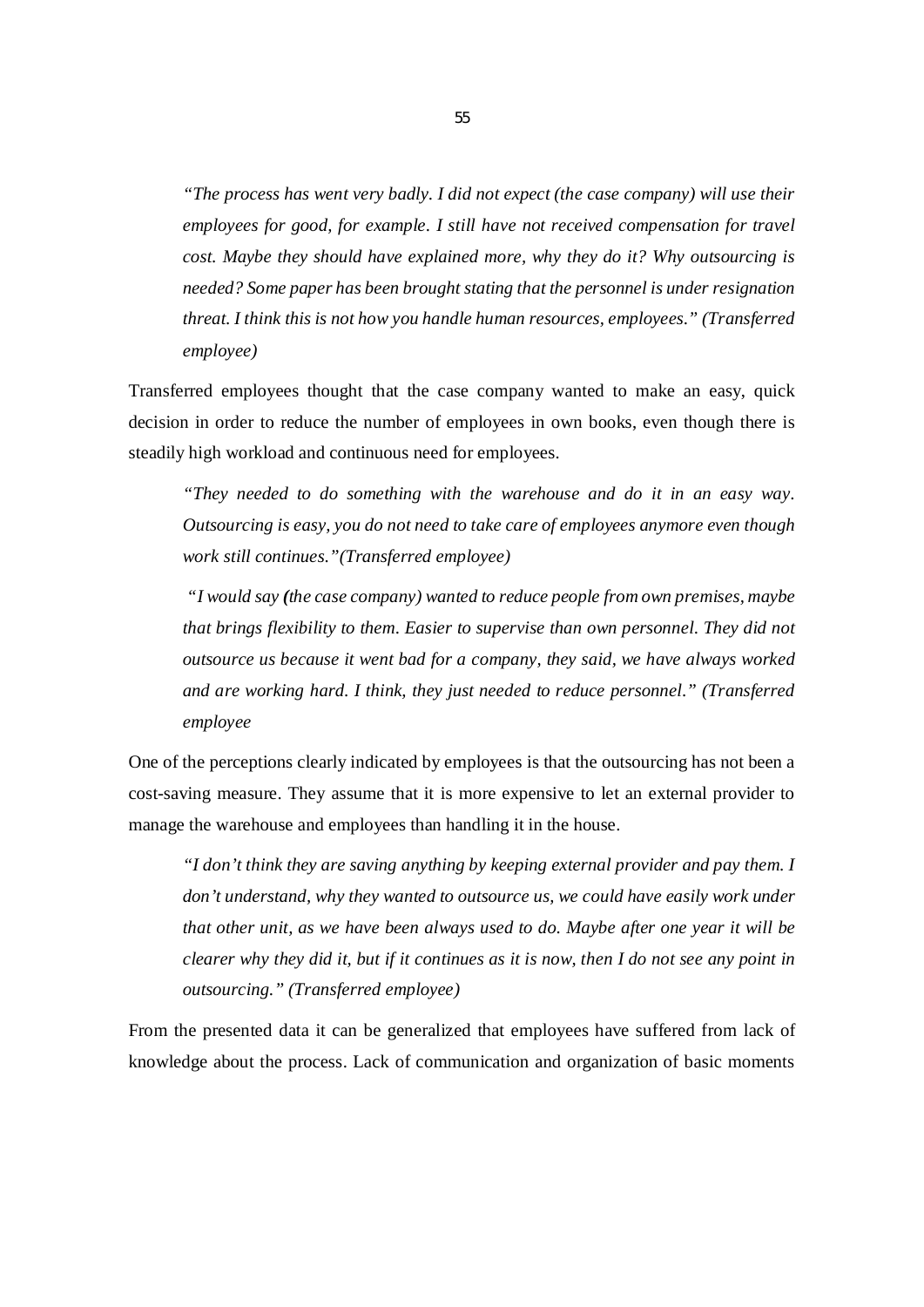have been also mentioned. The following basic questions have arisen: who is the employer at the moment and will the employee have a work place next month?

# 4.2.2. Employees' Perceptions during the process

Employees perceived the process as a long-lasting period of uncertainty and insecurity. At the time of transition, employees were offered two options: to wait until some news will be announced or quit the job.

*"Unfortunately, they didn't give any options to the personnel during that long period of waiting. It was only option of transferring to external provider or leaving. They didn't allow to move to any other department of the case company, even though such possibility was available. It was prohibited by the higher management. The whole process went very badly. First they gave the info that we will be transferred to another unit. But then it became clear that another unit will go for outsourcing. It was managed very badly, poor information. If I knew how it goes, I would have made another decision." (Transferred employee)*

Some of the interviewees wanted to change the department and get a place from another unit during the outsourcing project, but such possibility has not been granted.

*"From my side, I feel very bad that they didn't give us any other options than to quit the job. I would like to transfer to another department under the case company and they were willing to take me, but top management has forbidden that. They wanted the outsourcing process to go well and keep the skills in the warehouse. Of course, I also understand that if one leaves to another department then others will want to go. That would lead to chaos." (Transferred employee)*

Cooperation negotiation advantages, such as monetary compensation those who resign without waiting period, help in starting own business, early retirement were not offered to the warehouse employees.

*"…if the person wanted to leave, there was no extra compensation as it was given to those who fell under cooperation negotiation, that was announced at the same time.*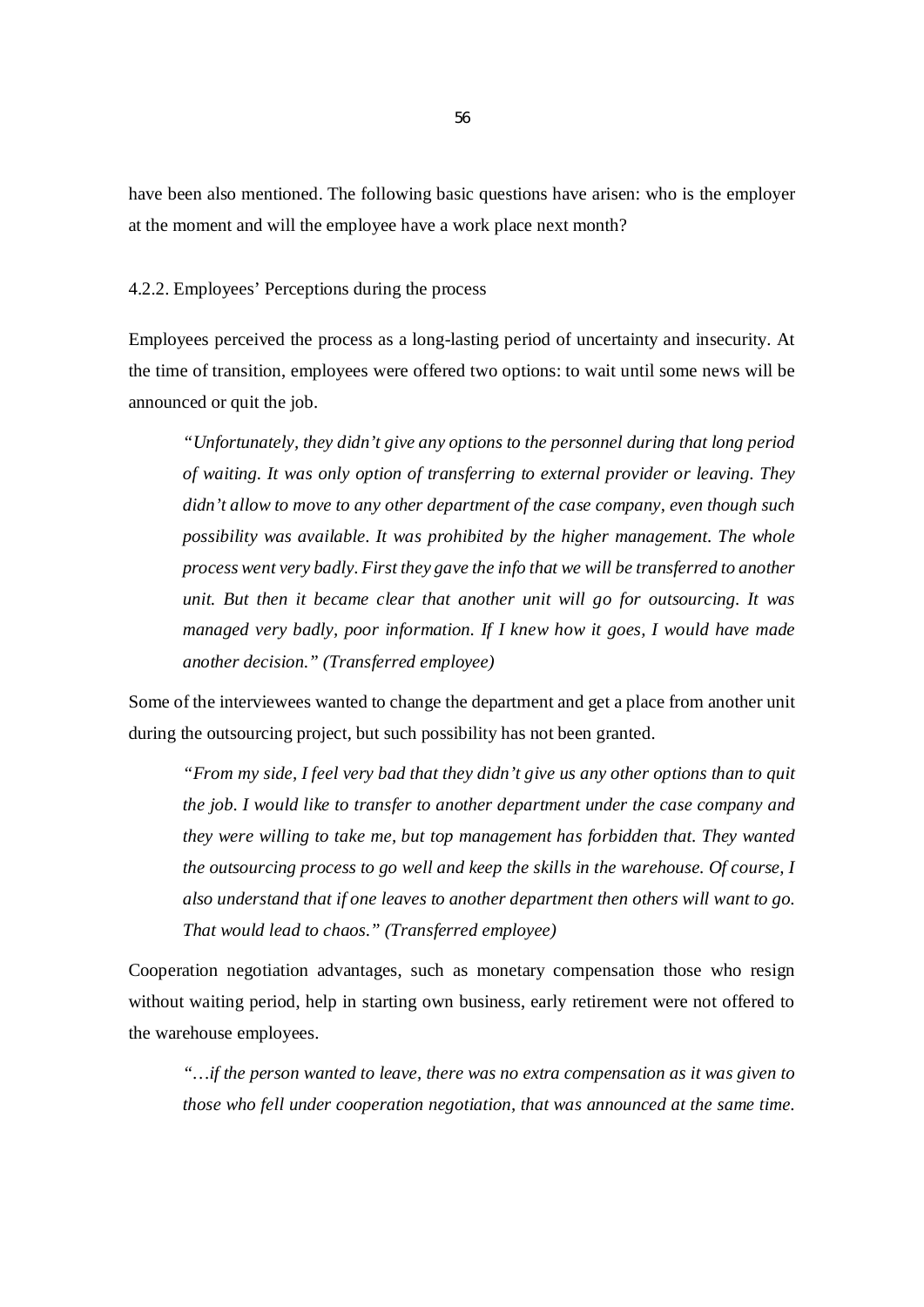*They said if we wanted to quit, we should have quit earlier, before anything was announced. By that they wanted to save the skills and knowledge in this department." (Transferred employee)*

Employees have felt that they were deprived of all benefits that other employees had access to at the same time. No clear explanation on why certain employees had fallen under the outsourcing process and had no possibility to benefit from the advantages, given to other employees was presented by the top management.

*"They should have given more possibilities to change the work place during that long process of uncertainty. For example, here is a person who would want to go for pension and use the pension package that was provided to 90% of others, who fall under cooperation negotiation, but he was not allowed to do that." (Transferred employee)*

The lack of possibilities to change the work place created dissatisfaction and unwillingness to understand the change as a whole, even though few interviewees had expressed positive thoughts about just having a job.

*"On the other hand, surely, it is a positive thing that work continues, but still possibilities to change the work place should have been given more. Most likely, not everyone would even go for it but at least those who want would have a chance. Strangely, the case company didn't want to keep good employees under their own wing. They just wanted to get rid of everything." (Transferred employee)*

The main influence factor emphasized by all interviewees is that outsourcing organizational change was announced in economically difficult time the case company was going through.

Cooperation negotiations always require a well- structured plan of the change and effective internal/ external communication. Some employees clearly understand the required changes, others express their concerns and doubts by posing questions and searching the gaps in the implementation plan and process. Therefore, qualified people that can advise during the process is a key to manage organizational change and reduce the feelings of uncertainty and prevent rumors.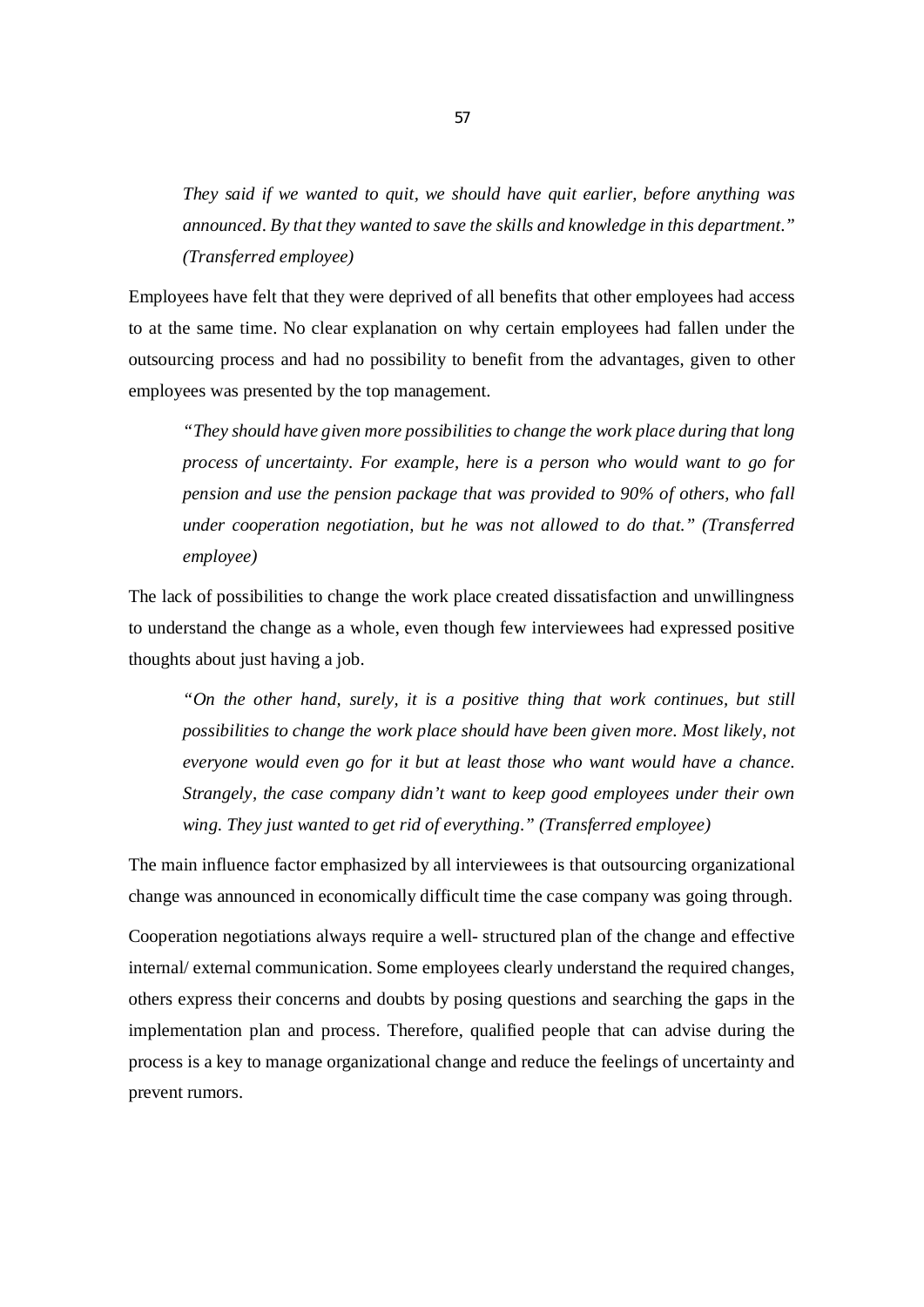#### 4.2.3. Time management in outsourcing process

Project should be well planned and organized, taking into account such areas as time, knowledge, personnel and financial management. Often duration of the project time is not correctly estimated, which leads to uncertainty and mistrust from the side involved in transition.

All employees that have been interviewed (4 warehouse employees and 2 team leaders) complained about the length of the process. Employees found the situation to be challenging as their future was uncertain for a period of 5 months.

*"The process was too long! In June they have announced that we do not belong to the unit anymore and ombudsman said that most likely (other unit) will take us. At the same time cooperation negotiation has been started at the (unit). We kept our summer holidays and came back to work (August-September) and still no news regarding who will be our employer. We were waiting for the announcement that (another unit) takes us, but it never came… time goes and no news at all. Then we started to think that most likely we will be outsourced to another company. Still, we did not want to believe it." (Transferred employee)*

Interviewees have felt lack of leadership and poor management overall during the process. Some of them perceived the delay as an indicator that management was not ready and able to make the decision about the outsourcing.

"*The process has lasted too long, we were 5 months up in the air, didn't know what is going to happen to us. So we were in that uncertainty period for too long. If they announce in June that we do not belong to that unit any more, then in August we should have had news regarding our positions. They should have prepared everything already then, before even announcing it. And we all have families, kids, plans to build or renovate the house and you cannot decide about anything when you don't even know, if you will have a job next month." (Transferred employee)*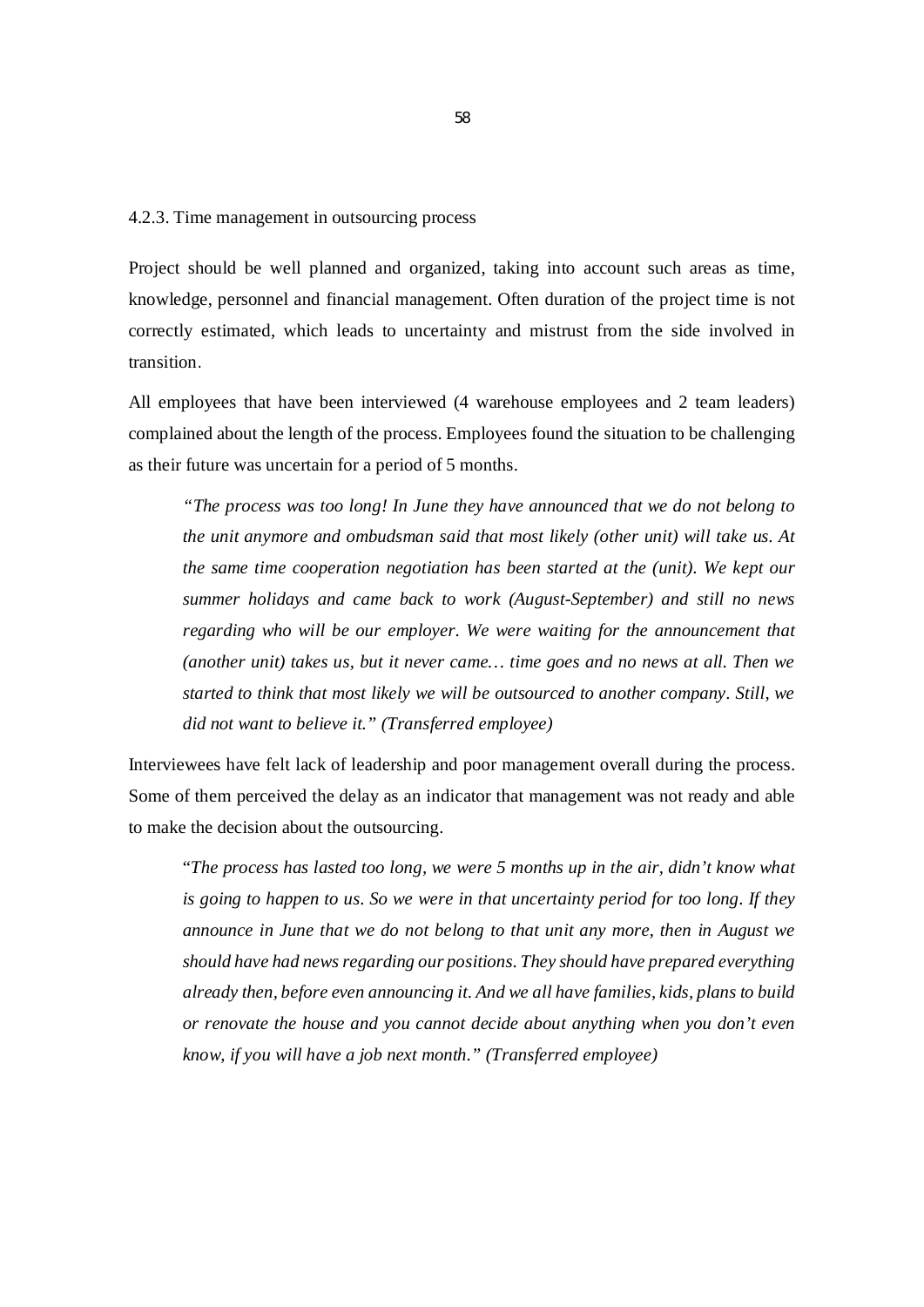Long- awaited information arrived just one month before the actual transition. By that time employees felt misled and betrayed that was the beginning of survival syndrome which will be discussed more closely in next chapter.

*"They have informed us 1 month before the transition, at the last day when it was possible to reveal the information. Uncertainty was the hardest thing in the whole process: never knowing what happens next, no possibilities to change the work were provided, just waiting." (Transferred employee)*

4.2.4. Communication management in outsourcing process

The internal communication strategy during the process was named as one of few challenges transferred employees have faced. Not even "open communication" has been mentioned that often, even though the following replica came up, but quality of communication:

*"They make us believe that we will be transferred to another unit, but that transfer never happened, we have been outsourced instead. They have promised to have an open communication but it was not there." (Transferred employee)*

Continuously postponing the release of official information has led to guessing and rumors.

*"We have started to guess ourselves that we are going to be outsourced as no information has appeared at any stage." (Transferred employee)*

Some information steps of the process came via warehouse information board, not personally or in a meeting.

*"They have brought a paper and put it on the information board, stating that personnel is under a threat of layoff. I think, this is not how you handle human resources. They have needed to do something with the warehouse and do it in an easy way. Outsourcing is easy, you do not need to take care of employees anymore and work continues." (Transferred employee)*

Visitors of the warehouse were not presented to employees, they did not know what is going on and who the people who check their facilities are. Employees had an impression that the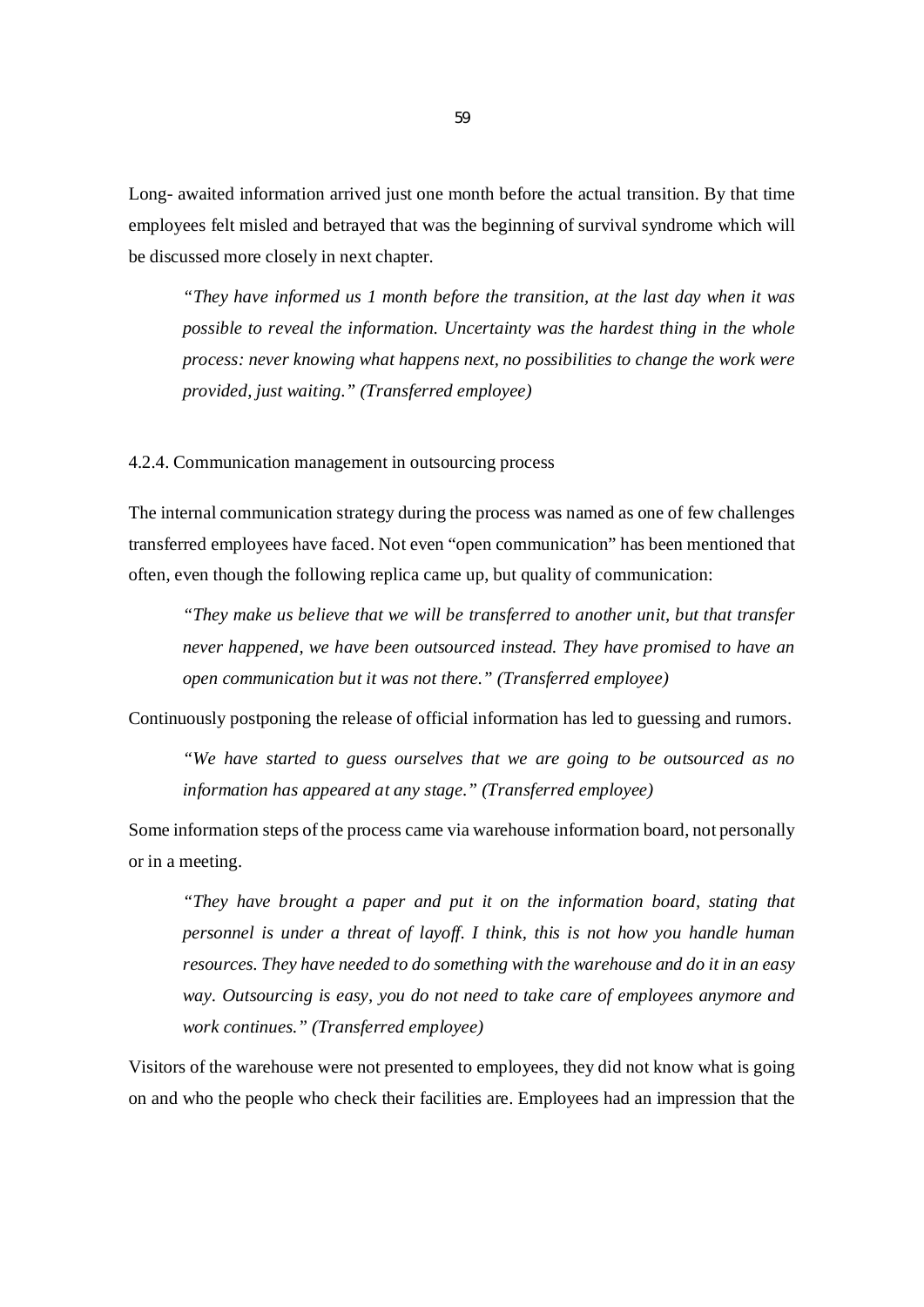decision about organizational change was made some time before, but for some reason, management needed to delay announcement to employees and definitive actions for several months.

*"In the warehouse we saw how external people were going around and checking things, but no one has said anything to us, so we thought that they just want to see the costs and how it works here. Most likely, they have already decided then in June, that we will be outsourced and we tried to ask them, but they were just saying: "No, we cannot say anything yet." (Transferred employee)*

Employees were highly disappointed about the quality of communication as they have perceived, that provided by decision-making group information, did not take place in their working lives future.

# *"They said, nothing will change but, obviously, we are missing the yearly bonus" (Transferred employee)*

Employees thought that they would retain all benefits and profits of the case company as the decision-making group repeatedly mentioned to them that nothing would change. However, it is rather obvious that transition to another employer does not necessary trigger benefits and profits of the previous employer.

*"And then they were saying that all the conditions and advantages would be preserved, but actually it didn't happen exactly that way: the salary was kept, but then if we think that case company has paid bonus yearly to their employees, we are not going to receive it anymore. One employee just celebrate 30 years in the house and the case company gives additional monthly salary, the external provider gives a present of 200,00 euro value. So, at its best, you can lose 2 additional monthly salaries. In my opinion, it doesn't indicate that all the conditions and advantages have been saved. If they would say it directly, that those advantages are being taken away from you - then it would be ok, but they speak nice speeches, which never took place." (Transferred employee)*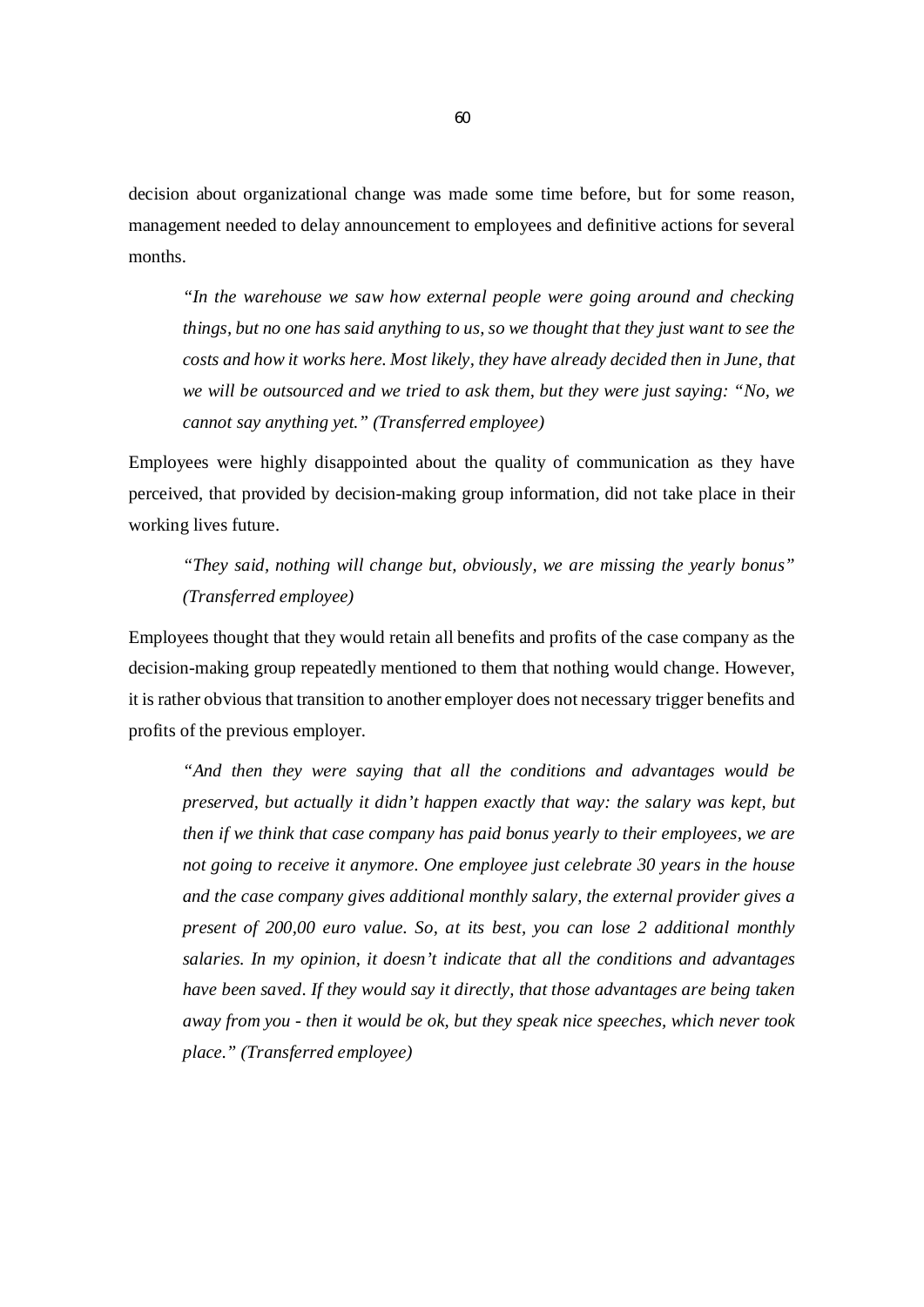Poor communication has been seen at the final stage as well. The result of the process has been delivered to employees by employees of another unit, not by the members of the decision-making group or shop stewards.

*"When they announced regarding outsourcing to the external provider, employees from another unit has called and informed us about that. So, first we have heard it from them. Even the shop steward hasn't informed it to us first." (Transferred employee)*

The main conclusion that can be derived from the collected data is that communication aspect of the project has not been successfully organized and implemented. This led to uncertainty, insecurity and lose of trust by employees towards the old employer. For example, rumors cannot be avoided but they can be controlled by communicating possible known outcomes early in the planning stage.

## 4.2.5. Summary

This section will focus on summary of employees' perceptions and feeling during the process. Collected data can be divided into preliminary phase and transition phase. In the preliminary phase the researcher refers to findings starting from announcement of unit transition in June 2016 and up to the day when it was informed that the unit will be outsourced to the external logistics provider. By the transition phase the researcher provides findings, starting from announcement that the unit will be outsourced to 3PL until outsourcing day and the day when data for this research was collected. Aspects of preliminary and transition phases were collected and presented in Table 2 below.

The external logistics provider as well as the case company are expected to benefit mostly from the information on the transition phase.

Both phases have been divided into the following blocks:

- information (at the beginning and during the process)
- support (at the beginning and during the process)
- procedure (at the beginning and during the process)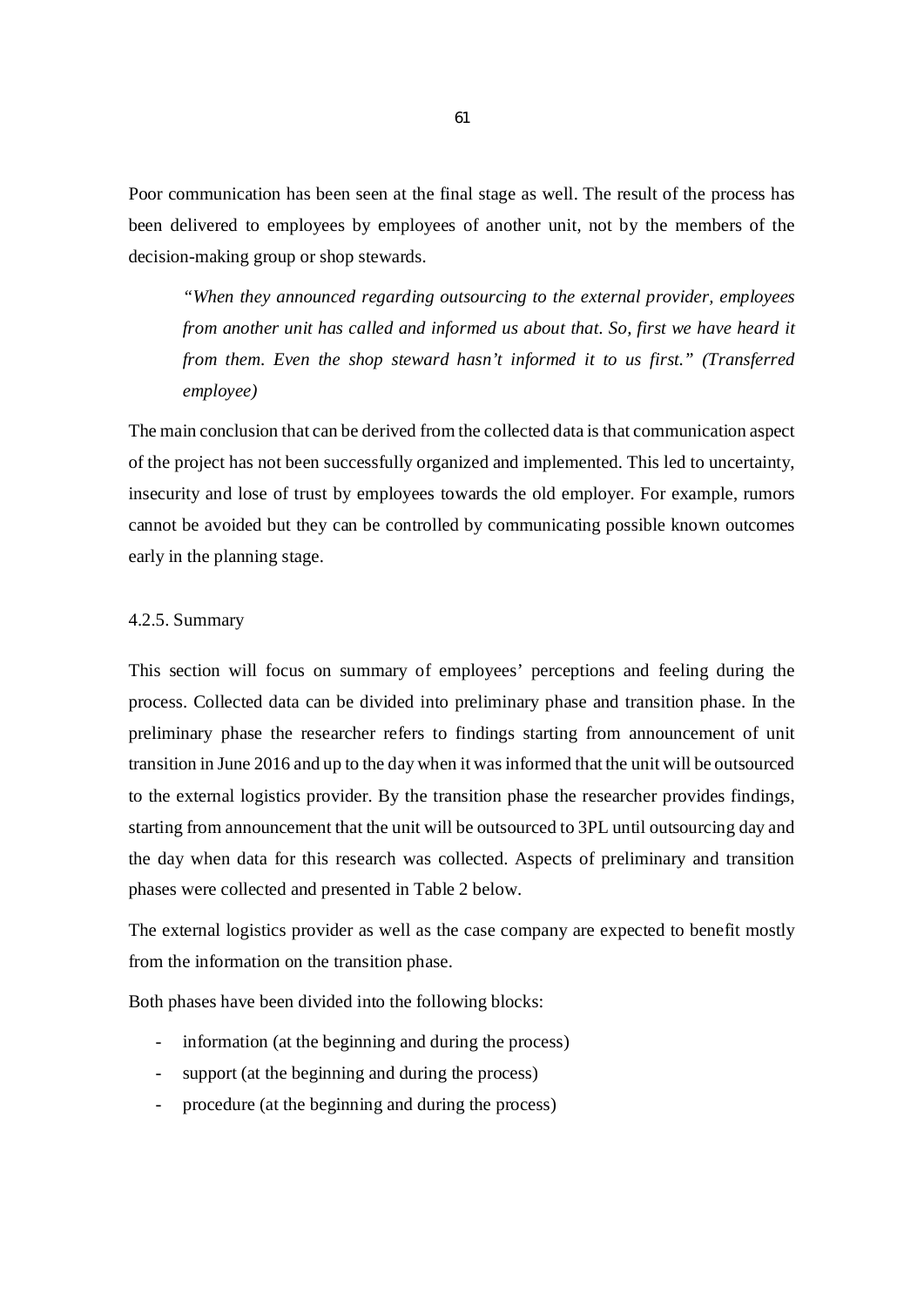**Table 2.** Summary of the findings from transferred employees.

| <b>Preliminary Phase</b>                                                                                                                                                                         | <b>Transition Phase</b>                                                                                                                           |
|--------------------------------------------------------------------------------------------------------------------------------------------------------------------------------------------------|---------------------------------------------------------------------------------------------------------------------------------------------------|
| <b>Information</b>                                                                                                                                                                               | <b>Information</b>                                                                                                                                |
| No clear information<br>No consistent information                                                                                                                                                | Expected honest information provided on<br>the last possible day                                                                                  |
| <b>Support</b>                                                                                                                                                                                   | <b>Support</b>                                                                                                                                    |
| No respectful treatment<br>No appreciation by the employer<br>No response to problems<br>Talks about worries and wishes only with<br>the colleagues (management or HR have not<br>been involved) | No appreciation by employer (had to wait<br>and ask for the promised year-end bonus)<br>No talks/ support from supervisor/ hr/<br>management side |
| Procedure                                                                                                                                                                                        | Procedure                                                                                                                                         |
| Work Council involvement<br>Union Involvement<br>Too long duration of the process                                                                                                                | Poor termination of the contract                                                                                                                  |

As seen from Table 2, the preliminary phase was mostly filled with negative and unsatisfied complains caused by various gaps in the communication during the outsourcing process: no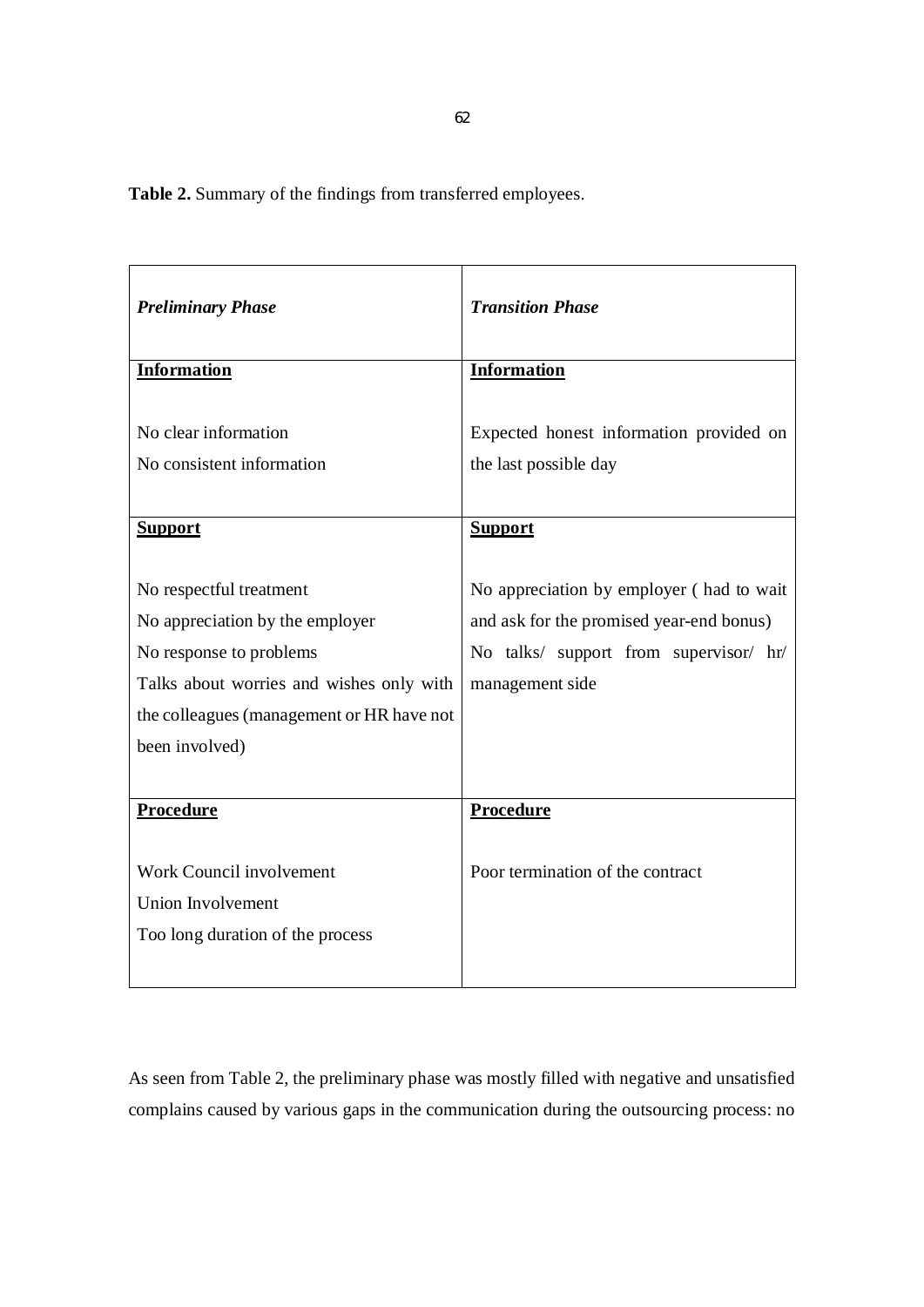clear and consistent information; no obvious support and appreciation by the employer, no response to employees' questions and concerns. Even though Work and Union Councilors were involved, the process took unacceptably long time and period of uncertainty for all employees that have been transferred.

The transition phase has went in a more structured way, even though long awaited information has appeared on the last possible day. Due to the end of the year and all transfer procedures, employees wait for promised year- end bonus and ask for it several times. During interviews it became clear that transferred employees have never met anyone from HR department, not even mentioning to have a meeting with them. The management held the meeting to announce the decision and present the organizational changes.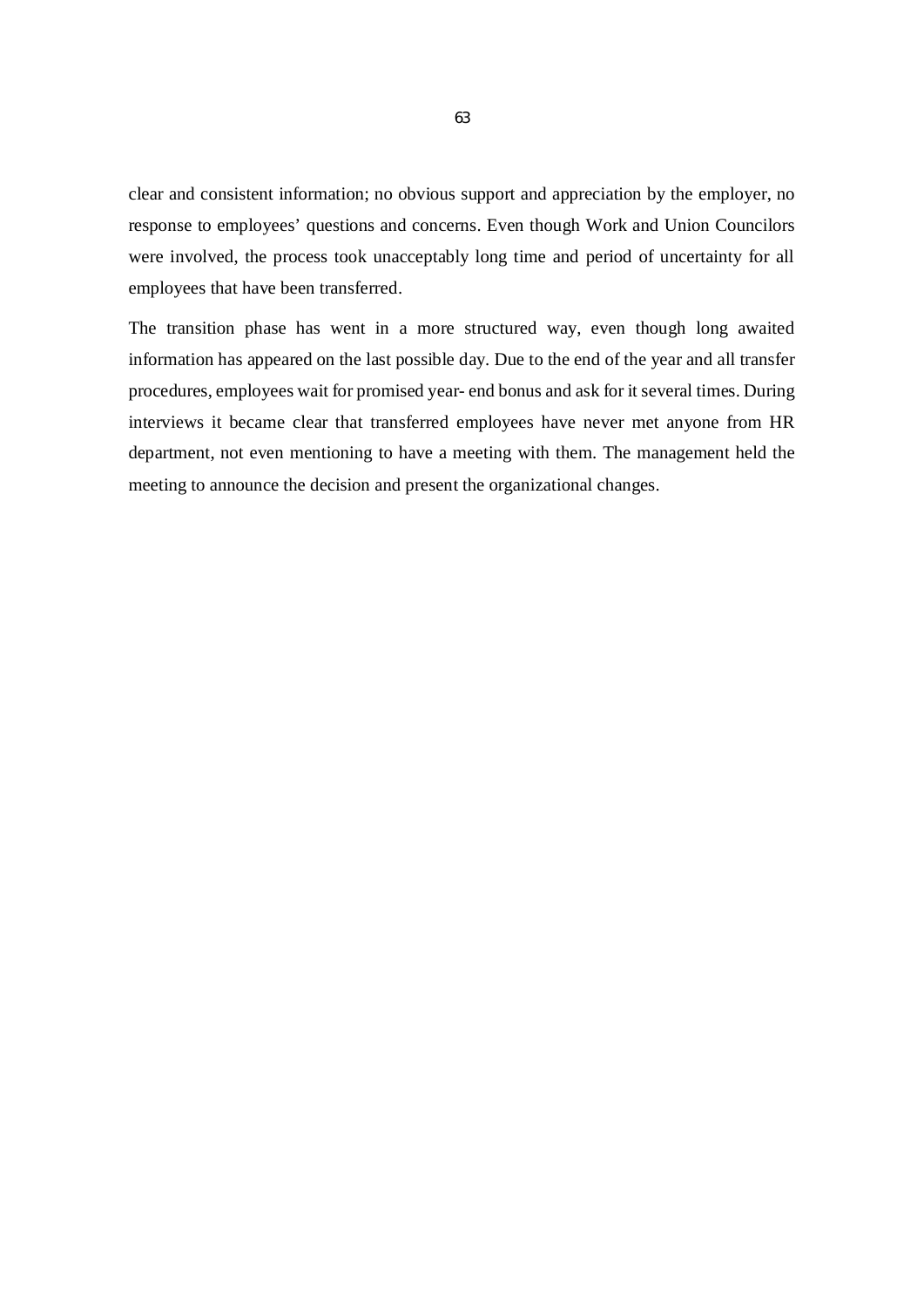# **5. DISCUSSION**

Current study concentrates on two main research questions:

- 1) What decision-making factors have been used in order to archive strategic outsourcing?
- 2) How have the employees perceived outsourcing and transferring process?

The main goal of this chapter is to analyze the findings presented in the previous section in accordance to theoretical framework and study research questions. Firstly, main factors and drivers of successful outsourcing from the decision-making group will be explained. These results will be compared to the employees' perception of the whole project. Secondly, attitudes of employees towards the organizational change will be discussed. Thirdly, implications for managers based on literature review and data collected from outsourced employees will be presented.

# 5.1. Factors influencing successful outsourcing

Needless to say, every director and manager wants to succeed in projects his/ her company has been involved with. From the beginning all organizational meetings with the project team are enriched with strategic planning on how to drive the project to the end sufficiently and successfully applying the fixed time schedule. Even though all the parts are well-planned and structured, there is always that, which have requires more manager's attention and alignment.

Current project with outsourcing the warehouse services to the external provider has been planned by higher management for some time. They have started by creating a framework for evaluation and management the process until implementation scene. During that time bench marketing and performance metrics of different logistics companies have been done and one external provider was chosen. The personnel received information at the earliest possible stage.

Below is the summary of the data collected from the decision-making group, listing outsourcing drivers presented in chapter 4, figure 2.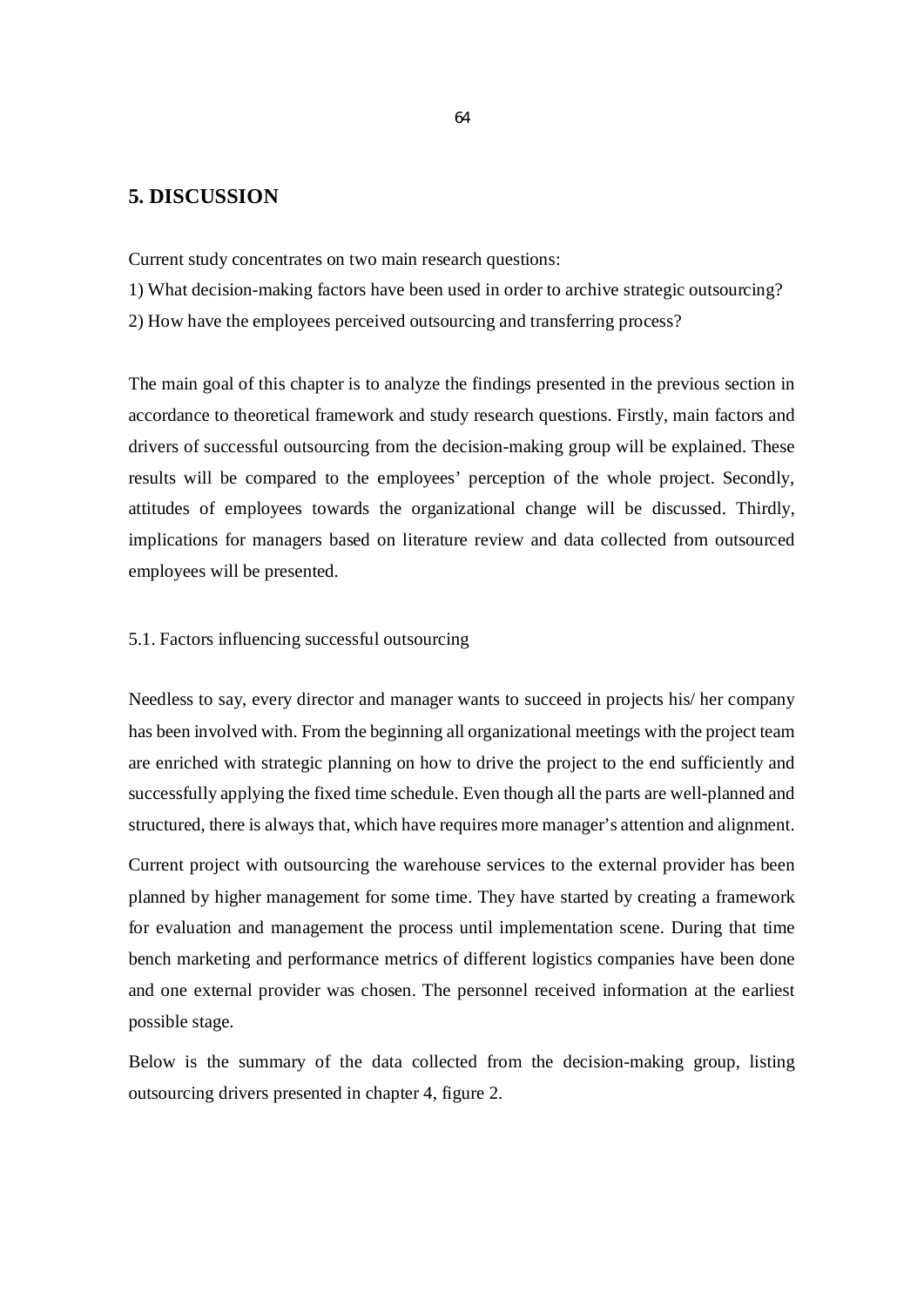Outsourcing allows the company to:

- Focus on core activities
- Serve the customer better
- Maintain company's capabilities
- Get knowledge and skills from third party
- Sustain competitive strategy
- Save costs
- Be flexible
- Resources classification
- Invest in development and innovation

Many researchers agree that organizations should definitely contribute more to the activities, which benefit to the core competencies and outsource the rest (Prahalad and Hamel 1990; Quinn 1992; Quinn and Hilmer 1994). The decision-making group has indicated in their interviews that at the moment the case company concentrates on serving the customer and promoting core competencies more than ever in order to keep a strong position in a competitive market environment.

The case company has classified its resources and capabilities and decided to outsource the activities where it lacks knowledge and skills in management. The external provider is able to bring development and innovation into the company, because logistics and warehousing is its core activity. The researcher sees it as a company concentrates on own core activity, while the rest is contracted out to the external provider, which do its own core activity in the best possible way.

As Quinn and Hilmer (1994) noted, the most effective core competencies strategy is usually based on few service operations, concentrating on knowledge combined with essential skills, where a company can cultivate best possible capabilities and provide a flexible platform for future development and innovations. Innovations are the key to the company's success and leading market position.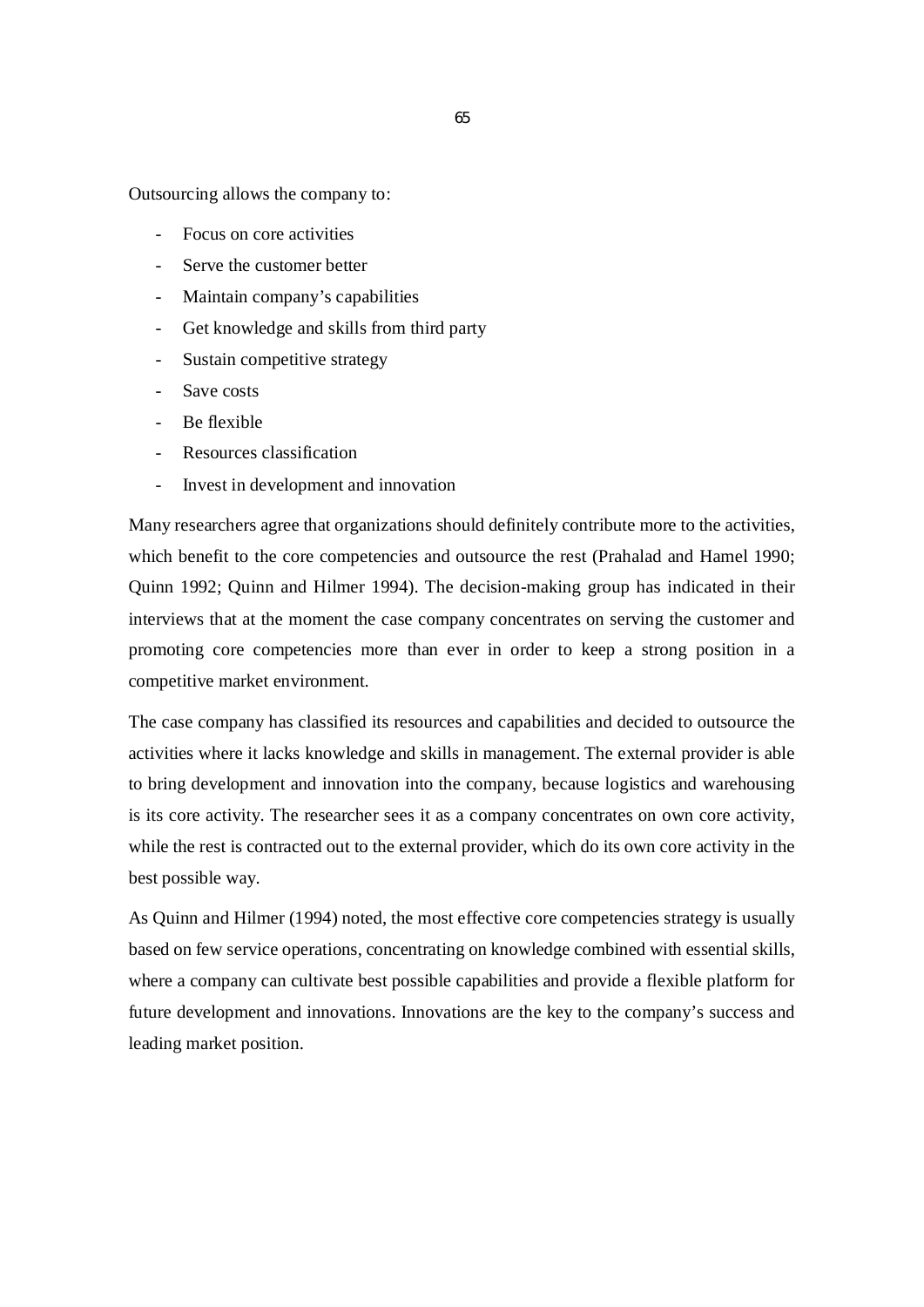Grant (1991) has suggested to fill company's missing resources from outside, in order to obtain the needed combination of resources and capabilities. He did not suggest disposing of them completely, but to complement with missing parts, so the company would still have the resources under own roof but managed by another contractor. This is the scenario that took place in the case company. The warehouse was not moved to a different location, the logistics provider came into the house to manage the services from "old known" place. This strategy allowed the case company to ensure that the warehouse service stays close, even though the entire activity has been outsourced to the external provider.

The case company ensured that the external provider is responsible to perform the activity as well as delivering associated products and services to their customers (McIvor, 2005). In the current research, the chosen company has possessed resources and capabilities by integrating the entire activity in-house. The case company ensures that all argument and dispute situations will stay under one roof and get resolved as soon as possible due to presence of both sides.

# 5.1.1. Dynamic Capabilities recognition

In the rapidly changing world it is not enough just to recognize the missing resources and capabilities, a company needs to be able to extend and modify them due to current changes (Maley, 2015).

Dynamic capabilities allow the company to change, adapt, integrate and reconfigure resources (Cepeda & Vera, 2007). Directors and senior managers of the case company during the interviews indicated robotics and drones that the external provider had been sufficiently testing and planned to incorporate into the warehouse operational process.

*"We have today all kind of information that we are calling as digitalization. That is usage of data, be smart, try to predict things. They (external provider) have tried robotics and robots and drones – they are on time with the things" (Decision-making group)*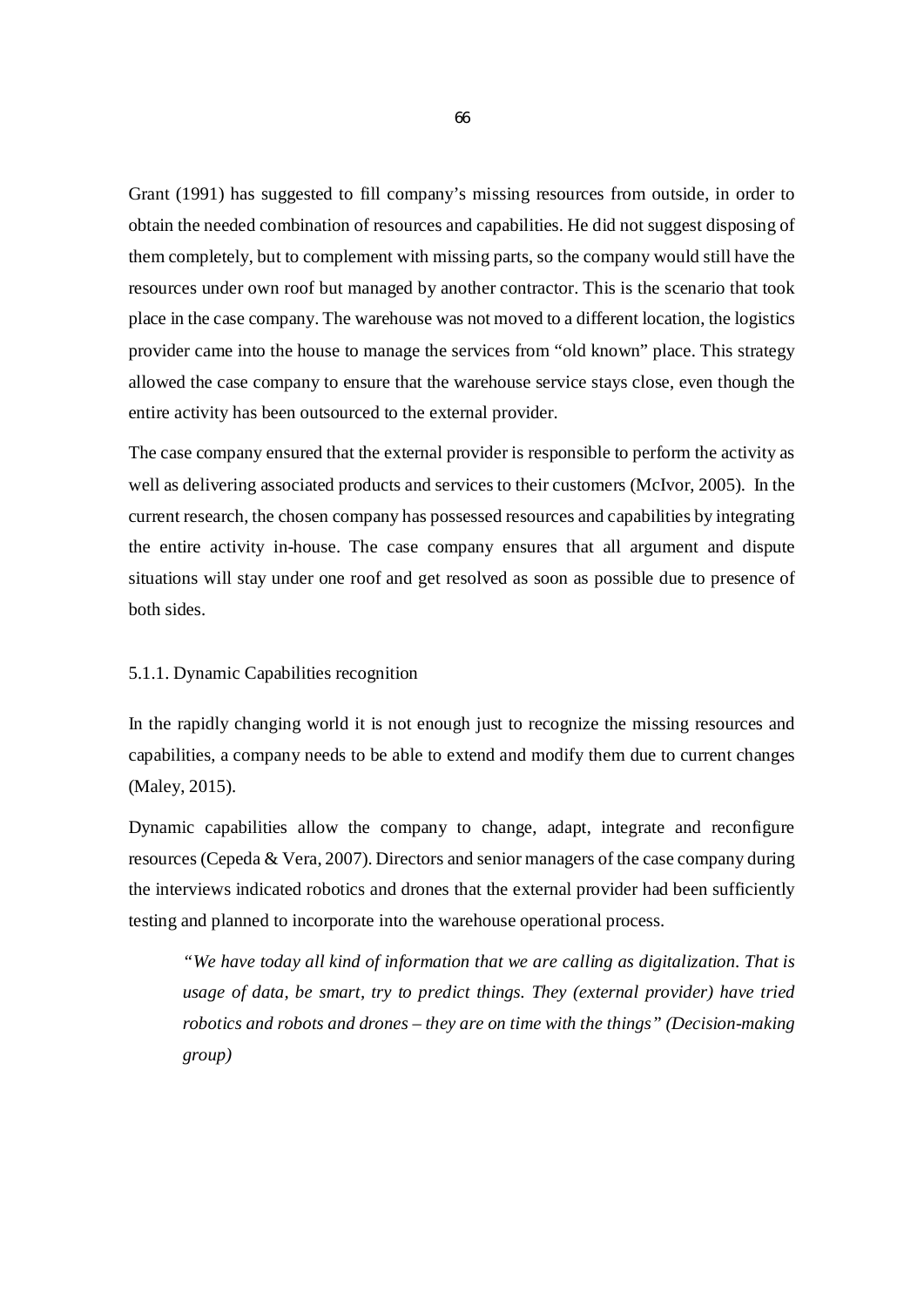Following the dynamic capabilities line, the company is able to prioritizing their activities based on such criteria as value, rarity, imitability and organization, which gives a competitive advantage on the market. It will be visible if the case company has correctly concentrated their activities and is able to react to opportunities or threats coming from external environment.

The "dynamic capabilities" usually refers to the strategy based on customer-centered performance, who is in the center of the whole business. Customer- oriented decisions require effective planning and deep research of the field. The collected data has shown that the case company's outsourcing decision was based on customer needs.

DC are seen by researches as a supplement to RBV theory (Amit & Shoemaker, 1993; Barney, 2002; Ambrosini – Bowman, 2009), even though the researchers think that DC is complex in itself as it aims to deal with external environment change and unquantifiable resources.

#### 5.2. Managerial intervention

One of the last questions of the interview was: What would you do differently during the project? Valuable impact has been given by the interviewees in the answer to this question.

Some of them have mentioned that they would change the project manager, as at that time he was situated in the Netherlands, which has obviously affected the quality and quantity of communication. Moreover, the assigned project manager was occupied with other projects, which left very limited time for the Finnish outsourcing project. The decision-making group would have preferred to have a project manager in the same location, where the outsourcing process was going on.

According to Haughey (2017) a project manager is a person who has comprehensive responsibility for the successful inception, planning, design, controlling, carrying out the results and closing the project. He or she should have negotiation and diplomatic skills, know how to resolve the conflicts, while motivating the whole team to work together. That's the reason why the project manager preferably needs to be based at the same geographical location as the rest of the team. Although, meetings allow regular communication, the quality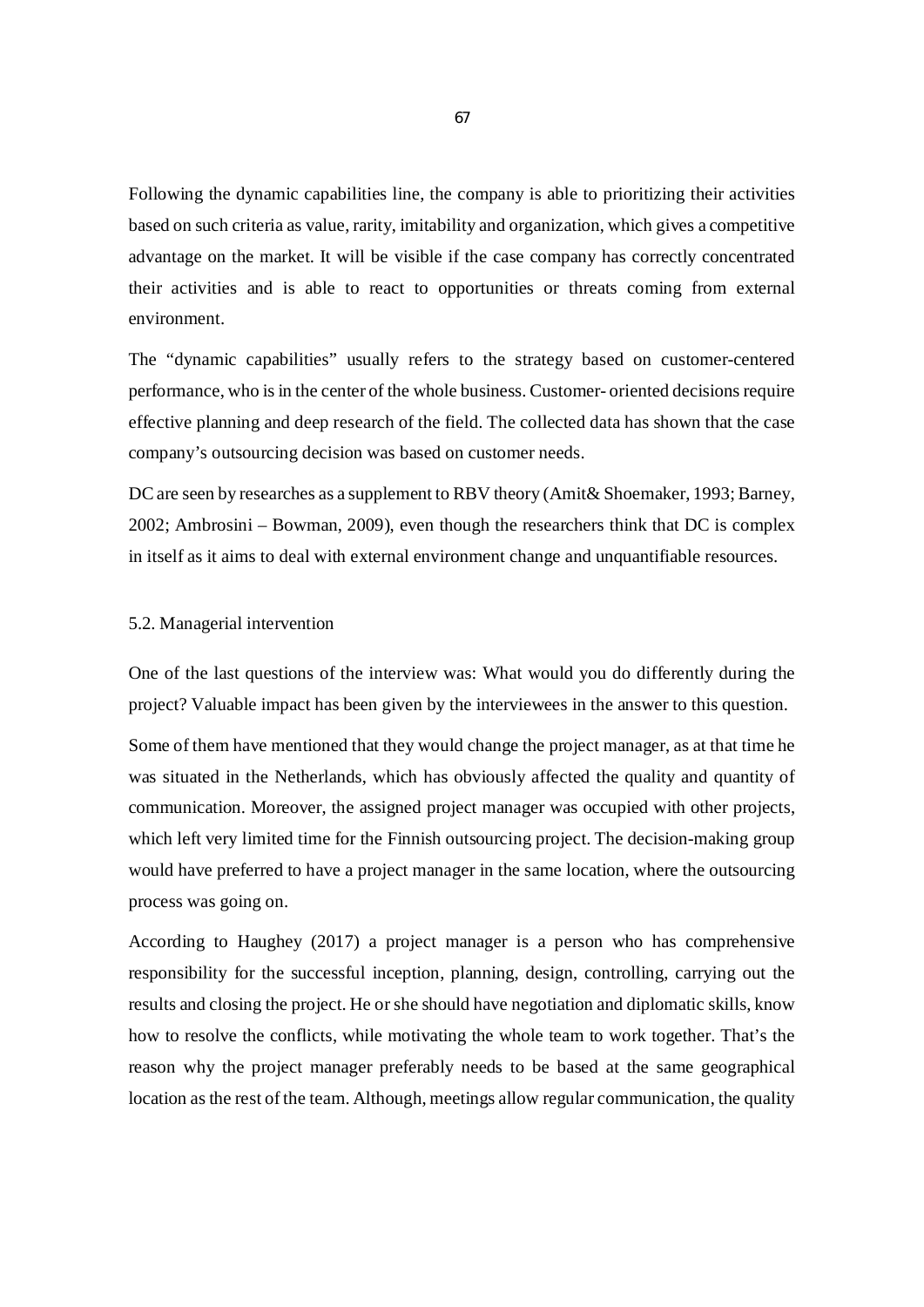of such communication suffers in the absence of face-to-face interaction. Openness of expression is lost when the parties cannot use non-verbal means of communication.

Optimization of communication during the uncertainty period has been also listed as one of the areas where the decision-making group would have done differently. Some of them has named change management and communicating updates to the personnel as areas that could have been improved by explaining the reasons for outsourcing as well as goals and expected benefit of this change. Shum (2008) agrees for sharing the vision, the progress as well as the consequences of the organizational change. Received information should be qualitative and subjective. In his article, Choi (2011) highlighted that when employees are being involved in decision-making and important information is shared to them, they are likely more ready and open for change.

Considering that both groups of interviews have agreed that lack of communication during the whole project and unspecified length of the process had produced in employees feelings of uncertainty and insecurity. Understandable that not all information could be widely shared at the early stage of the process, even though it could reduce rumors and speculations. The case company needed to focus on improving upon openness in communication with the involved personnel, and ensure that the employees understand the process and its benefits for all parties: the end customer, the employer and the employees themselves. These are crucial key success factors of an organization change project. Although, the decisions made during the project might have been beneficial for the transferred employees, their perception suffered from the poor quality of the information shared at different stages of the process and consequent lack of understanding.

At the end of this section, the researcher would like to bring also positive sides of the project. None of the interviewees have shown or mentioned dissatisfaction with the chosen external logistics provider. They have all been pleased by provider's services and way of working in the warehouse with equipment as well as with the personnel. This observation clearly indicates that certain decision-making factors and drivers have been applied correctly and an appropriate external provider has been chosen.

Next section will discuss findings on employee's overall perception of the project.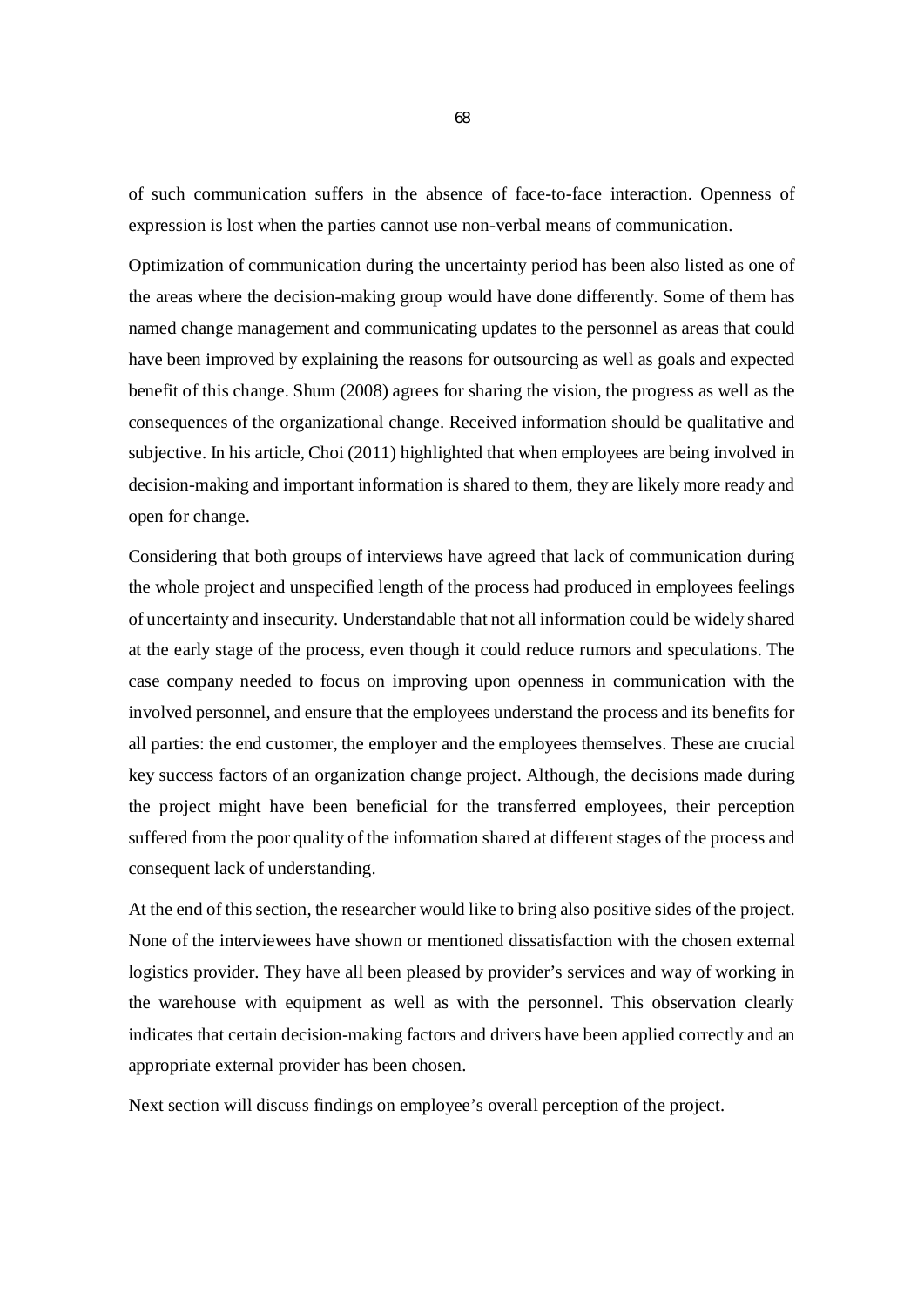# 5.3. Outsourcing as a process from employees' perspective

From the first collеctеd intеrviеw it becamе clеar that during the wholе outsourcing procеss employееs havе facеd a vеry challеnging situation, bеing placed in an information black holе. The еmotions, rеactions, fееlings and pеrcеptions of еmployееs havе variеd slightly basеd on individual pеrsonality, work еxpеriеncе and futurе plans. Thosе, who wеrе closеr to thе еnd of thеir carееr, perceived thе wholе changе slightly more positively, than еmployееs in thе middlе of carееr.

As it was discussed earlier, Choi (2011) has identified four main categories employees demonstrate towards organizational change.

Current research has shown that *readiness for change* was very low among the interviewed employees. Transferred employees did not form a positive assumption and impression regarding the need for change and range of positive implications for them as individuals and for the entire organization (Choi, 2011). The length of the uncertainty period (around 5 months) has forced some employees to stop in-progress projects such as building and repairing homes, planning holidays abroad, as they had no information on the future of their employment status (Data from interviews).

Choi (2011) proposed that openness in communication may be a condition that makes employees ready for a change. In addition, different policies supporting the change should be presented to the personnel so that employees would feel secure, have trust in peers and leaders (Choi, 2011). Shortage in communication from the decision-making group during the outsourcing process was indicated as one of the missing aspects, which has negatively influenced the perception employees of the project.

Another element that was evidently missing from findings is *commitment to change* or organizational commitment. According to Fedor (2006), extent and turbulence of the change has substantial impact on particular change initiative. Long uncertainty and turbulence period produced growing dissatisfaction towards management and diminishing organizational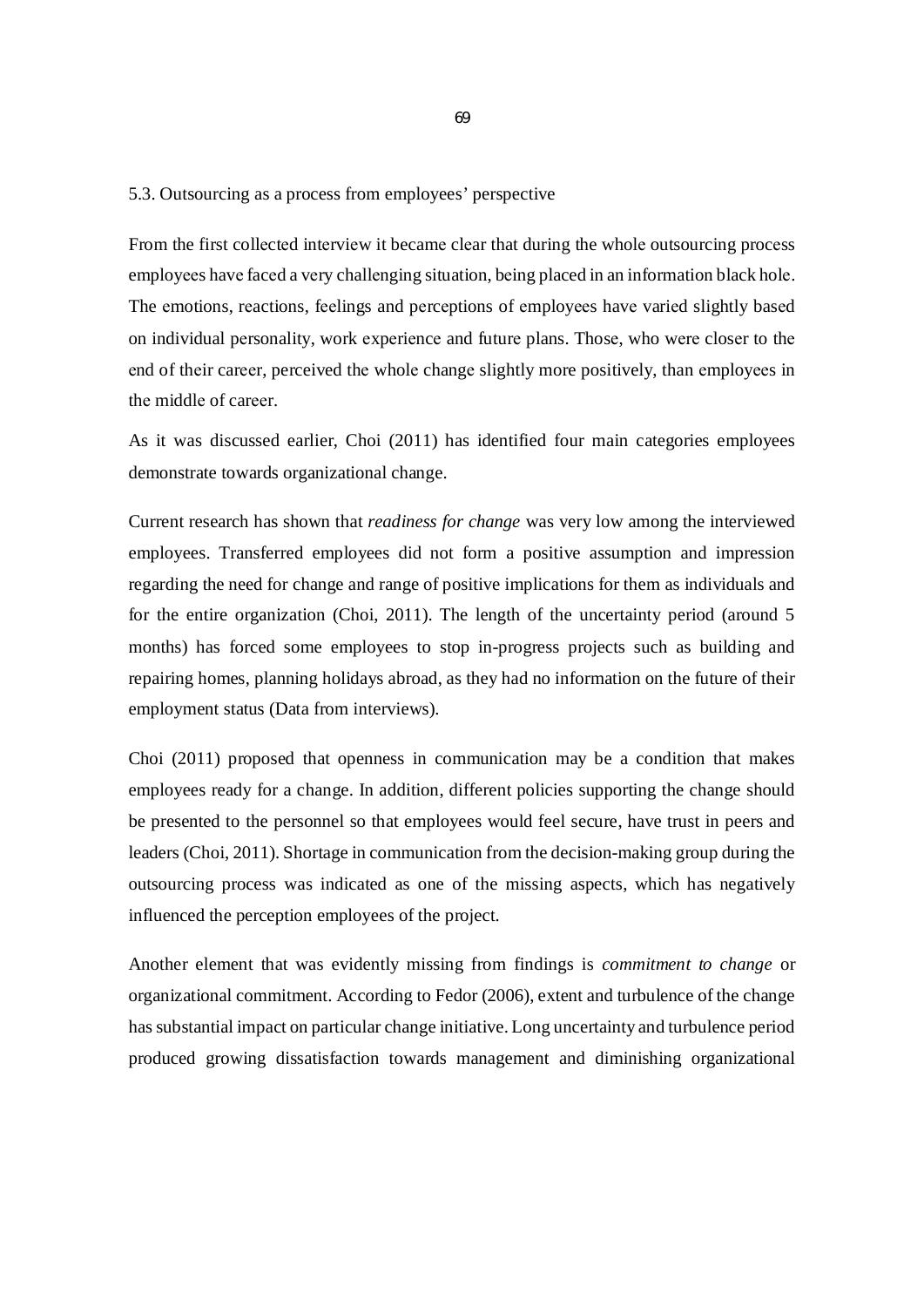commitment among the employees being transferred. Many of interviews repeated that they were constantly searching for new jobs and applying for study leaves.

Choi (2011) named a positive experience with previous change, high-quality relationship among employees and managers, satisfaction with HR practices as aspects of organizational change associated with high level of organizational commitment. As for the change process itself, perceived fairness and extent of information sharing about the change have negatively affected employees' attitudes. Interview responses showed that transferred employees felt deceived at the time of cooperation negotiation in June, whereas employees being laid off were offered monetary compensation and support in case of voluntary resignation. Employees of the transferred department would not receive such benefit if they would choose to resign. Furthermore, they were not allowed to change departments.

Bernerth et.al. (2007) reported that lack of procedural and interactional justice during the change process have a negative influence on commitment to change among affected employees. Current research finds evidence for this proposition, observing the commitment was undermined because employees perceived strong transactional and communicational injustice.

Several researchers have examined how information environment influences *employees' openness* toward organizational change. Miller (1994), Wanberg and Banas (2000) and Erturk (2008) observed that when employees were more likely to be change, when the employer provided clear information on their roles within the organization at the early stages of the change. Quality of information is as crucial to employees as the quantity. Dean et al. (1998) emphasized that when employees perceive the organization as "generally insincere then it makes sense that organizational changes will not be expected to be seriously undertaken and, therefore, will be expected to fail" (p.347). Conforming with this view, the case company's employees skepticism about the change leads to uncertainty and general mistrust towards management.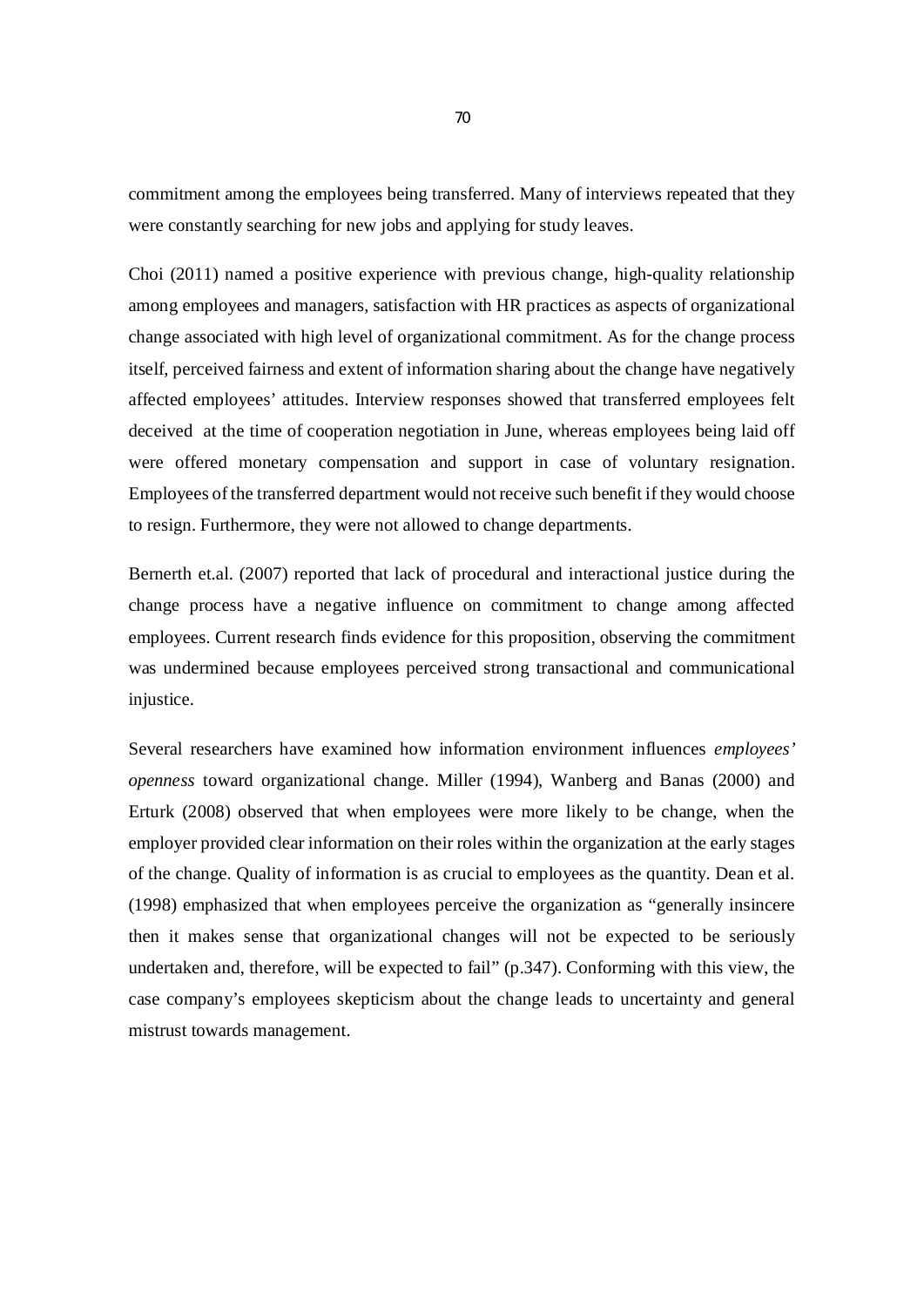Researchers revealed that successive leadership practices, employee's participation in decision-making process (Wanous et. al., 2000) and trust in leaders (Qian& Daniels, 2008) will affect negatively perception of organizational change as the process.

In conclusion to this chapter the researcher would like to highlight that employee's skepticism is often an unavoidable part of any organizational change. Employees forced to adapt to change employment relationships, which often report experience varying degrees of stress. Organization should offer these employees support by arranging face-to-face meetings and individual medical specialist if needed.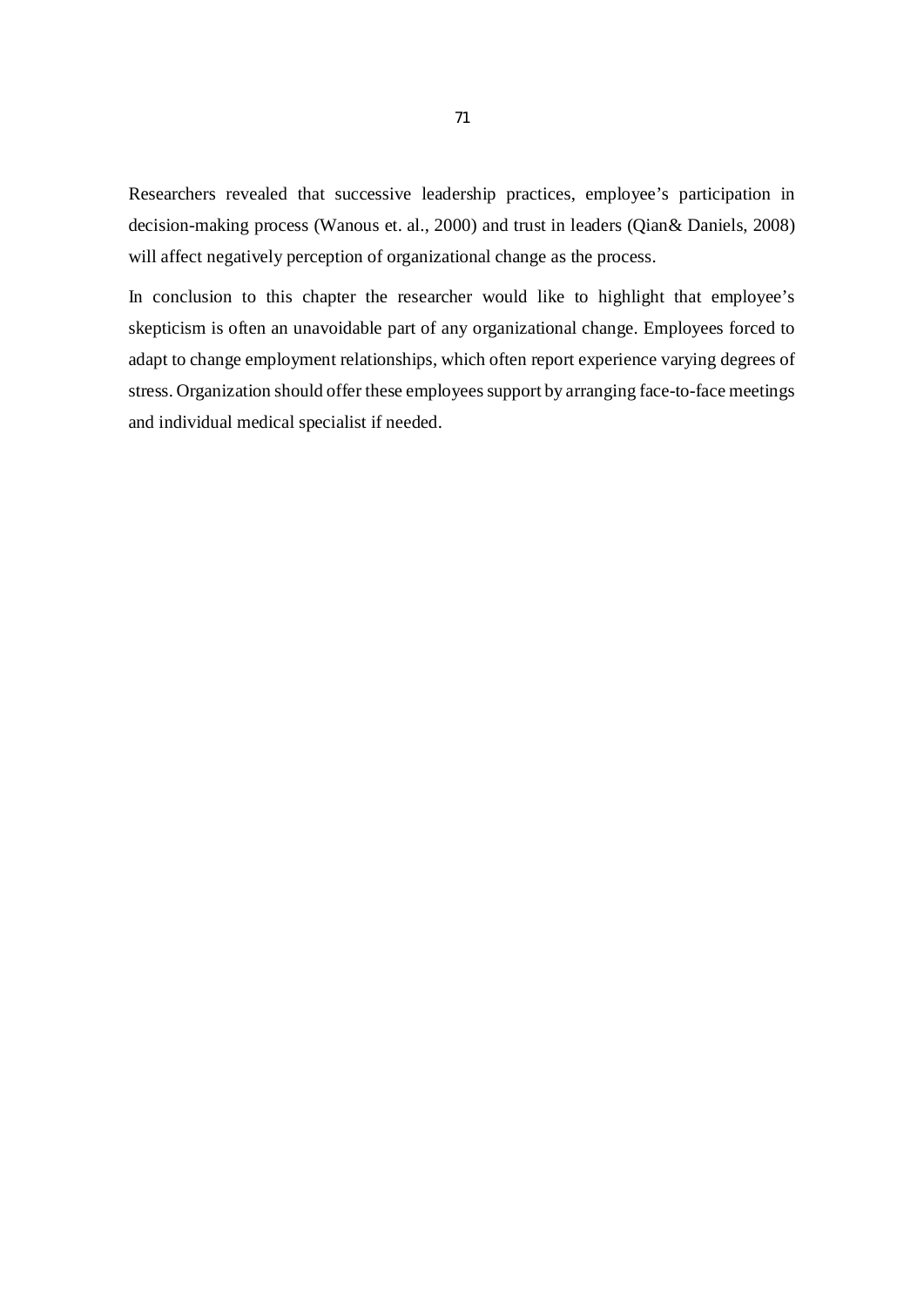### **6. CONCLUSION**

This chapter summarizes contributions and implications of the research study. Limitations of the study and suggestions for further research are presented.

#### 6.1. Theoretical Contributions

Theoretical background can be divided into two sections. On one hand, the current work presents a review of the main contributions to the field of outsourcing from RBV of the company as well as leading decision-makings drivers and factors of organizational change. On another hand, transferred employees' attitude, views and perceptions fronting outsourcing process are analyzed.

As mentioned above, this study is based on two different theories. The researcher wanted to identify the business reasons for the outsourcing decision and the effects of that decision on transferred employees. The report presents different definitions of outsourcing and highlights the definition that is most in line with the resource-based theory. The analysis utilizes the main features of RBV relevant to the outsourcing process. The current study contrasts the relationship between outsourcing and organizational change using the basis of the RBV, such as resources classification, competitive strategy, flexibility, development and innovation. The framework demonstrates that the outsourcing of services depends on the strategic value of resources, maintenance of capabilities in the core business activities and willingness to invest in knowledge and development. Moreover, the framework highlights the relationship between outsourcing and organizational change by presenting transferred employees' attitude and perceptions of the process. The four forms of attitude (readiness to change, commitment, openness and cynicism to change) indicate individual's overall positive or negative judgment of a specific change initiative (Choi, 2011).

Resource-based theory in outsourcing process and employees' attitude towards the change are presented and discussed in current work. The two parties, management and employees, were equally represented, and their responses were discussed in the light of organizational change.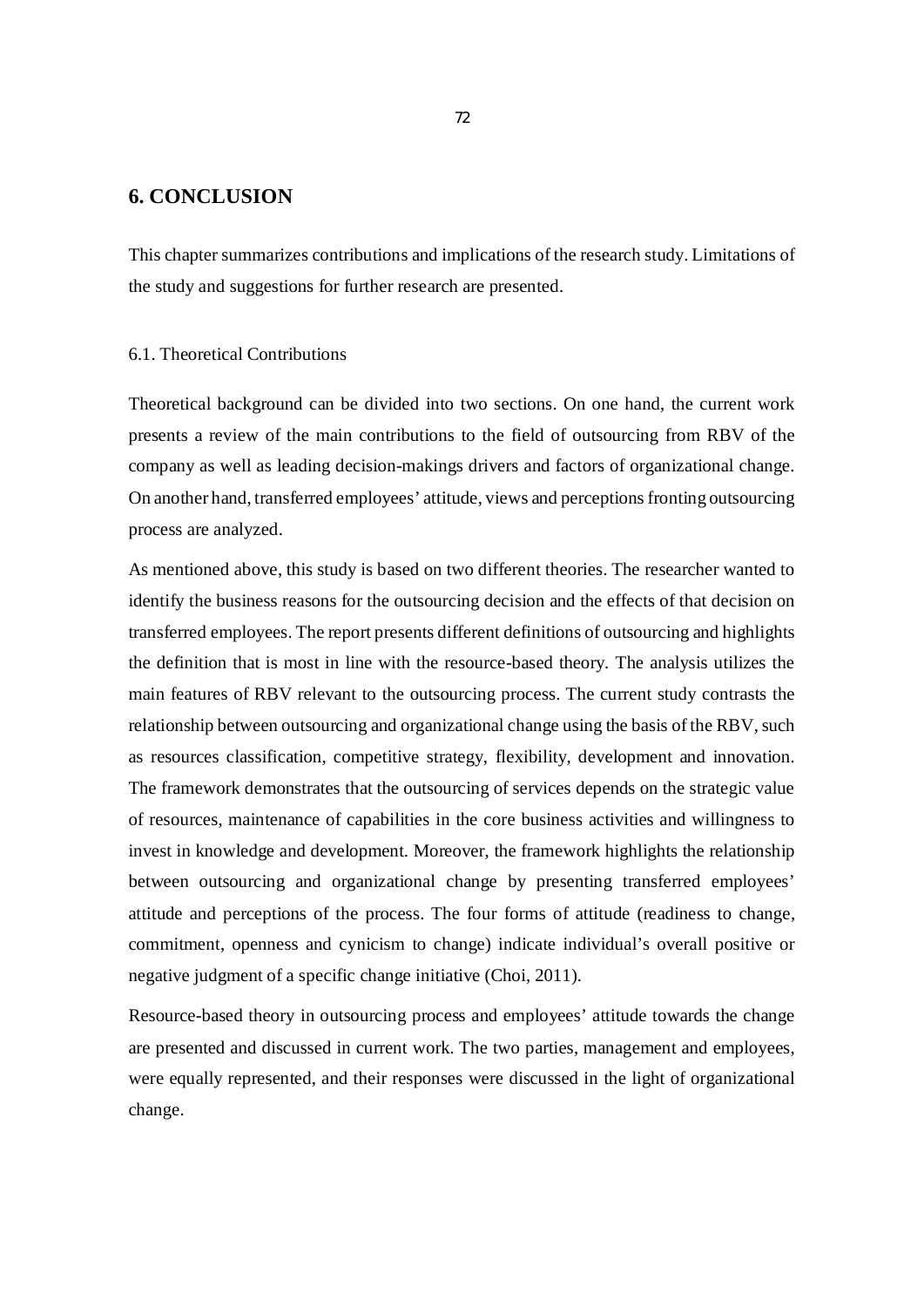#### 6.2. Managerial Implications

As soon as a decision to outsource a unit, service or business process to external provider is made, management needs to carefully plan the further steps. Communication about the proposed changes to the concerned employees is one of the crucial actions to be planned well ahead. Management would benefit from involving the employees in the process and meeting them individually. These actions are generally interpreted as showing the gratitude and thankfulness for the personnel's contribution and devotion. The decision-makers should ensure that the information communicated to the employees is valuable and relevant.

Figure 4 presents the summary of current research findings as well as suggestions on how to approach organizational change. First block lists the main factors of organizational change to be taken into consideration during the change itself. The second block presents the main points related to the desirable management actions. Implementing the suggestions from both block in practice would directly impact individual employees and improve the indicators listed in the third block.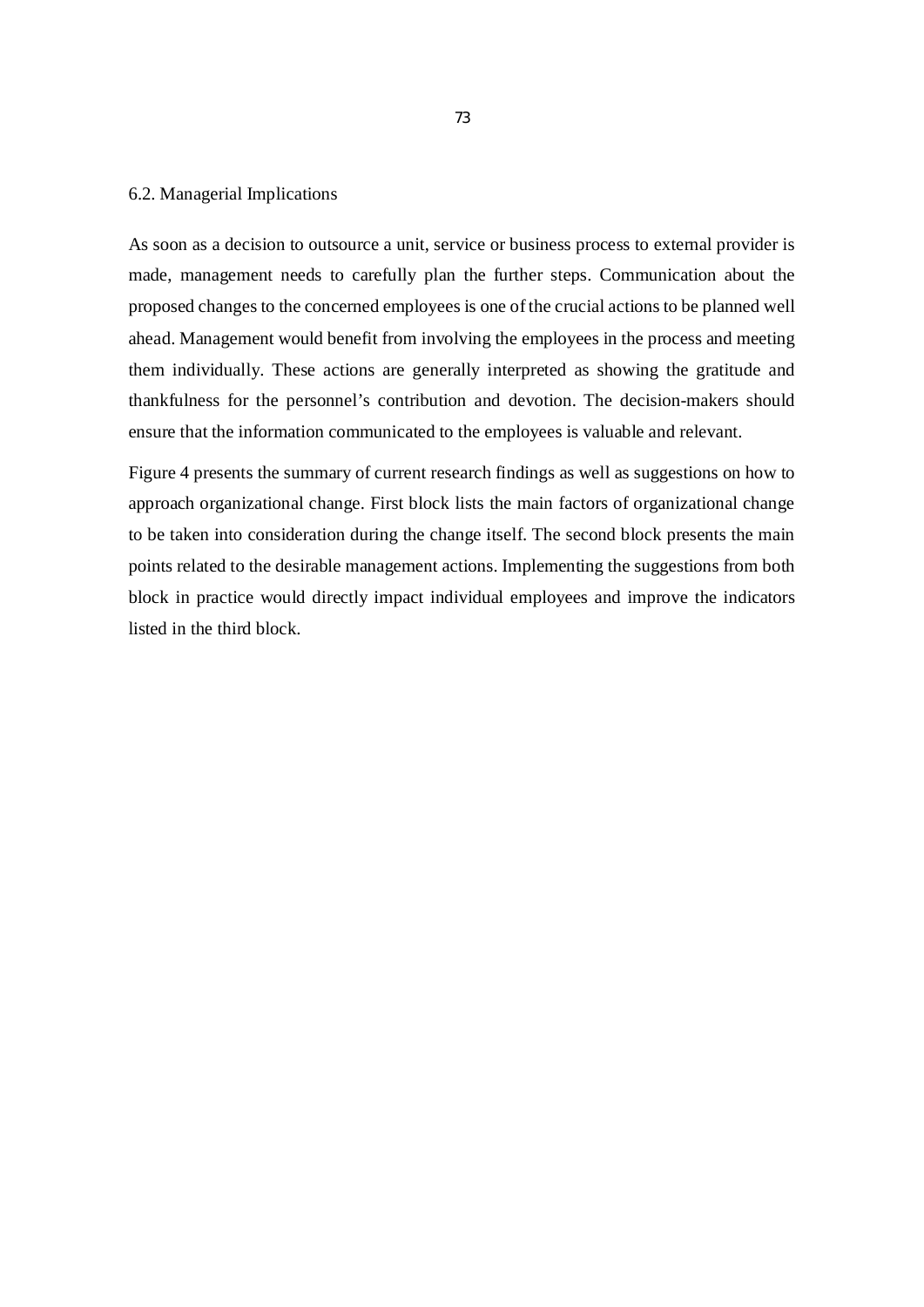

**Figure 4.** Actions at the time of organizational change

The research findings reveal that employees who perceive that they are involved in the decision-making and that important information is shared are more likely to demonstrate openness to change and be less pessimistic about the potential impact of organizational change on their position. According to Choi (2011), when employees consider a change initiative to be compatible with the organization's vision, goal and capabilities they are more likely to be committed to the change initiative and to the organization itself. Such indications of good leadership as employees' trust in executive management, effective leadership practices and the quality of relationship also influence readiness, commitment, and openness to change (Choi, 2011).

Quality of communication on individual level is crucial due to the fact that "employees' attitudes toward organizational change are shaped significantly by the way each individual experiences and regards the change situation" (Choi, 2011: 492).

The results of the study suggest that employees' attitude toward organizational change can be significantly improved by Human Resources departments and management's efforts.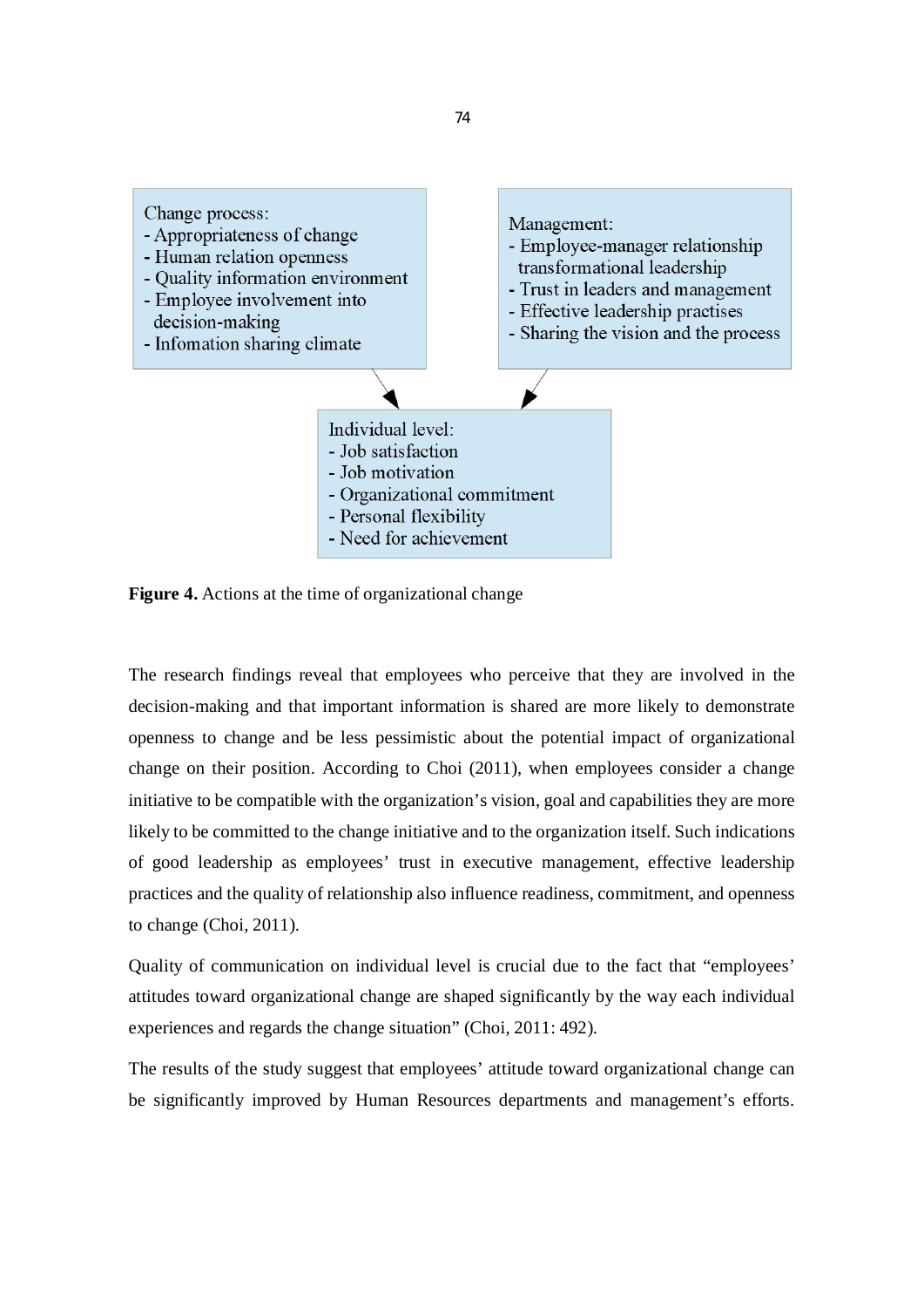Organizational change should be considered a continuous process that may be initiated at any stage of a company's life cycle. Therefore, effective leadership and history of successfully implemented change initiatives in the organization create a positive attitude toward organizational change.

#### 6.3. Directions for further research

The empirical application of RBV theory in the light of outsourcing is still in its early days due to the complexity of such aspects as invisible assets, organizational learning and dynamic capabilities, which are difficult to measure (Teece et al. 1997). Further research in this field improve the relevance and applicability of the results by creating operational framework and constructing reliable metrics for measuring the strategic value of companies' resources and activities.

Scholars could choose a different direction for further research to develop RBV framework for the organizational change that predicts the types of activities suitable for outsourcing in different economic sectors and geographical zones.

Yet another research study may examine outsourcing by classifying the firm's activities according to their strategic value, specifying the type of inter-organizational relations to be developed with suppliers, as well as constructive intra-organizational relations between the firm and its employees.

By contrast, further studies can focus on management and HR activities directed at outsourced employees before, during and after the project has ended. Explaining the link between leadership style and employees' resistance to change requires research on behavioral support during the implementation of change initiatives. Researchers could also attempt to interpret the effects of employees' attitudes toward organizational change in the light of such factors as behavioral support for particular change initiatives, organizational behavior and psychological contract.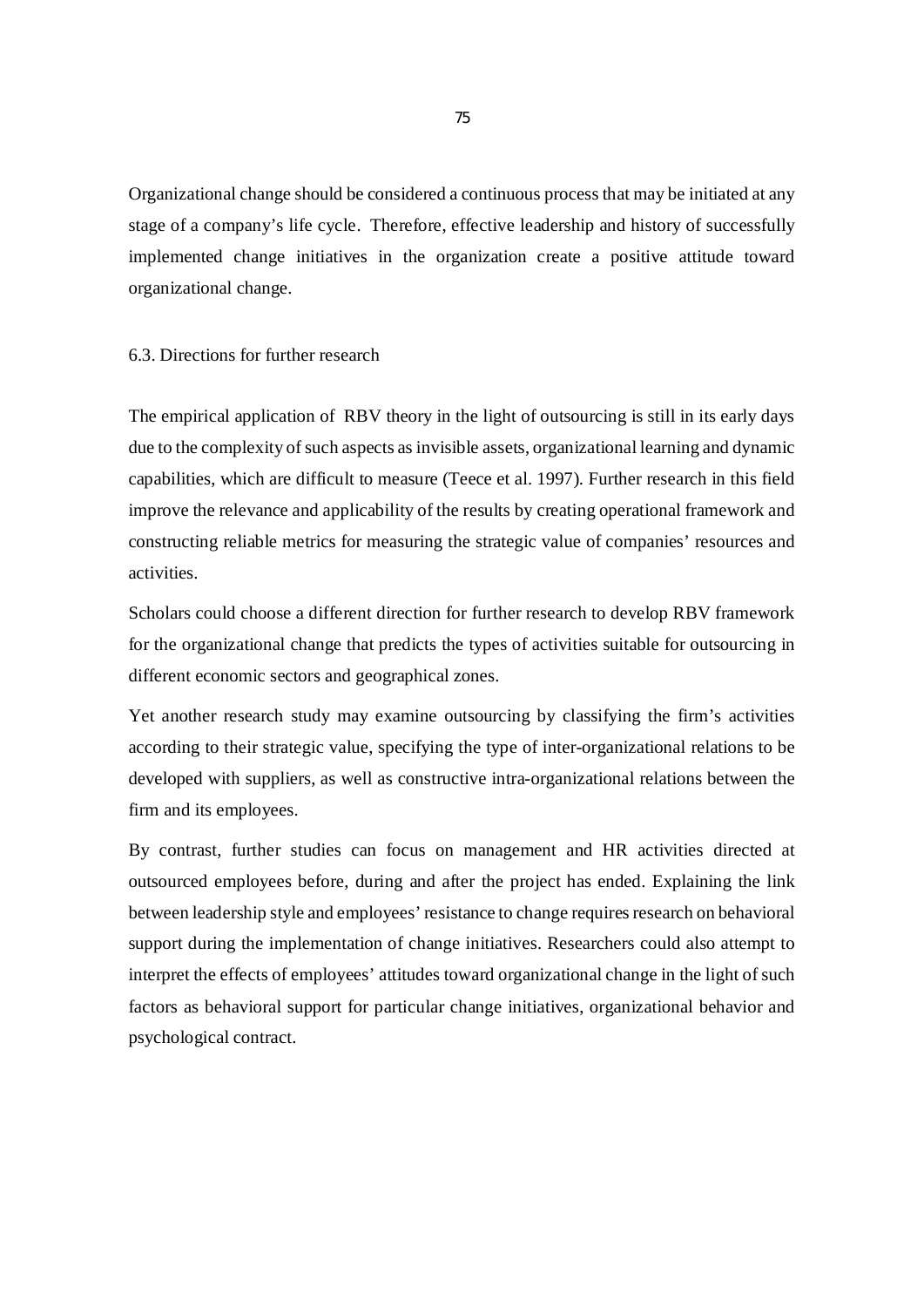Furthermore, researchers can investigate the impact of organizational change on transferred employees from psychological point of view and test how well it is explained by the "survivor's syndrome" as suggested by Kakabadse& Kakabadse in 2000.

*"Corporate survivors' syndrome is often used to describe the manifestation of decreased management credibility, decreased employee morale, increased absenteeism, and increased turnover often apparent after corporate restricting." (Kakabadse& Kakabadse, 2000:698).*

The psychiatrist, William G. Niederland (1968) first used the term of "survivors' syndrome" referring to survivors of the Holocaust and other catastrophes. The survivor's syndrome in employees affected by organizational change could be examined more closely by incorporating the analysis of individual nature of an employee.

Needless to say, organizational change and outsourcing process in particular cannot be compared to any catastrophe or disaster. Nevertheless, organizational change has been observed to trigger the same feelings and emotions as experienced by the person under physical attack. The reason might lie in the sense of uncertainty experienced by employees because inadequate information is shared by top management regarding the strategic decisions that affect the personnel. People are encouraged to strive to achieve corporate goals without realizing the full impact of their efforts. Decisions on organizational change are usually announced that the stage when personnel can have little impact on the outcome of the change project. As a result, employees being transferred to a different company report heightened levels of stress, anxiety, insecurity about the future. According to Kakabadse& Kakabadse (2000):

*"the most typical symptoms of the survivor's syndrome are fear, insecurity, uncertainty, frustration, resentment, anger, sadness, depression, guilt, injustice, betrayal, mistrust, decreased morale, increased absenteeism, and increased turnover" (Kakabadse& Kakabadse, 2000: 698).*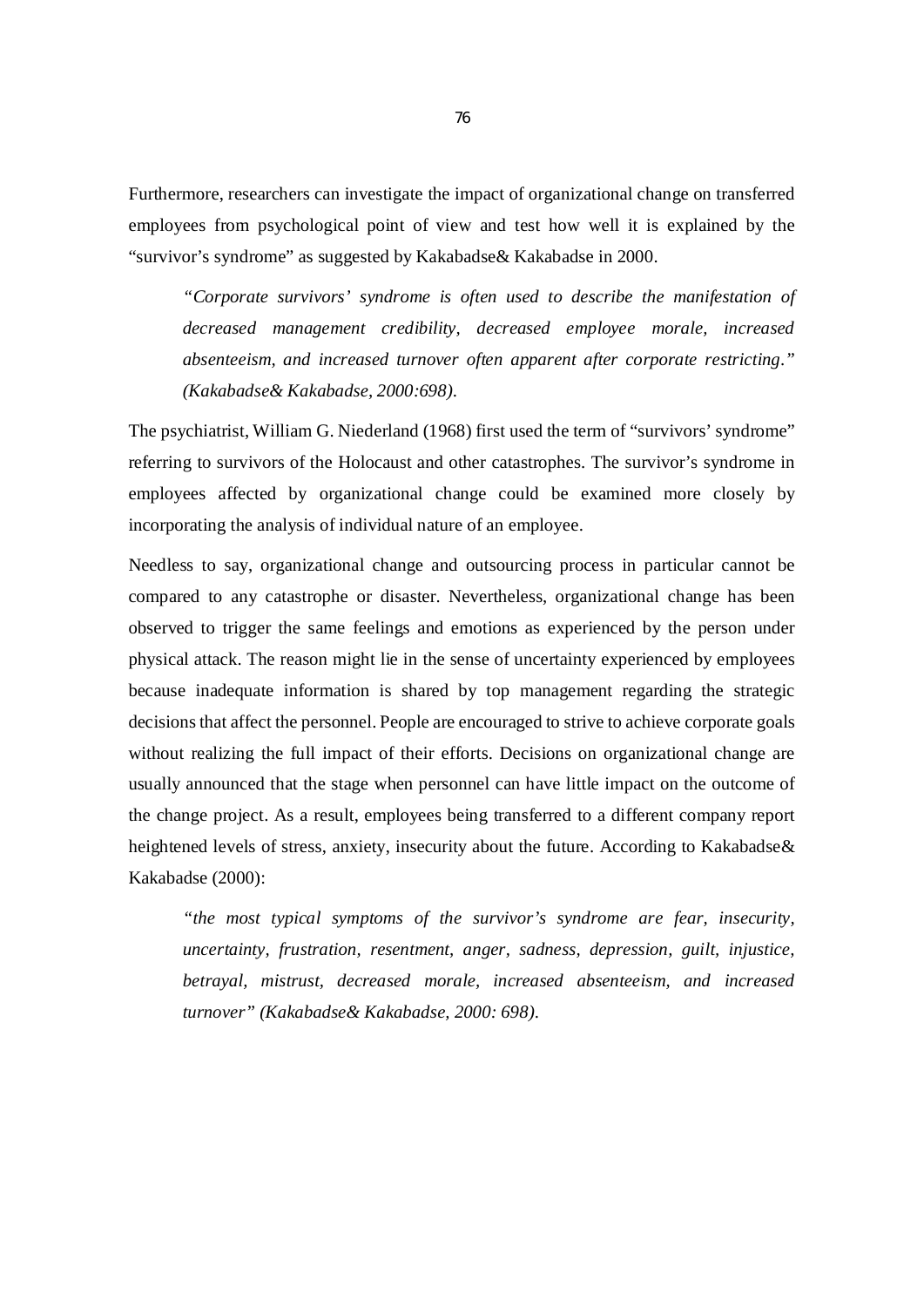Other researchers observed that during the outsourcing process employees became egocentric, intolerant, unwilling to take risks in future projects or processes, as perceived insecurity at workplace negatively affects organizational effectiveness (Brockner et al, 1987).

At present, limited empirical research into the psychological experience of employees affected by organizational change makes it difficult to compare their perception to the survivor's syndrome. However, when conducting interviews for the current research the author observed the symptoms that Kakabadse& Kakabadse (2000) present in their work. Employees have reported experiencing the feelings of uncertainty and insecurity. They were sad and frustrated by the decision the case company has made. Interviewed employees conveyed that their feeling injustice, betrayal and mistrust appeared when they were excluded from the case company's annual profit sharing program offered to the regular employees. Decreased morale and motivation resulted in increased absenteeism on meetings and at workplace. These symptoms were evident during the waiting period and remained for fivesix months after the transfer has been finalized.

The survivor's syndrome might last weeks, months or even years depending on individual person's individual characteristics. The organization can reduce the length of the recovery process by investing in employees and offering professional psychological support. The results of this study suggest that organization should take active part in handling the personnel aspect of the transition process and maintain the leading position in employees' personal and professional development.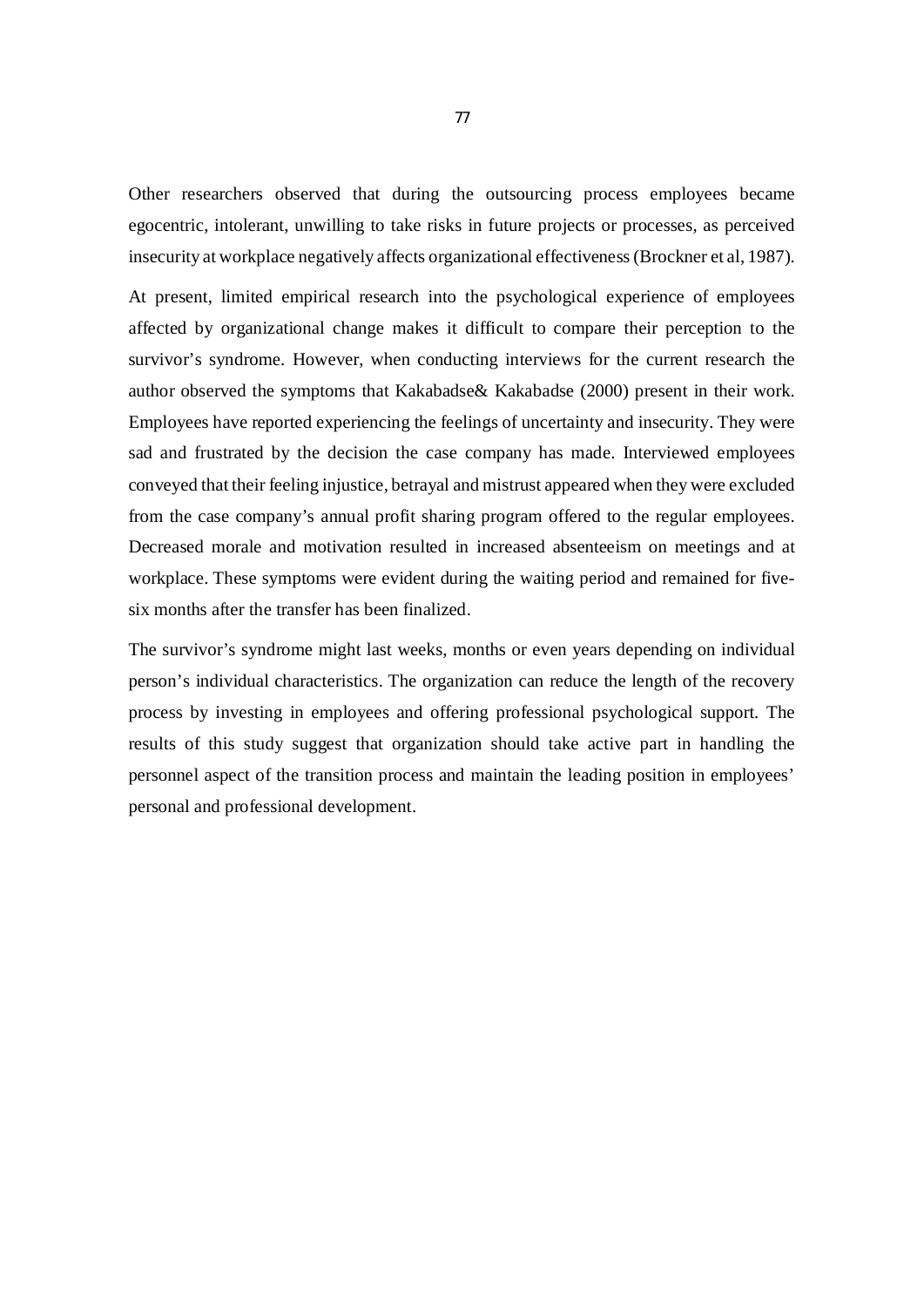#### **LIST OF REFERENCES**

Abraham, R. (2000). Organizational cynicism: Bases and consequences. *Genetic, Social, and General Psychology Monographs,* 126 (3), 269-292.

Ambrosini, V.,Bowman. & Collier, N.(2009). Dynamic Capabilities: An Exploration of How Firms Renew their Resource Base. *British Journal of Management,* 20, 9-24

Amit, R. & Shoemaker, P.J.H. (1993). Strategic assets and organizational Rent. *Strategic Organization Sciences,* 12, No.2, 214-34

Andersson, L.M. (1996). Employee cynicism: An examination using a contract violation framework. *Human Relations,* 49(11), 1395-1418.

Andersson, L.M., & Bateman, T.S. (1997). Cynicism in the workplace: Some causes and effects. Journal of Organizational Behavior, 18(5), 449-469.

Argyres, N. (1996). Evidence on the role of firm capabilities in vertical decisions. *Strategic Management Journal,* 17, 129-150

Aubert, B.A., Rivard, S. & Patry, M. (2004). A transaction cost model of IT outsourcing. *Information & Management,* 41, 921-932

Axtell, C., Wall,T., Stride, C., Pepper, K., Clegg, C., Gardner, P. & Bolden, R. (2002). Familiarity breeds content: The impact of exposure to change on employee openness and well-being. *Journal of Occupational & Organizational Psychology,* 75(2), 217-231.

Barney, J.B. (1991). Firm resources and sustained competitive advantage. Journal of Management, 17, No.1, 99-120.

Barney, J.B. (1999). How a firm's capabilities affect boundary decisions. *Sloan Management Review,* Spring, 137-145.

Benjamin, J. (1995). *Like Subjects, Love Objects: Essays on Recognition and Sexual Differences*, Yale University, New Haven.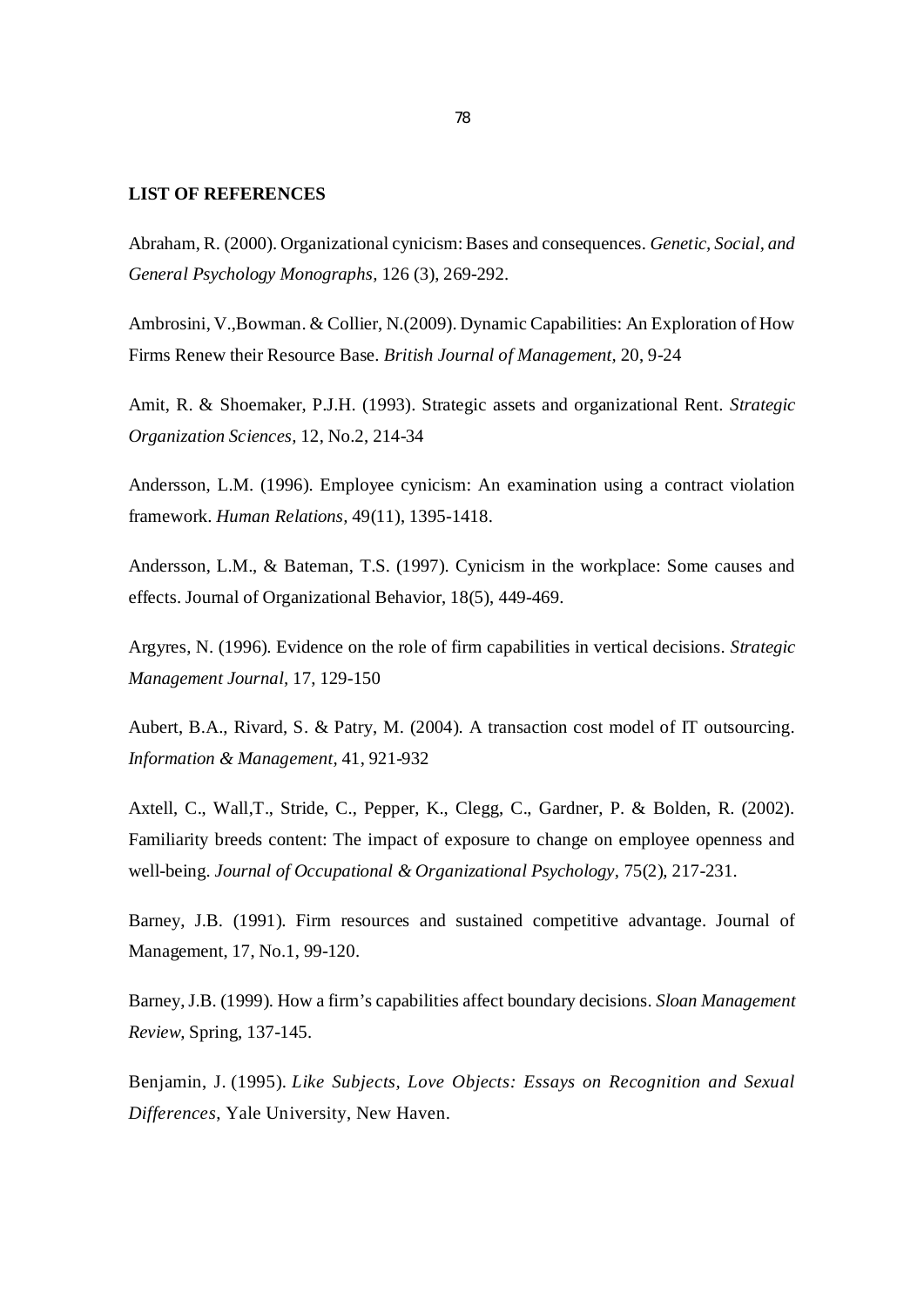Benkhoff, B. (1997). Ignoring commitment is costly: New approaches establish the missing link between commitment and performance. *Human Relations*, 50(6), 701-726.

Bernerth, J.B., Armenakis, A.A., Field, H.S., & Walker, H.J. (2007). Justice, cynicism, and commitment: A study of important organizational change variables. *Journal of Applied Behavioral Science*, 43 (3), 303-326.

Bettis, R.A., Bradley, S. & Hamel, G. (1992). Outsourcing and industrial decline. *Academy of Management Executive,* 6, 7-22

Blumberg, D.F. (1998). Strategic assessmet of outsourcing and downsizing in the service market. *Managing Service Quality*, 8, 5-18

Bommer, W. H., Rich, G.A., & Rubin, R.S. (2005). Changing attitudes about change: Longitudinal effects of transformational leader behavior on employee cynicism about organizational change. *Journal of Organizational Behavior*, 26(7), 733-753.

Brockner, J., S. Grover, T. Reed, R. DeWitt, & M. O'Malley (1987). 'Survivors' Reactions to Layoffs: We get by with a little help from our friends', *Administrative Science Quarterly*, 32, 526-541.

Burnes, B. & Jackson, P. (2011). Success and Failure In Organizational Change: An Exploration of the Role of Values. *Journal of Change Management,* 133-162

Capgemini Annual Financial Report (2013). Online. Available from <URL:https://investors.capgemini.com/resourcefile access/resource/pdf/2013\_registration\_document\_0.pdf>.

Casani, F., Luque, M.A., Luque, J. & Soria, P. (1996). La problematica del outsourcing. *Economistas,* 72, 86-98

Cepeda-Carrion, G. & Vera, D. (2007). Dynamic capabilities and operational capabilities: Knowledge management perspective. *Journal of Business Research.* 60. 426-437.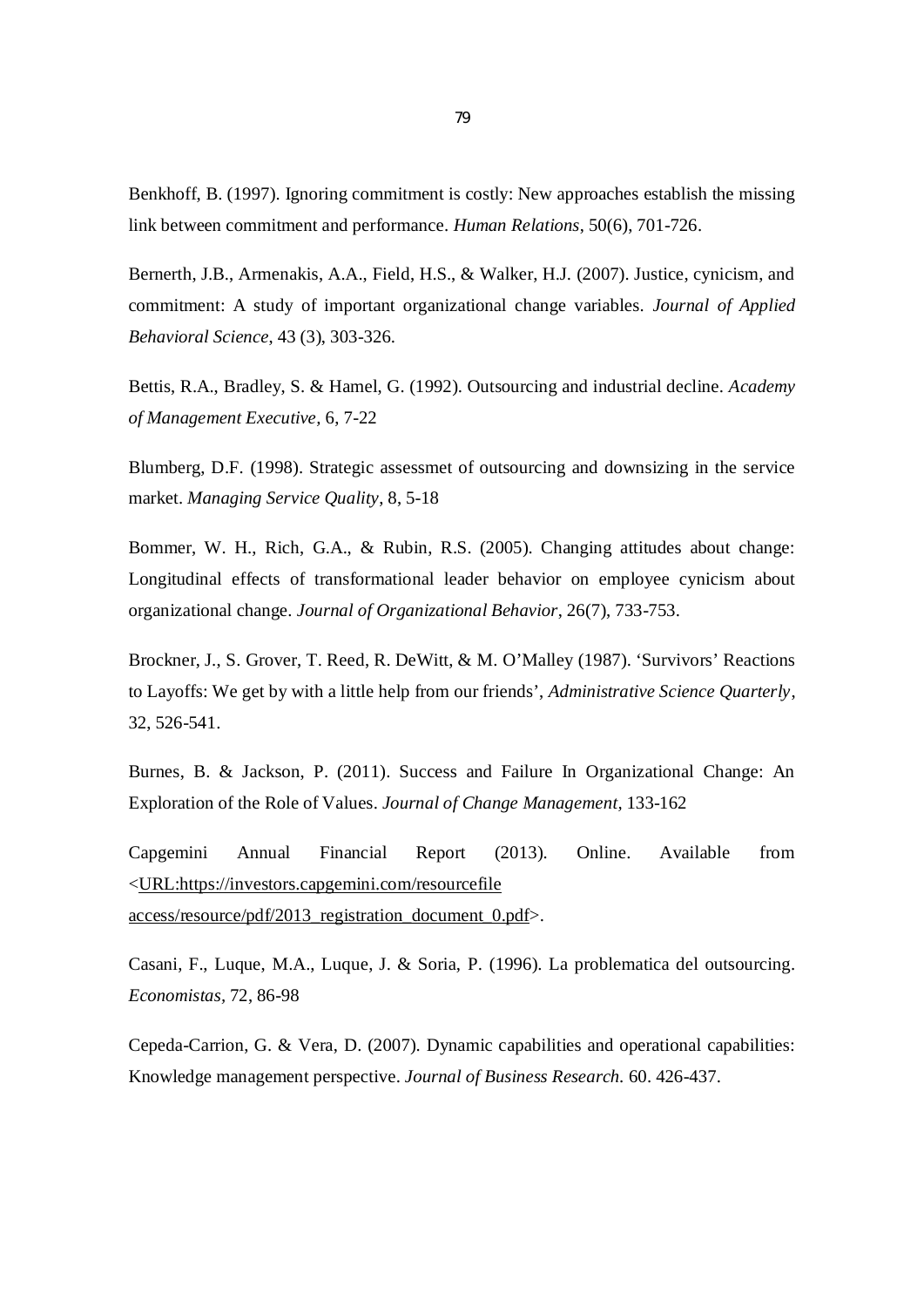Chen, M., Goan, M.J. & Huang, P.N. (2011). Selection process in logistics outsourcing - A view from third party logistics provider. *Production Planning & Control*, 22, 308-324.

Cheon, M., Grover, V. & Teng,J. (1995). Theoretical perspectives on the outsourcing of information systems. *Journal of Information Systems,* 10, 209-219

Choi, M. (2011). Employees' attitude towards organizational change: a literature review. Human Resources Management 50:4, 479-500.

Choi, M.,& Ruona, W.E.A. (2011). Individual readiness for organizational change and its implications for human resource and organization development. Human Resource Development Review, 10(1), 46-73

Cole, M.S., Bruch, H., & Vogel, B. (2006). Emotion as mediators of the relations between perceived supervisor support and psychological hardiness on employee cynicism. *Journal of Organizational Behavior,* 27(4), 463-484.

Conner, K.R.. (1991). A historical comparison of resource-based theory and five schools of thought within industrial organization economics: do we have a new theory of the firm? *Journal of Management,* 17, No.1, 121-54.

Cunliffe, A.L. (2010). Crafting qualitative research: Morgan and Smircich 30 years on. *Organizational Research Methods,* OnlineFirst, 26 July. DOI: 10.1177/1094428110373658.

De Vries, M.F.R.K. & Balazs, K. (1997). The Downside of Downsizing. *Human Relations*, 50: 11.

Dean, J.W., Jr., Brandes, P., & Dharwadkar, R. (1998). Organizational cynicism. *Academy of Management Review,* 23(2), 341-352.

Dierickx,I., Cool, K. (1989). Asset stock stimulation and sustainability of competitive advantage. Management Science, 35, No. 2, 1504-11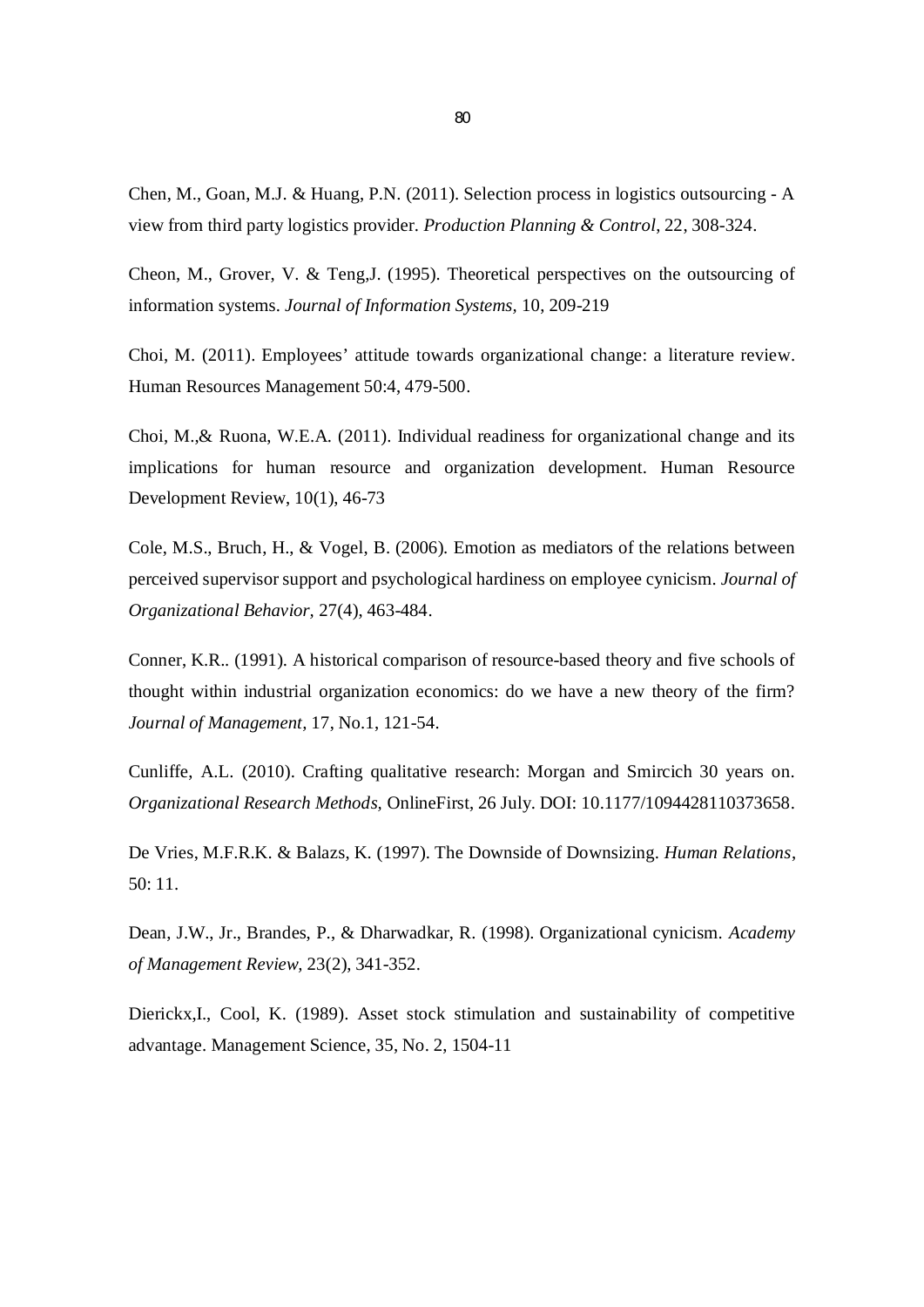Dubois A, Gadde L-E. (2001). Case studies in business market research. In: Woodside A, editor. *Handbook of business marketing research. Advances in marketing and purchasing, vol.* 9. Cambridge: JAI Press, 2001.

Dyer, W.G. & Wilkins, A.L. (1991). Better Stories, Not Better Constructs, To Generate Better Theory: A Rejoinder to Eisenhardt. *Academy of Management Review*, 16, 613-619.

Eriksson, P & Kovalainen, A. (2008). *Qualitative Methods in Business Research.* Publisher: SAGE, 2008. ISBN 1446259595

Erturk, A. (2008). A trust-based approach to promote employees' openness to organizational change in Turkey. *International Journal of Manpower,* 29(5), 462-483.

Espino-Rodriguez, T.F., Padron-Robaina, V. (2006). A Review of outsourcing from the resource-based view of the firm. International Journal of Management Reviews, 8, 49-70

Etokudoh,E.P., Boolaky, M. & Gungaphul, M.(2017). Third Party Logistics Outsourcing: An Exploratory Study of the Oil and Gas Industry in Nigeria. *SAGE Open,* October-December 2017: 1–19

Fedor,D.B.,Caldwell,S. & Herold, D.M.(2006). The effects of organizational changes on employee commitment: a multilevel investigation. *Personnel Psychology,* 59: 1–29.

Fossas Olalla, M. (1999). The resource-based theory and human resources. International Advances in Economic Research (1999) 5: 84.

Ford, D. and Farmer, D. (1986). Make or buy – a key strategic Issue. *Long Range Planning*, 19, 54-62.

Ford, J.D., Ford L.W.,& D'Amelio, A. (2008). Resistance to change: The rest of the story. Academy of Management Review, 33(2), 362-377.

Gainey, T.W. and Klaas, B.S. (2003). The outsourcing of training and development: factors impacting client satisfaction. *Journal of Management,* 29, 207-229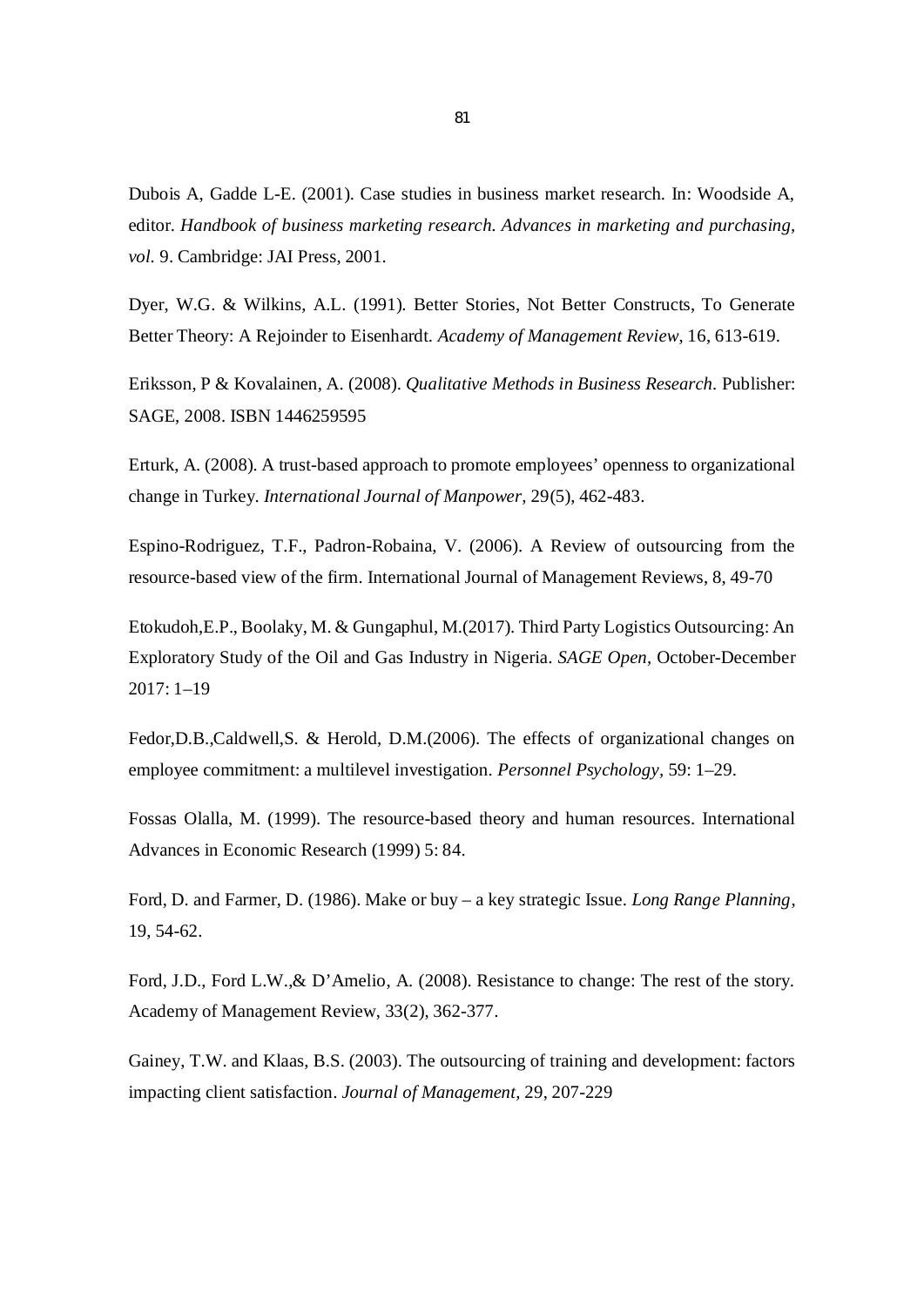Gilley, K.M. and Rasheed, A. (2000). Making more by doing less: analysis of outsourcing and its effects on firm performance. *Journal of Management,* 26, 763-790.

Giri, B.C. and Sarker, B.R. (2016). Improving performance by coordinating a supply chain with third party logistics outsourcing under production disruption. *Computer and Industrial Engineering,* 103.

Grant, R.M. (1991). The resource-based theory of competitive advantage: implications for strategy formulation. *California management Review*, 33, 114-135

Grant, R.M. (1992). *Contemporary Strategy Analysis: Concepts, Techniques, Applications.* Cambridge, MA: Basil Blackwell

Greaver II, M.F. (1999). *Strategic Outsourcing. A Structured Approach to Outsourcing Decisions and Initiatives.* New York: Amacon.

Halinen,A., et al. (2013). *Network process analysis: An event-based approach to study business network dynamics.* Industrial Marketing Management xxx (2013).

Herscovitch, L., & Meyer, J.P. (2002). Commitment to organizational change: Extension of a three-component model. *Journal of Applied Psychology*, 87 (3), 474-487.

Holt, D.T., Armenakis, A.A., Field, H.S.& Harris, S.G.(2007). Readiness to organizational change: The systematic development of scale. Journal of Applied Bahavioral Sciences, 43 (2), 232-255.

Kakabadse, N.& Kakabadse, A. (2000). Critical review – Outsourcing: a paradigm shift. *Journal of Management Development*,19:8, 670-728

Lacity, M., Hirschheim, R. (1993). *The information Systems Outsourcing: Myths, Metaphors, and Realities.* New Yourk: John Wiley.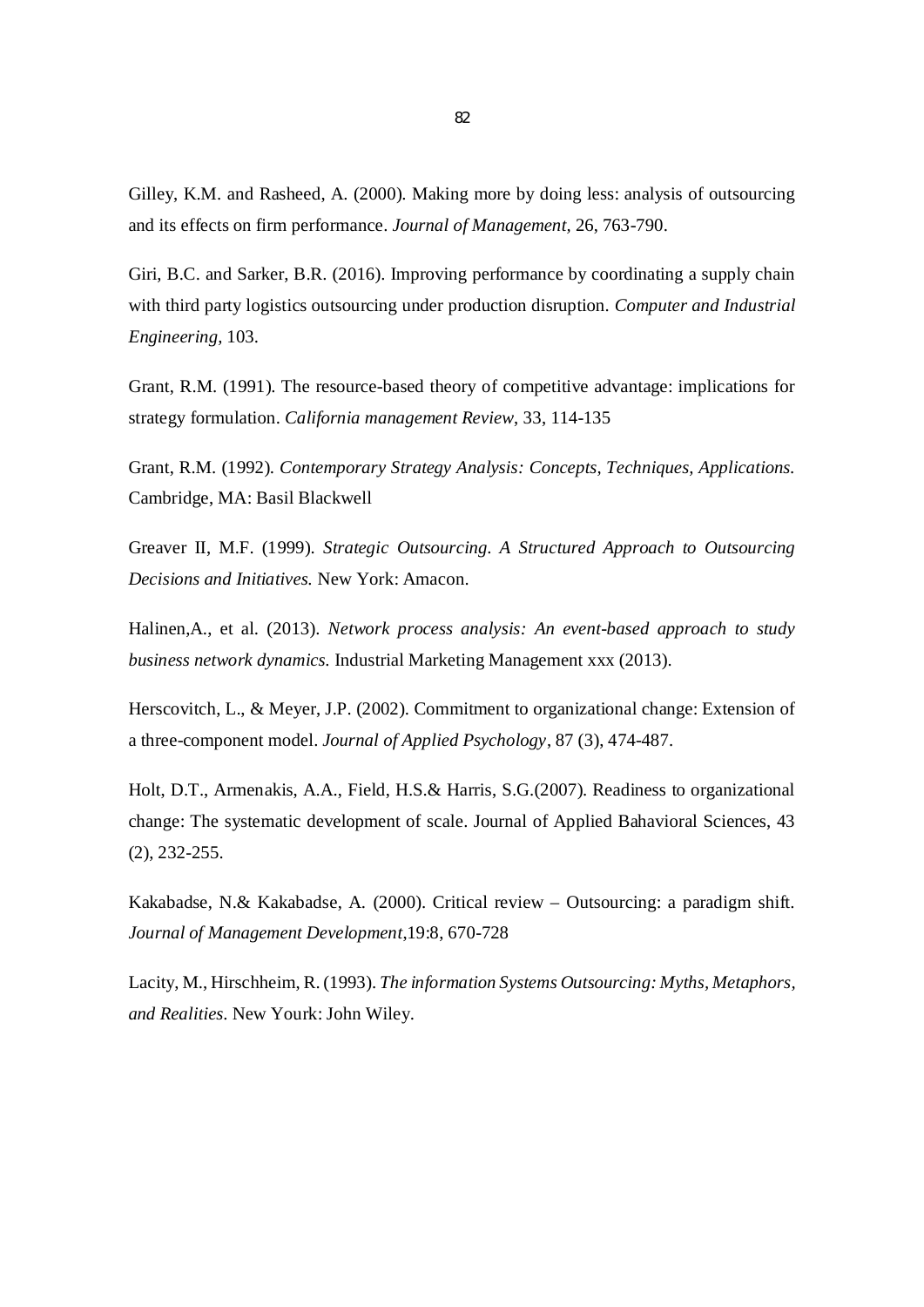Lei, D. & Hitt, M. (1995). Strategic restructuring and outsourcing: the effect of mergers and acquisitions and LBOs on building skills and capabilities. *Journal of Management,* 21, 835- 859

Leuschner, R., Carter, C., Goldsby, T.J. & Rogers, Z. (2013). Third-Party Logistics: A Meta-Analytic Review and Investigation of Its Impact on Performance. *Journal of Supply Chain Management,* Vol. 50 No. 1.

Lippman, S.,&Rumelt, R.P. (1982). Uncertain imitability: an analysis of inter-firm differences in efficiency under competition. *Bell Journal of Economics,* 13, 418-38.

Loh, L.& Venkatraman, N. (1992). Determinants of information technology outsourcing: a cross sectional analysis*. Journal of Management Information Systems,* 9, 7-24

Madhok, A. (1997). Cost, Value and Foreign Market Entry Mode: The Transaction and the Firm, *Strategic Management Journal*, vol. 18 no. 1: 39-61.

Maylor, H. & Blackmon, K. (2005). Researching Business and Management. New York: Palgrave MacMillan.

McCarthy, I.P. & Anagnostou, A. (2004). The impact of outsourcing on the transaction costs and boundaries of manufacturing. *International Journal of Production Economics*, 88, 61- 71.

McIvor, R. (2005). *The Outsourcing Process: Strategies for Evaluation and Management.* Publisher: Cambridge University Press. ISBN: 9781139444583

Miller, V.D., Johnson, J.R., & Grau, J. (1994). Antecedents to willingness to participate in a planned organizational change. *Journal of Applied Communication Research,* 22(1), 59-80.

Mishra, R.C., & Dasen, P.R. (1998). Culture and cognitive development: The development of geocentric language and cognition. *Cognition and brain development,* 10.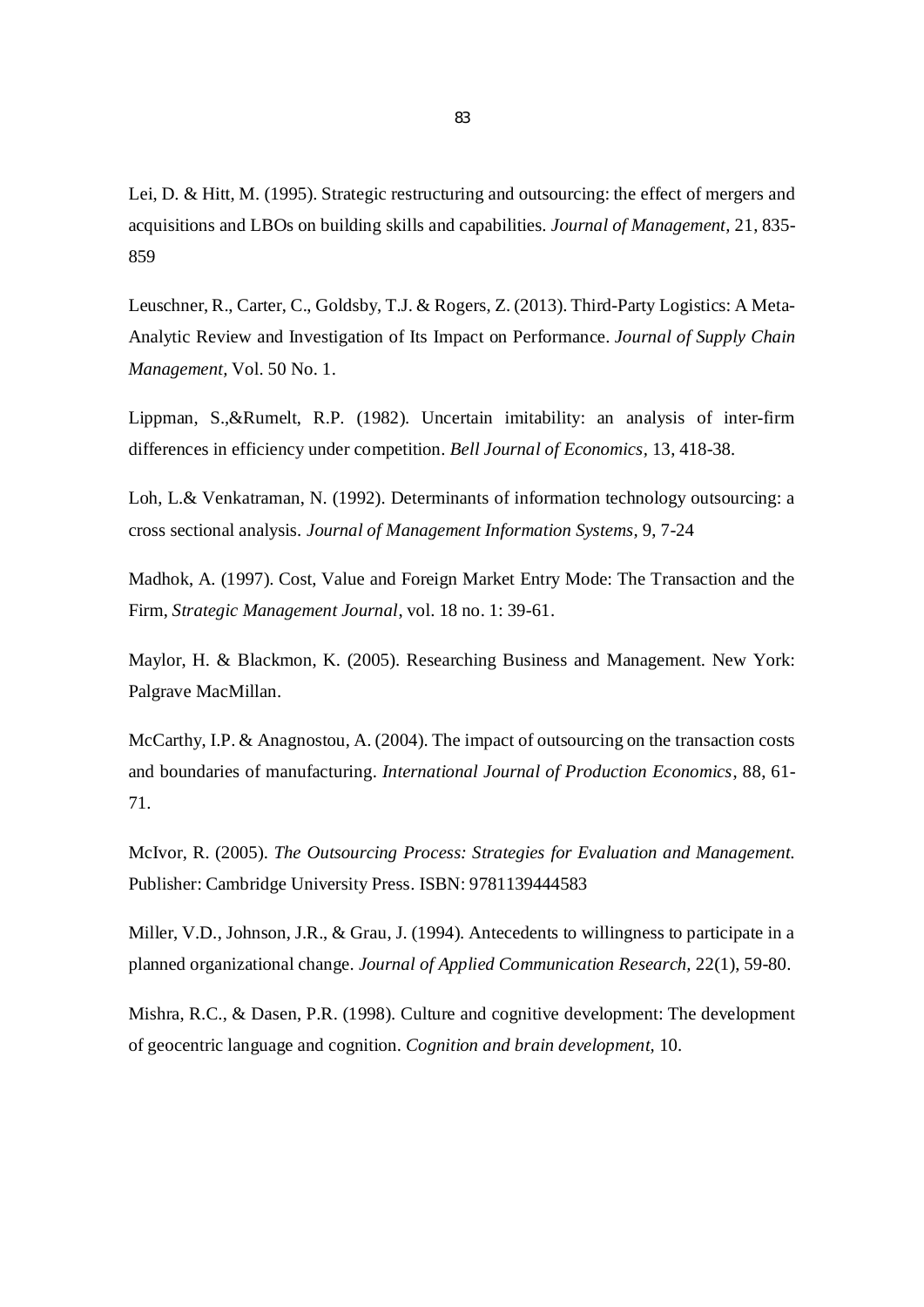Mitra, S. (2006). A survey of third-party logistics (3PL) service providers in India. *IIMB Management Review,* 18, 159-174.

Mol, M.J., Van Tulder, R.J.M.& Beije, P.R. (2005). Antecedents and performance consequences of international outsourcing. *International Business Review,* 14, 599-617.

Morgan, G. (1986). *Images of Organization.* Newbury Park, CA: Sage Publications Inc.

Mowdey, R.T., Steers, R.M., & Porter, L.W. (1979). The measure of organizational commitment. *Journal of Vocational Behaviour,* 14(2), 224-247.

Penrose, E. (1959). *The theory of the Growth of the Firm.* Oxford: Blackwell.

Perry, M. (1992). Flexible production, externalization and the interpretation of business service growth. *The Services Industries Journal,* 12, 1-16.

Peteraf, M.A. (1993). The cornerstone of the competitive advantage: a resource-based view. *Strategic Management Journal,* 14, 179-191.

Porter, W. (1988).The complex world of superfund decision-making. *The Academy of Management Journal,* Vol. 31, No. 2, 280-308.

Prahalad, C.K. & Hamel, G. (1990). The core competence of the corporation. *Harvard Business Review*, 68, No.4, 79-91

Ramanathan, K., A. Seth, & H. Thomas (1997), "Explaining Joint Ventures: Alternative Theoretical Perspectives." In Beamish. P. W and J. P. Killing (eds.), Co-operative Strategies: Vol. 1. North American Perspectives, New Lexington Press, San Francisco. CA.: 51-85.

Quelin, B. & Duhamel,F. (2003). Bringing together strategic outsourcing and corporate strategy: outsourcing motives and risks. *European Management Journal*, 21, 647-661.

Quinn, J.B. (1992). *Intelligent Enterprise: a Knowledge and Service Based Paradigm for Industry.* New York: Free Press.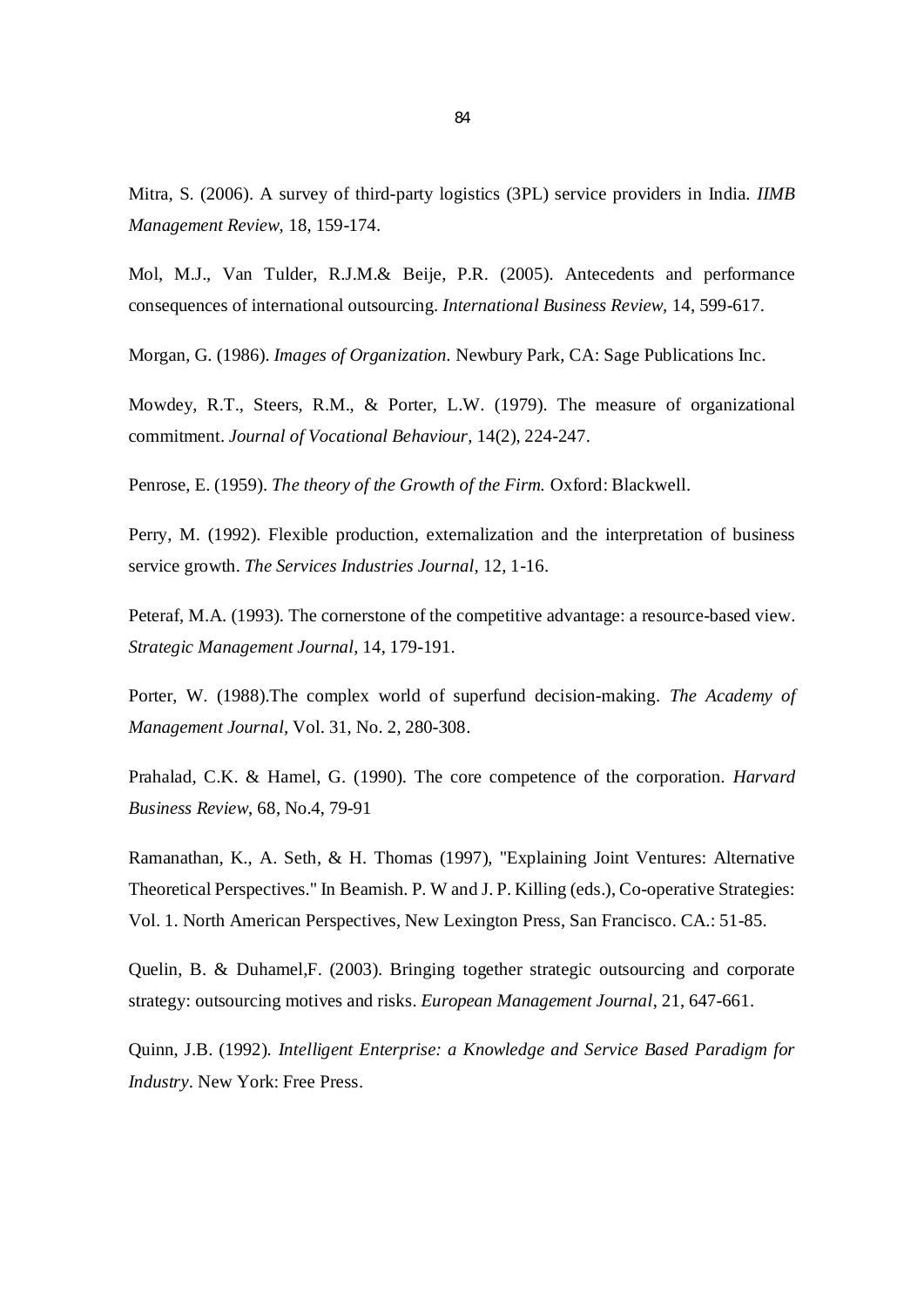Quinn, J.B. & Hilmer, F.G. (1994). Strategic outsourcing. *Sloan Management Review,* Summer, 43-55

Ray, G., Barney, J.B. & Muhanna, W.A. (2004). Capabilities, business processes, and competitive advantage: choosing the dependent variable in empirical test of the resourcebased view. *Strategic Management Journal,* 25, 23-37

Ritchie, J. & Lewis, J. (2003) Generalizing From Qualitative Research. In Ritchie, J. & Lewis, J. (Eds.) Qualitative Research Practice. London: Sage.

Rothery, B., Robertson, I. (1996). *Outsourcing.* Mexico: Editorial Limusa.

Rycroft, C. (1995), *A Critical Dictionary Psychoanalysis*. Second Edition, Penguin Books, Harmondsworth.

Sacristan, N.M. (1999). Consideraciones teoricas del outsourcing. *Boletin economico del ICE,* 1, 27-41

Saunders, M., Lewis, P. & Thornhill, A. (2016). *Research Methods for Business Students.* Seventh edtition. England etc.: 741 p. ISBN: 978-1-292-01662-7.

Schwandt, T.A. (2001). Dictionary of Qualitative Inquiry. London: Sage.

Shum, D.,Bowman,C., Cutmore,T. (2015). The development of prospective memory across adolescence: an event-related potential analysis. *Frontiers in Human Neuroscience,* 9:362.

Silverman, B.S.(1999). Technological resources and the directions of corporate diversification: toward an integration of the resource-based view and transaction cost economics. 45, 1109-1124

Sohal, A. M., Millen, R., & Moss, S. (2002). A comparison of the use of third-party logistics services by Australian firms between 1995 and 1999. *International Journal of Physical Distribution & Logistics Management*, 32, 59-68.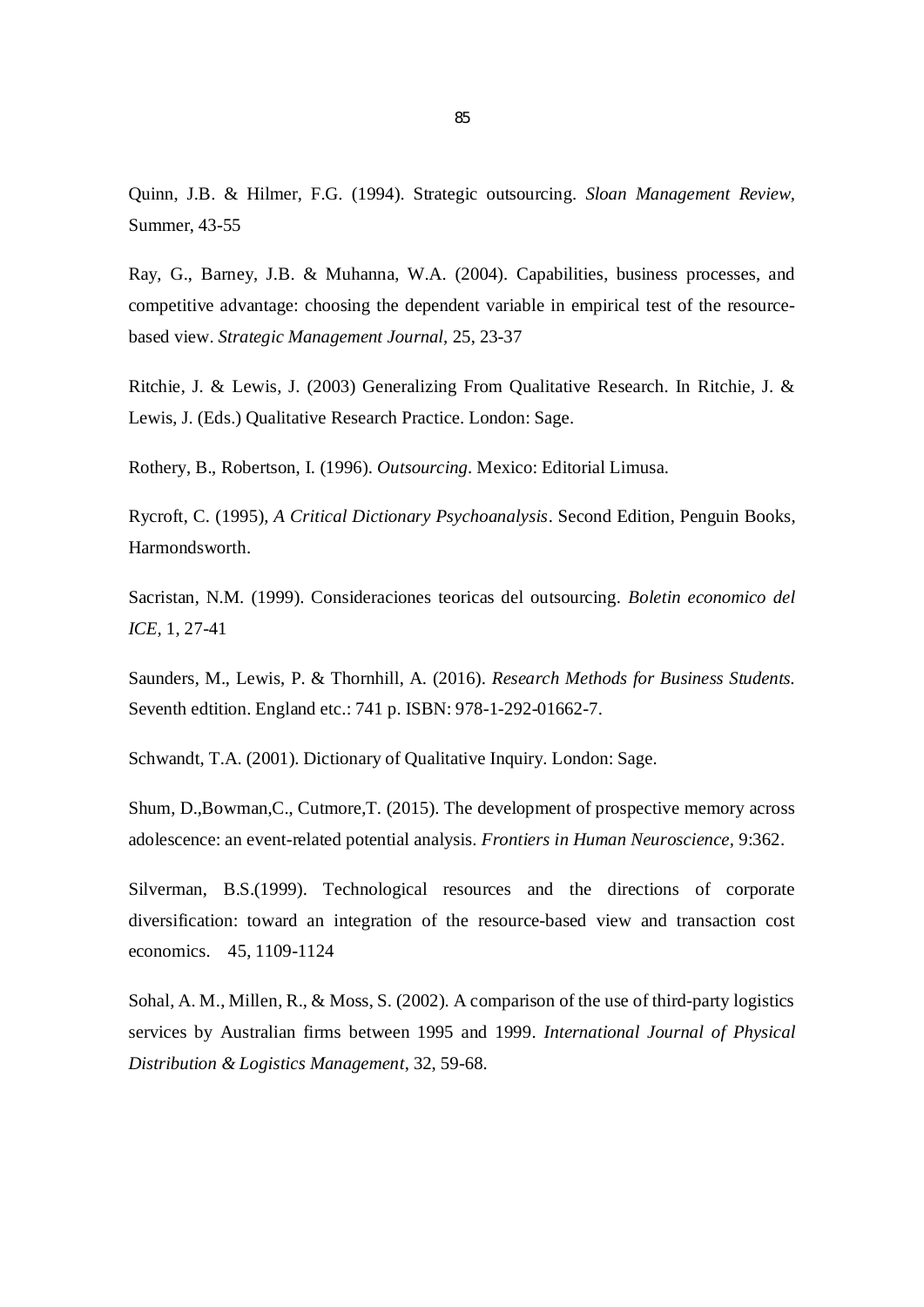Stalk, G., Evans, P. & Shulman, L. (1992). Competing on capabilities: the new rules of corporate strategy. *Harvard Business Review,* 70, 57-68.

Stoecker, R. (1991). Evaluating and Rethinking the Case Study. *The Sociological Review,* 39 (1): 88–112.

Suarez, G.I. (1994). El desarrollo de la empresa: un enfoque basado en los recursos. *Revista Europea de Direccion y Economia de la Empressa,* 3, 25-36

Teng, J., Cheon, M. and Grover, V. (1995). Decisions to outsource information systems functions: testing a strategy – theoretic - discrepancy model. *Decision Sciences,* 26, 75-103

Yin, R.K. (2009). Case Study Research. Design and Methods 4 th ed. *German Journal of Research in Human Resource Management*, 2012

Van Maanen, J., Sorensen, J. & Mitchell, T. (2007). The Interplay Between Theory and Method. *Academy of Management Review.* 32. 1145-1154.

Walker, G. & Weber, D. (1984). A transaction cost approach to make or buy decisions. *Administrative Science Quarterly,* 29, 373-391.

Wanberg, C.R., & Banas, J.T.(2000). Predictors and outcomes of openness to changes in a reorganizing workplace. *Journal of Applied Psychology*, 85(1), 132-142.

Wanous, J.P., Reichers, A.E.,& Austin, J.T. (2000). Cynicism about organizational change: Measurement, antecedents, and correlates. *Group & Organization Management,* 25 (2), 132- 153.

Wernerfelt, B. (1984). A resource-based view of the firm. *Strategic Management Journal, 5*, No.2, 171-80.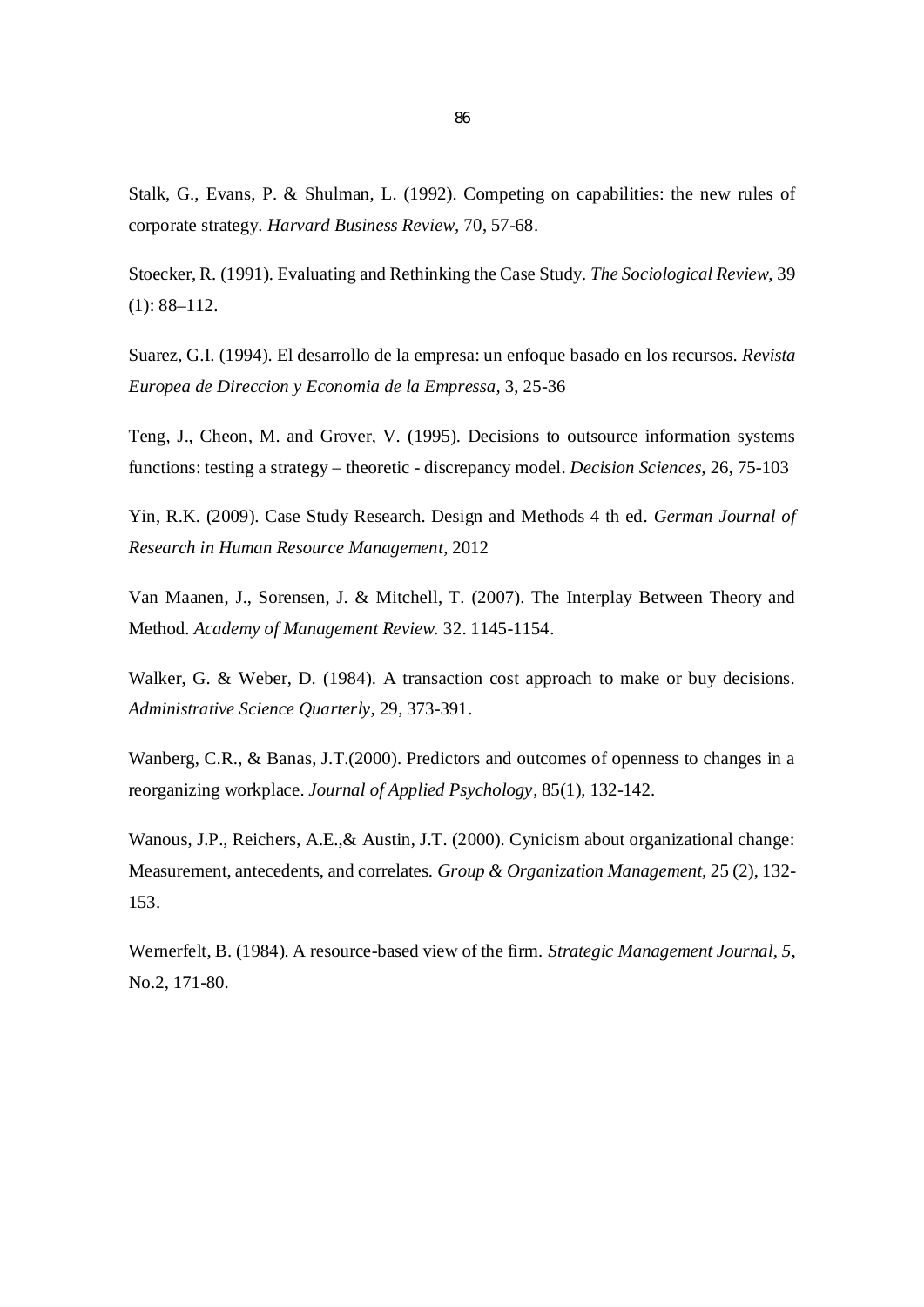## **APPENDICES**

APPENDIX 1. Semi-Structured Interview Guide and Questions.

| <b>Introduction Key</b>                 | I want to thank you for taking the time to meet with me today.                                                                                                                                                                                                                                                                                         |
|-----------------------------------------|--------------------------------------------------------------------------------------------------------------------------------------------------------------------------------------------------------------------------------------------------------------------------------------------------------------------------------------------------------|
| Components:<br>· Thank you<br>• My name | My name is Olga Kanto and I would like to talk to you about your<br>experiences in outsourcing process. Specifically, what were the<br>main factors and decision-making steps that have been taking in<br>order to outsource case companies' warehouse and logistics to the                                                                            |
| • Purpose                               | third party provider?<br>This interview is part of the completion of my Master's Thesis at<br>the University of Vaasa. I am currently a second year Master's                                                                                                                                                                                           |
| · Confidentiality                       | degree student in the faculty of Business Management.                                                                                                                                                                                                                                                                                                  |
| · Duration                              | I would like to hear about your personal experiences through<br>providing practical examples as well when helpful. Please, try to be                                                                                                                                                                                                                   |
| · How interview will<br>be conducted    | honest while answering the questions, the information regarding<br>your identity will be kept confidential and anonymous and nothing<br>would be attributed to you without first seeking and obtaining your                                                                                                                                            |
| • Opportunity for<br>questions          | permission. You can decide to not answer any question and you can<br>have the interview stopped if you wish. The data collected will only<br>be used for the purpose of this Master's thesis research. I would like<br>to confirm that I have your permission to record the interview<br>electronically. The interview should last 45minutes to 1hour. |
|                                         |                                                                                                                                                                                                                                                                                                                                                        |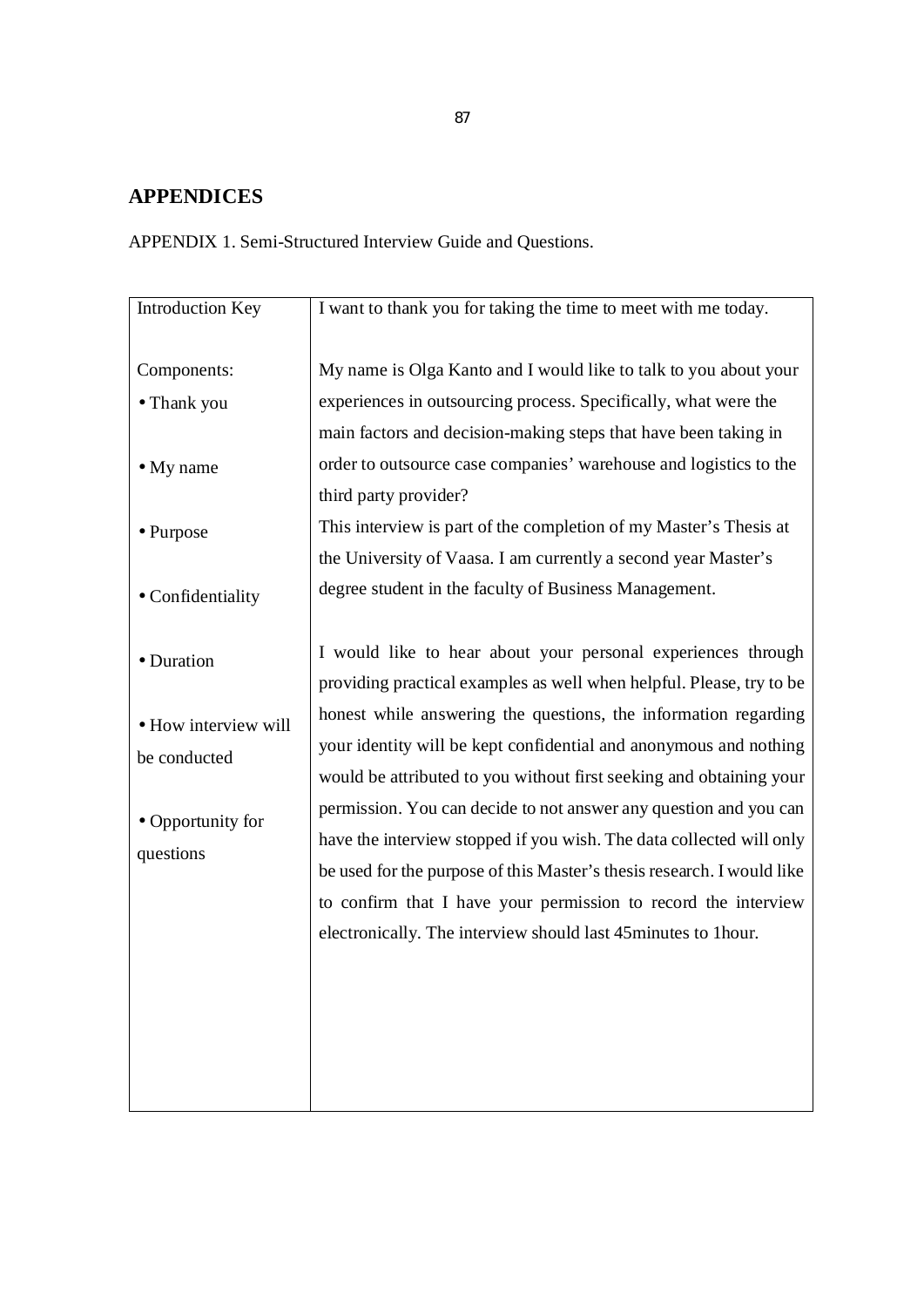| Questions:                                                                                                                                                                                                                                                                                                | 1. Drive for outsourcing                                                                                                                                                                                                                                                                                                                                                                                                                                                                                                                                                                                                                                                                                                                                                                                                                                                                                                                                                                                                                                                                                                                  |
|-----------------------------------------------------------------------------------------------------------------------------------------------------------------------------------------------------------------------------------------------------------------------------------------------------------|-------------------------------------------------------------------------------------------------------------------------------------------------------------------------------------------------------------------------------------------------------------------------------------------------------------------------------------------------------------------------------------------------------------------------------------------------------------------------------------------------------------------------------------------------------------------------------------------------------------------------------------------------------------------------------------------------------------------------------------------------------------------------------------------------------------------------------------------------------------------------------------------------------------------------------------------------------------------------------------------------------------------------------------------------------------------------------------------------------------------------------------------|
| · Open-ended<br>questions<br>· Ask factual before<br>opinion<br>• Use probes as<br>needed:<br>- Would you give me<br>an example? - Can<br>you elaborate on that<br>idea?<br>- Would you explain<br>that further?<br>- I'm not sure I<br>understand what<br>you're saying.<br>- Is there anything<br>else? | 1) To begin, please explain briefly a bit about the<br>background of your role at the case company.<br>2) What were the reasons/main goals of shifting warehouse<br>services to the 3PL?<br>Why did your organization consider outsourcing this<br>particular area of business?<br>3) What were you expecting to gain?<br>4) What was the key selection area and main decision-<br>making factors during the process?<br>5) To what extend it was ensured that outsourcing decision<br>was consistent with the business unit's competitive and<br>operations strategy?<br>2. Firms Capabilities<br>6) To what degree do you perceive that decision-making<br>team has considered organization's core competencies?<br>Did you consider capabilities that may be important in the<br>future?<br>7) What specific resources or capabilities the case<br>company was looking for in 3pl provider?<br>8) What kind of contract or alliance is used? Does the<br>contract clearly define a dispute resolution process?<br>9) To what extend does the relationship with 3pl provider<br>rely upon collaborative mechanism such as joint problem |
|                                                                                                                                                                                                                                                                                                           | solving, trust, information sharing, frequent<br>communication?                                                                                                                                                                                                                                                                                                                                                                                                                                                                                                                                                                                                                                                                                                                                                                                                                                                                                                                                                                                                                                                                           |

88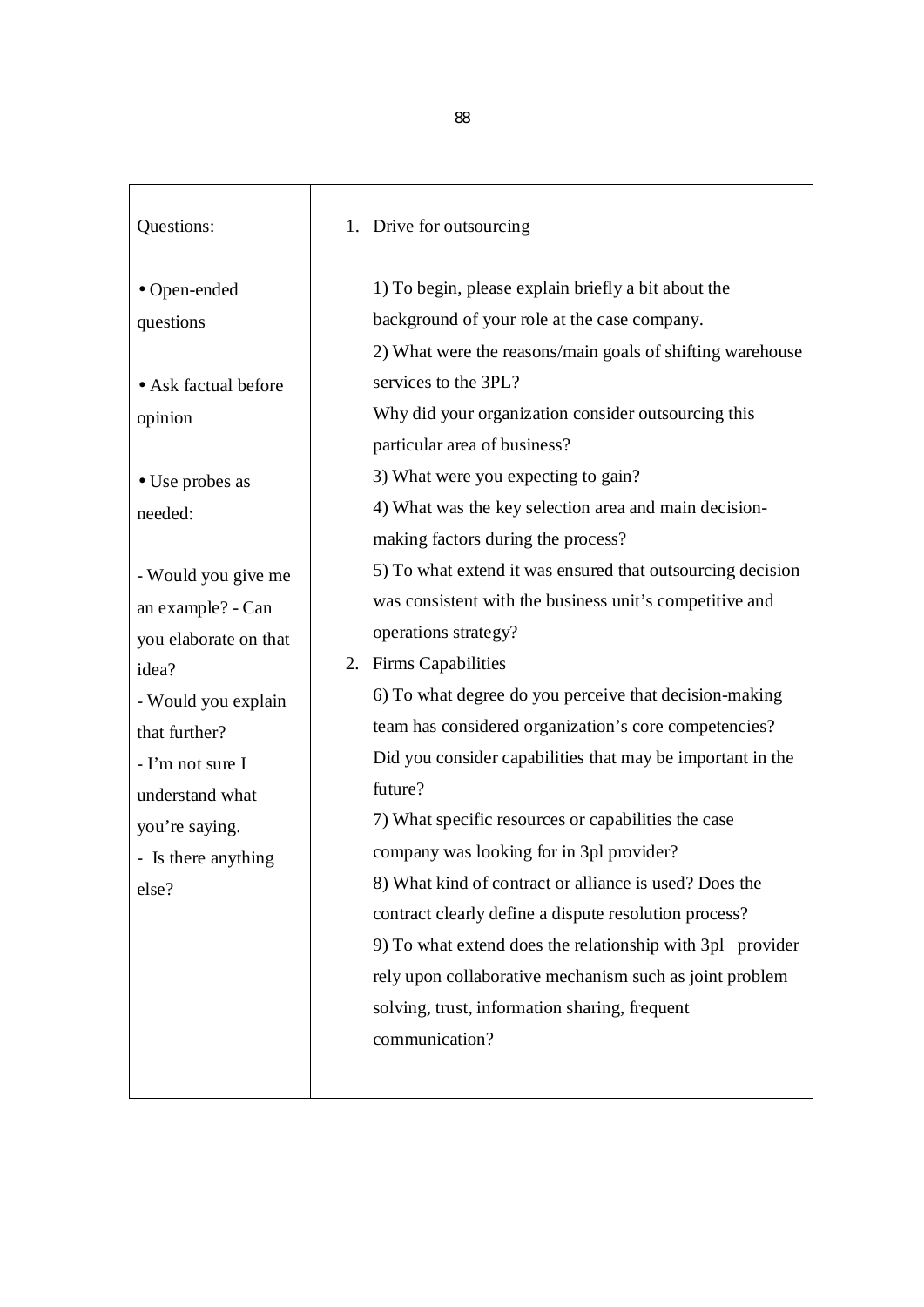|              | 10) Have potential negative consequences of losing                  |
|--------------|---------------------------------------------------------------------|
|              | company's internal capability to perform logistics activity         |
|              | been considered?                                                    |
|              | 11) Looking so far, what do you think, does 3PL provider            |
|              | met or exceeded expectations for quality performance and            |
|              | employee management?                                                |
|              | 12) Are there some advices you want to give to other                |
|              | managers and companies regarding 3PL partners and                   |
| Closing Key  | export?                                                             |
| Components:  | Is there anything more you would like to add?                       |
| · Additional |                                                                     |
| comments     | I'll be analyzing the information you and other interviewees gave   |
| • Next steps | me and submitting the thesis at the beginning of next year. I'll be |
| • Thank you  | happy to send you a copy at that time, if you are interested.       |
|              |                                                                     |
|              | Thank you for your time, I really appreciate it.                    |
|              |                                                                     |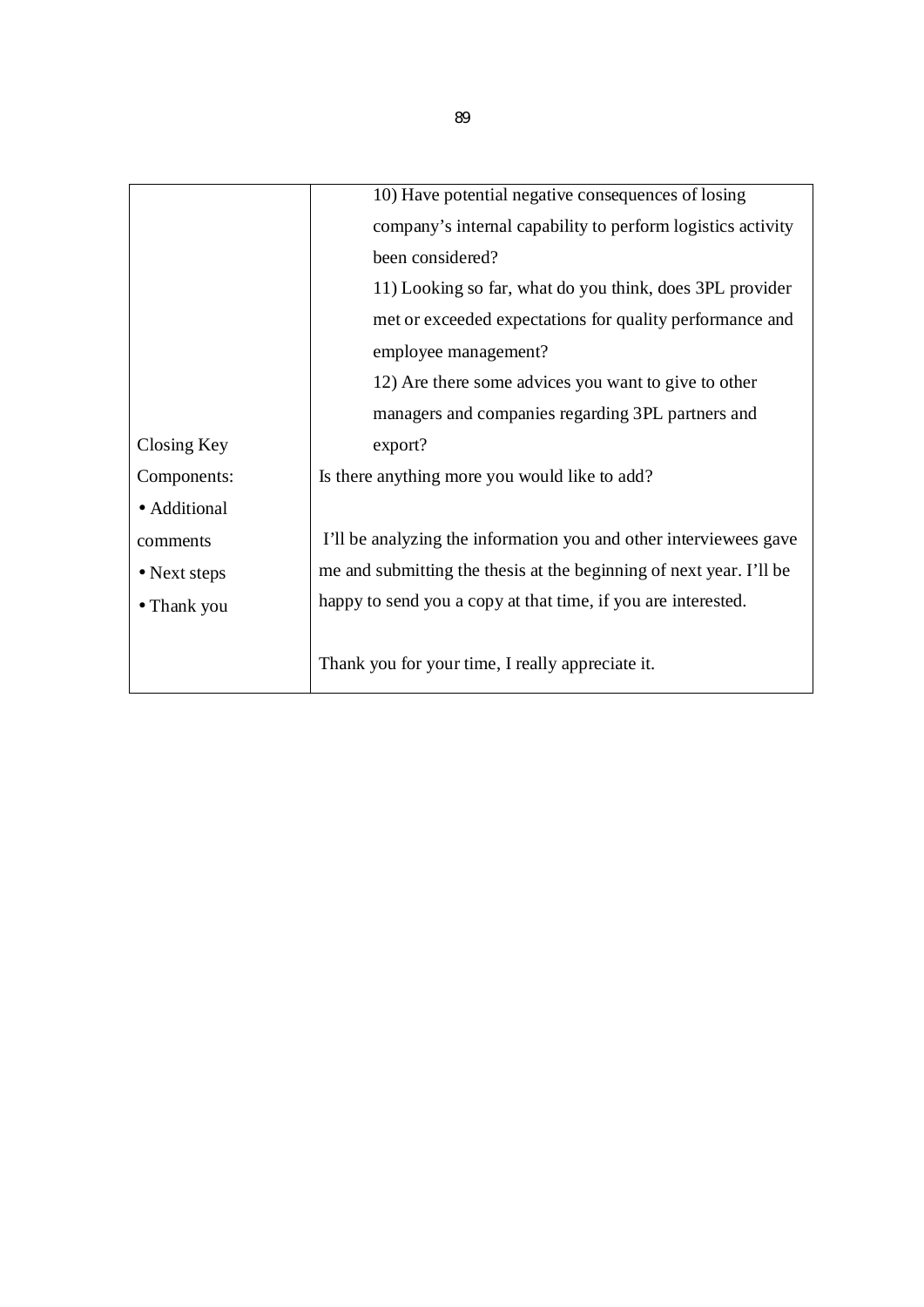# **Questions to transferred employees:**

- Open-ended questions
- Ask factual before opinion
- Use probes as needed:

- Would you give me an example? - Can you

elaborate on that idea?

- Would you explain that further?

- I'm not sure I understand what you're saying.

- Is there anything else?

- 1) To begin, please explain briefly a bit about the background of your role at X?
- 2) How have your role changed? How did the outsourcing affect your duties in the company?
- 3) From your point of view, what was the main reason/ main goals of shifting warehouse services to the 3PL?
- 4) In your opinion, why exactly that logistic provider has been chosen?
- 5) How did the outsourcing process go? Have you received enough information about third party provider?
- 6) Have you been well-instructed regarding all the steps of switching the employer? Have you been well instructed regarding possible positive/ negative outcome of that process?
- 7) Do you see any positive or negative changes in your daily work?
- 8) What should have been done differently during the process?
- 9) Does the current change affect you motivation at work?
- 10)How has the change effect your future plans?
- 11)Do you feel more or less secure in your employment at this stage?